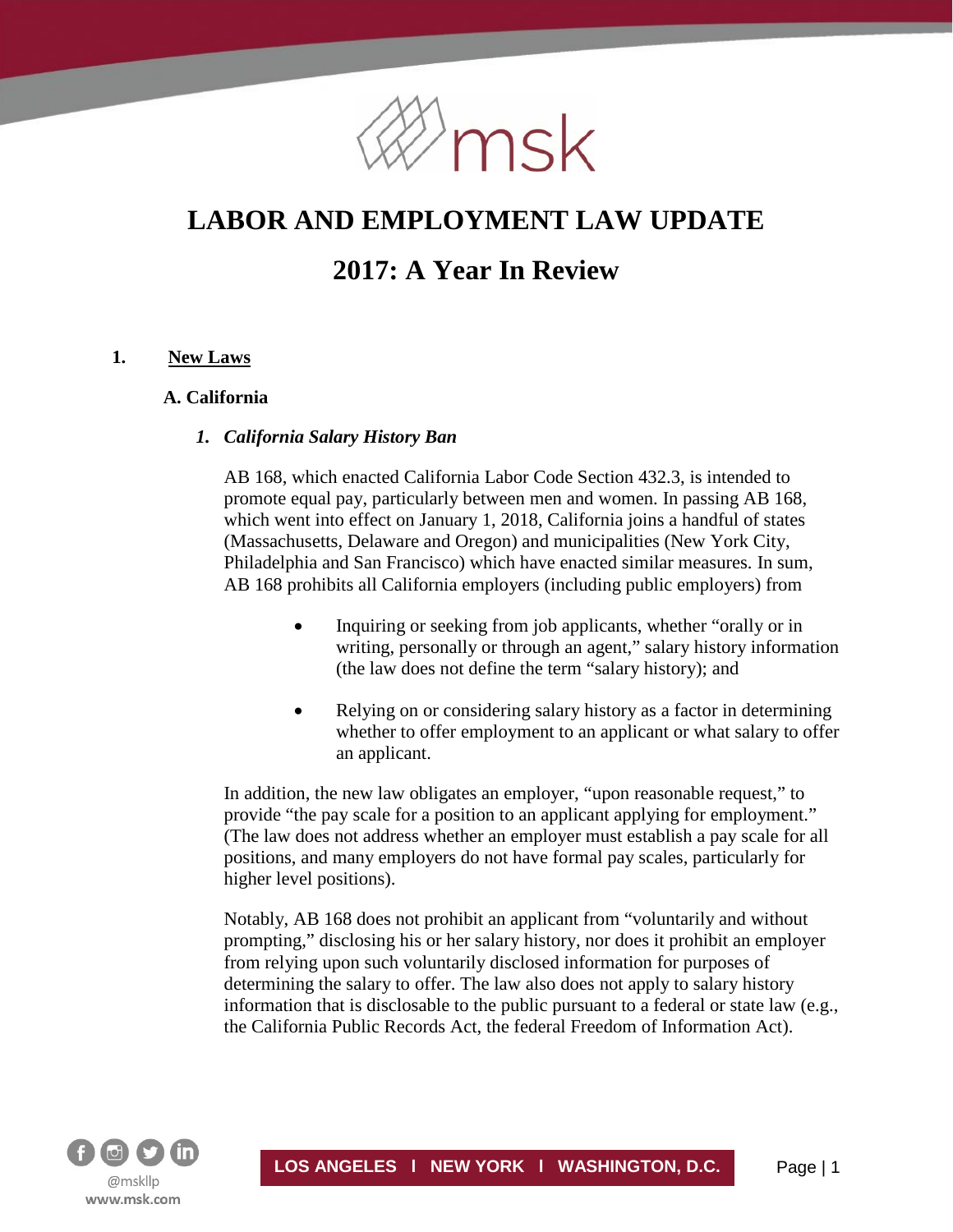

AB 168 does not specify any penalties. However, violating Labor Code Section 432.3 might subject an employer to equal pay or other civil claims.

# *2. California Extends CFRA's Baby Bonding Leave Obligations to Smaller Employers*

SB 63, the New Parent Leave Act ("PLA"), which went into effect on January 1, 2018, extends baby-bonding leave with job protection rights and continuation of pre-existing health insurance to a broad segment of California employees. Employers with twenty (20) or more employees within 75 miles of a qualified employee's worksite must provide "12 weeks of [unpaid] parental leave to bond with a new child within one year of the child's birth, adoption, or foster care placement." A qualified employee is one with twelve (12) months of service to the employer and 1,250 hours worked in the previous year. This leave is unpaid but the employee is entitled to use any accrued vacation pay, sick pay or other paid time off during the period of parental leave. Moreover, during the protected period of the leave, the employer must continue its payments for employee health coverage under a group health plan.

It should be noted that this law does not change anything for businesses with 50 or more employees as they were already required to provide such baby-bonding leave under the California Family Rights Act ("CFRA") and the federal Family and Medical Leave Act ("FMLA"). PLA is estimated to impact 16 percent of California's labor force.

Employers should bear in mind that the PLA confers rights that are *in addition to* those already established by the Pregnancy Disability Leave ("PDL") provisions of the Fair Employment and Housing Act. The PDL provides employees with disabilities related to pregnancy, childbirth or related medical conditions with up to four (4) months of leave. The PLA will provide qualified employees with the opportunity to take an additional leave of absence for baby-bonding.

SB 63 also requires the California Department of Fair Employment and Housing ("DFEH") to set up a pilot mediation program, effective until January 1, 2020, that will permit employers who receive a right-to-sue notice to request that all parties participate in a DFEH mediation. If such a request is made, the employee cannot bring a civil action until the mediation is "complete." Unfortunately, a mediation will be deemed "complete" if an employee simply elects not to participate in mediation.

## *3. New Training and Posting Requirements with Respect to LGBT Rights*

While existing law already requires employers with fifty (50) or more employees to provide at least two (2) hours of sexual harassment training to supervisors

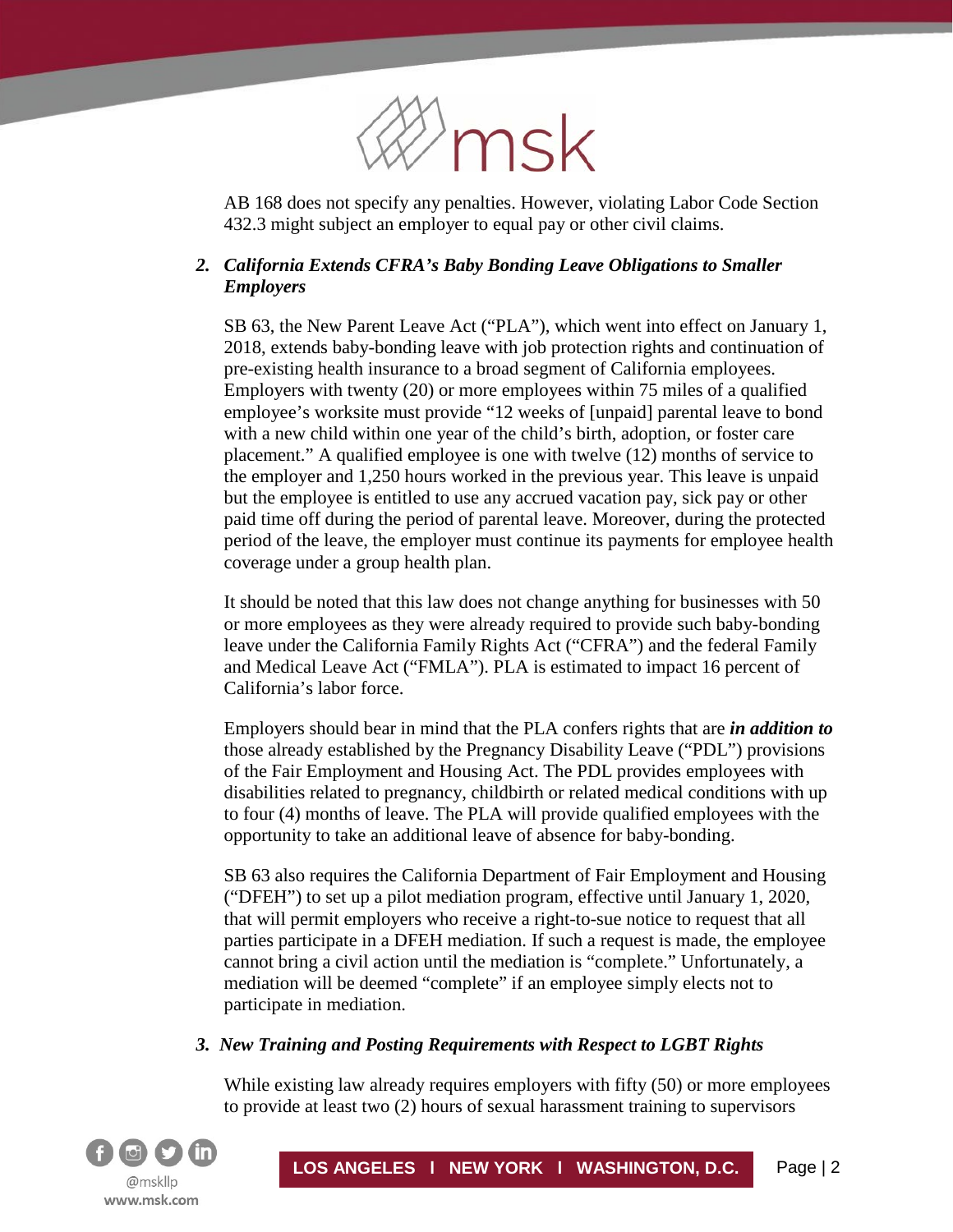

every two years, SB 396 adds mandates that this training now address harassment based on gender identity, gender expression, and sexual orientation, including providing practical examples. Additionally, SB 396 also imposes a new posting obligation addressing the rights of transgender applicants and employees. [https://www.dfeh.ca.gov/wp](https://www.dfeh.ca.gov/wp-content/uploads/sites/32/2017/11/DFEH_E04P-ENG-2017Nov.pdf)[content/uploads/sites/32/2017/11/DFEH\\_E04P-ENG-2017Nov.pdf](https://www.dfeh.ca.gov/wp-content/uploads/sites/32/2017/11/DFEH_E04P-ENG-2017Nov.pdf)

## *4. All-Gender Restrooms*

í

AB 1732, which went into effect on March 1, 2017, requires all single-user toilet facilities in any business establishment, place of public accommodation, or government agency to be identified as all-gender (or gender-neutral) toilet facilities. The law does not require any specific wording on the signs as long as the wording used is gender neutral. For example, the sign may state "Restroom," "All-Gender Restroom," "Gender-Neutral," or "Unisex."

# *5. California Prohibits Employers from Voluntarily Cooperating With Federal Immigration Authorities*

Effective January 1, 2018, the Immigrant Worker Protection Act (AB 450) restricts public and private employers in California from admitting immigration inspectors to the workplace without a judicial warrant. It also requires employers to notify their employees before and after certain immigration inspections take place.

In conflict with the U.S. Immigration and Customs Enforcement's ("ICE") plans to increase enforcement actions under the Immigration Reform and Control Act ("IRCA"), which includes criminal and civil penalties for employers who knowingly employ unauthorized workers, the new California law seeks to protect foreign workers from unfair immigration-related practices, potentially causing problems for employers who must comply with federal and state laws.

Unless required by federal law, the Immigrant Worker Protection Act prohibits California employers from:

- Allowing immigration enforcement agents to enter any nonpublic areas of a workplace without a judicial warrant. However, an employer may permit an agent to enter a nonpublic area (where employees are not present) for purposes of verifying whether the agent has a judicial warrant.
- Allowing immigration enforcement agents to access, review, or obtain their employee records without a subpoena or judicial warrant. This includes Social Security numbers, payroll

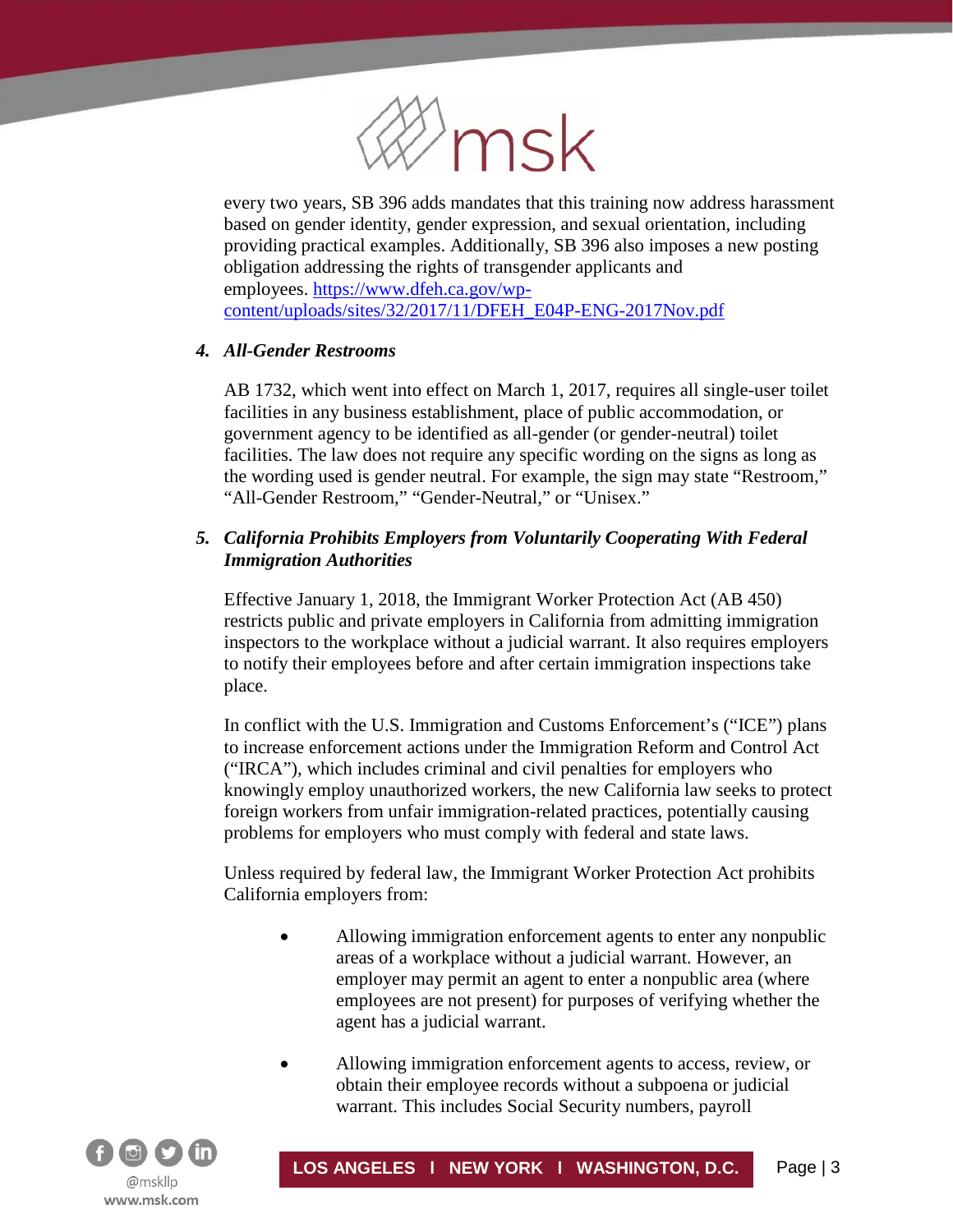

information and other personnel records. The only exception to this requirement is for I-9 Employment Eligibility Verification forms and other documents for which a Notice of Inspection has already been provided to the employer.

- Requires employers (within 72 hours of receiving a Notice of Inspection for I-9 Forms or other employment records by an immigration agency) to provide a notice to each current employee and their union, if one exists. The Notice should be posted in the language the employer normally uses to communicate employment-related information to its employees and must include specific details about the upcoming inspection.
- Requires the employer, within 72 hours of receiving the results of an inspection, to provide each current "affected employee" and their union, if any, a copy of the written results and the obligations of the employer and the affected employee arising from the results of the inspection. This notice must contain specific information about the investigation results.
- Prohibits employers, from reverifying employment eligibility of a current employee at a time or manner not required by federal law. This may create problems for employers conducting voluntary internal audits in the course of business, who may now risk violating the law.

However, nothing in the new law restricts an employer's compliance with the memorandum of understanding governing the use of the federal E-Verify system.

A violation of the new law may impose an employer to a civil penalty of up to \$10,000.

# *6. California Legalizes Recreational Marijuana*

In 2016, California passed Proposition 64, authorizing the legalization of recreational marijuana use in California. New provisions consistent with Proposition 64 went into effect on January 1, 2018. Many employers are concerned about what, if any, impact the legalization of recreational will have on the workplace. Here are the primary things to consider:

> Like alcohol, marijuana may impair an employee's ability to do his or her job and an employer has a legitimate right to regulate the use of marijuana during working hours and working under the influence of marijuana.

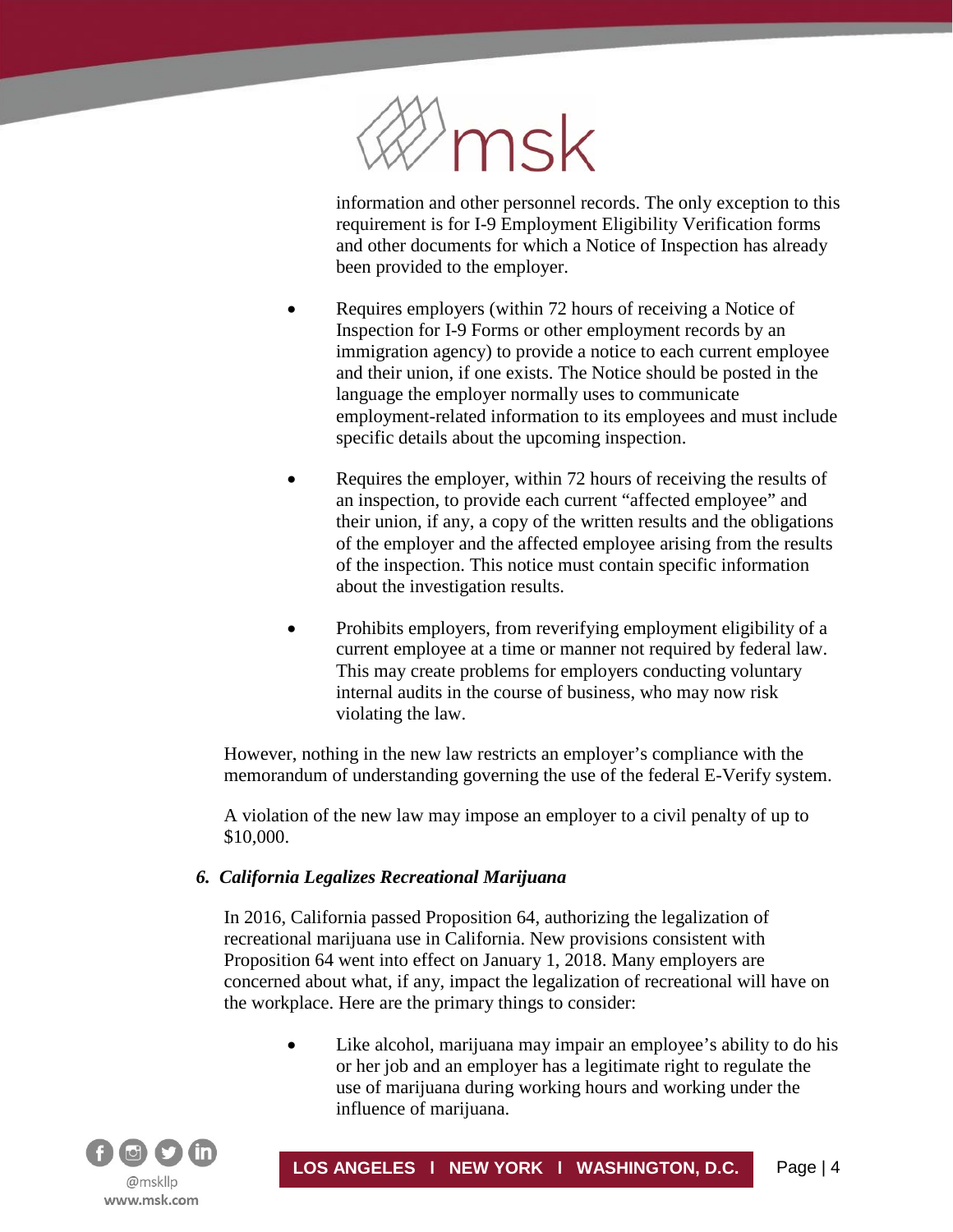

- Under current law, a California employer has no duty to accommodate even lawfully obtained medical marijuana. *See, Ross v. RagingWire Telecommunications, Inc.*, 42 Cal. 4th 390 (2008)
- Significantly, marijuana still remains illegal under federal law and on January 4, 2018, Attorney General Jeff Sessions announced plans to rescind the Obama-era federal policy of not enforcing certain federal marijuana laws in jurisdiction where medical or recreational use is permitted under state law.

#### *7. California "Bans the Box"*

In 2017, California became part of the group of several states and localities that have adopted a "ban the box" statute that significantly restricts an employer's ability to seek or obtain information about a job applicant's criminal history. This new California law (AB 1008) amends the California Fair Employment and Housing Act ("FEHA"). Employers with five (5) or more employees now are prohibited under FEHA from:

- Including on any employment application any question that seeks the disclosure of an applicant's criminal conviction history; or
- Inquiring into or considering an applicant's conviction history before he or she receives a "conditional offer of employment."
- Interfering with, restraining, or denying the exercise or attempted exercise of any rights under the statute.

Once an employer has made a conditional offer of employment to an applicant, it may make inquiries about the applicant's conviction history and also may conduct a criminal background check. However, even after making a conditional offer, employers are prohibited from considering the following types of information: (a) an arrest that did not result in a conviction, subject to certain exceptions; (b) referral to or participation in a pretrial or post trial diversion program; and (c) convictions that have been sealed, dismissed, expunged or statutorily eradicated pursuant to law.

If the employer intends to deny the applicant employment solely, or in part, because of his or her conviction history, then the employer is required to make an individualized assessment of whether the applicant's conviction history has a direct and adverse relationship with the specific duties of the job that justify denying the applicant the position. The individualized assessment must take into account: (a) the nature or gravity of the offense; (b) the time that has passed

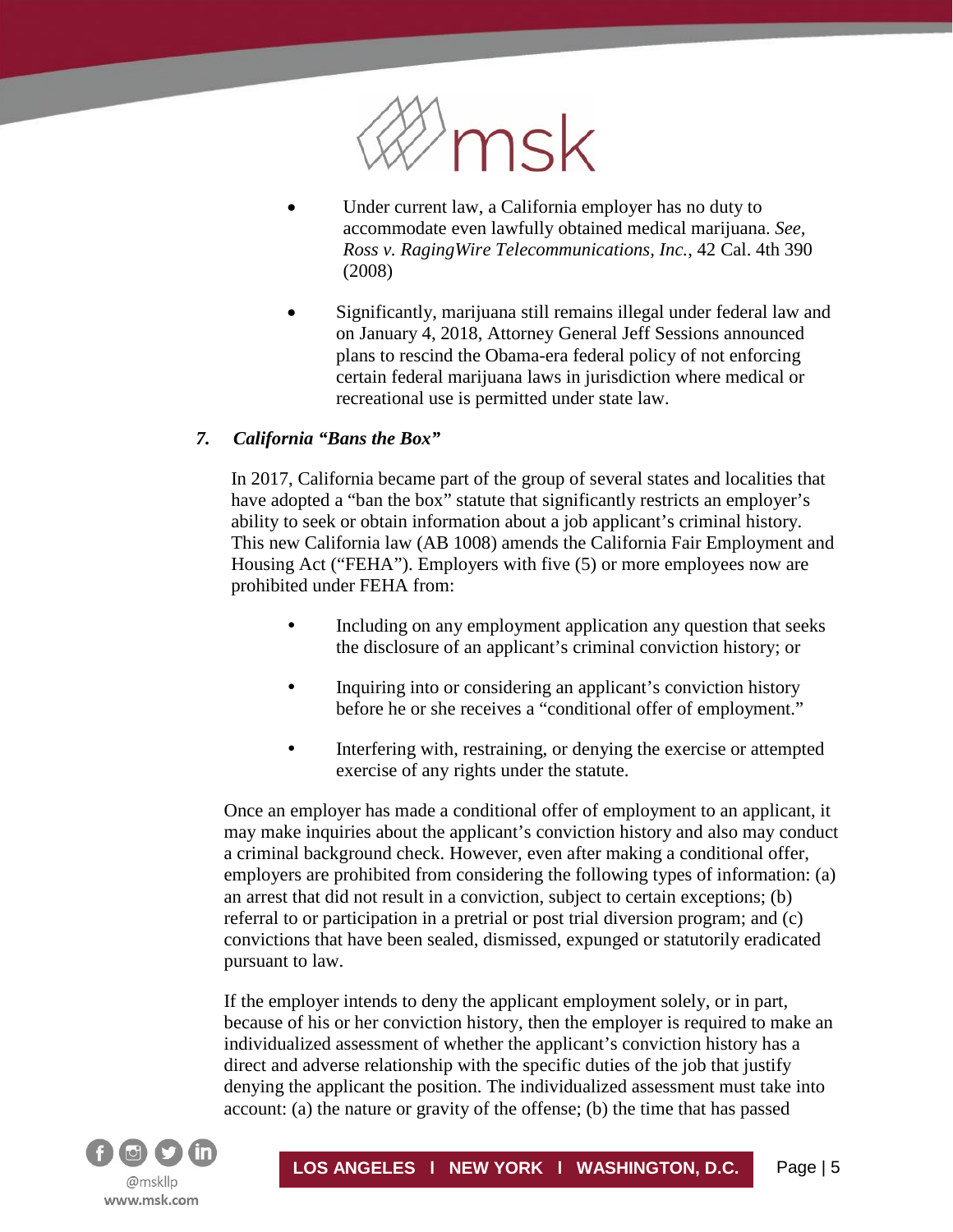

since the offense and completion of the sentence; and (c) the nature of the job held or sought. The employer may memorialize in writing the results of the individualized assessment, but is not required to do so.

If the employer makes a preliminary decision that an applicant's conviction history disqualifies him or her from employment, the employer must notify the applicant in writing. The notification may, but is not required to, justify or explain the employer's reasoning. The notification must, however, contain all of the following: (a) identification of the disqualifying conviction(s) that are the basis for the preliminary decision to rescind the conditional offer; (b) a copy of the conviction history report, if any; and (c) an explanation of the applicant's right to respond to the notice of the preliminary decision, including that the applicant may submit evidence challenging the accuracy of the conviction history report or evidence of rehabilitation or mitigating circumstances, and the deadline to respond.

The employer must provide the applicant with at least five (5) business days to respond to the employer's preliminary decision. If, within that period, the applicant notifies the employer in writing that he or she intends to dispute the accuracy of the conviction history report and is taking steps to obtain evidence supporting this assertion, then the employer must provide the applicant with an additional five (5) business days to respond.

If after considering information submitted by the applicant, the employer makes a final decision to deny an application solely, or in part, because of the conviction history, the employer must notify the applicant, in writing. The notification must include the following: (a) the final denial or disqualification (the employer may, but need not, justify or explain its reasoning); (b) any procedure that the employer has for the applicant to challenge the decision or request reconsideration; and (c) the applicant's right to file a complaint with the California Department of Fair Employment and Housing.

The new law does not apply to several types of position, most notably a position where an employer is required by law to conduct criminal background checks for employment purposes or to restrict employment based on criminal history.

Significantly, by adding these new prohibitions to FEHA, the California legislature made the full panoply of civil rights remedies available to those claiming violation of the new law, including economic, emotional distress and punitive damages and attorneys' fees.

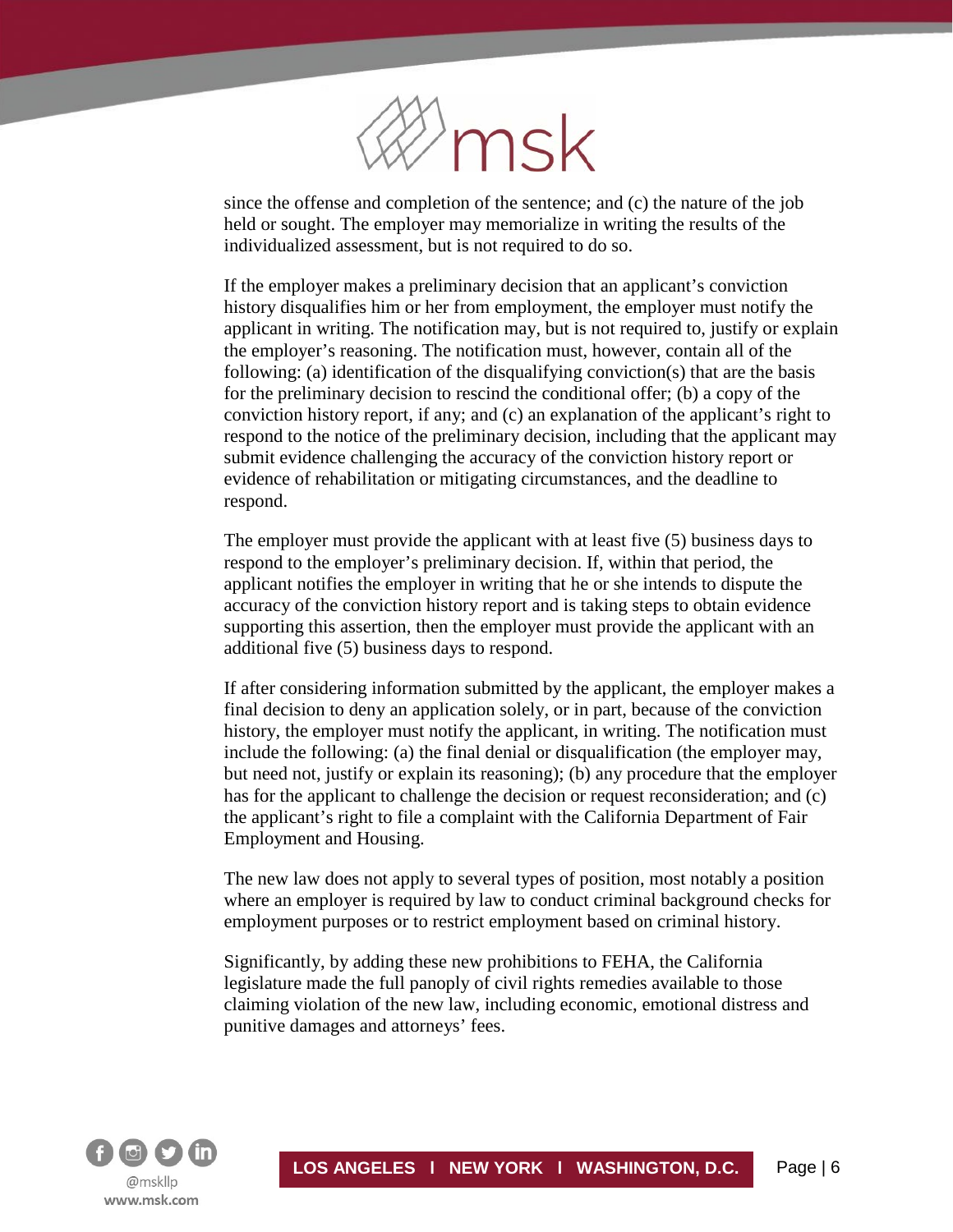

#### *8. DLSE's Authority Expanded*

í

Pursuant to SB 306, effective January 1, 2018, the Division of Labor Standards Enforcement ("DLSE") is now authorized to commence an investigation of an employer, with or without a complaint being filed, when specified retaliation or discrimination is suspected during the course of: (a) a wage claim; or (b) other specified investigations conducted by the Labor Commissioner.

In addition, the DLSE or an aggrieved employee may obtain temporary injunctive relief, such as reinstatement of employment, from a superior court if the employee has been or currently is being subjected to retaliation. The superior court is required to issue temporary injunctive relief on a mere showing that "reasonable cause" exists to believe a violation of the law has occurred. In ruling on the request for injunctive relief, the superior court will consider the chilling effect on other employees asserting their rights. If temporary injunctive relief is granted, the relief cannot be stayed pending an appeal by the employer.

The bill clarifies that the issuance of temporary injunctive relief does not prohibit an employer from disciplining or terminating an employee for conduct unrelated to the claim of retaliation.

The Labor Commissioner also has the authority to issue citations directly to individuals found to have engaged in discrimination or retaliation, directing the individual to provide specific relief to the victim. The bill establishes procedures for the alleged wrongdoer to obtain review of any citation issued. An employer who refuses to comply with a final order shall be subject to a penalty of \$100 per day of noncompliance, up to a maximum penalty of \$20,000.

## *9. New Notice Requirements Regarding Domestic Violence, Sexual Assault and Stalking Protections*

California law prohibits employers with 25 or more employees from discharging, discriminating or retaliating against an employee who is a victim of domestic violence, sexual assault or stalking for taking time off of work for specified reasons related to the domestic violence, sexual assault or stalking. More specifically, employees who are victims may take time off to: seek medical attention; obtain services from a domestic violence shelter, program or rape crisis center; obtain psychological counseling; and participate in safety planning to avoid future incidents of such conduct.

As a result of AB 2337, covered employers are now required to provide notice to new employees, or existing employees upon request, of their rights under the law if they are the victim of domestic violence, sexual assault or stalking. The Labor Commissioner has created a notice that employers may use to comply with the

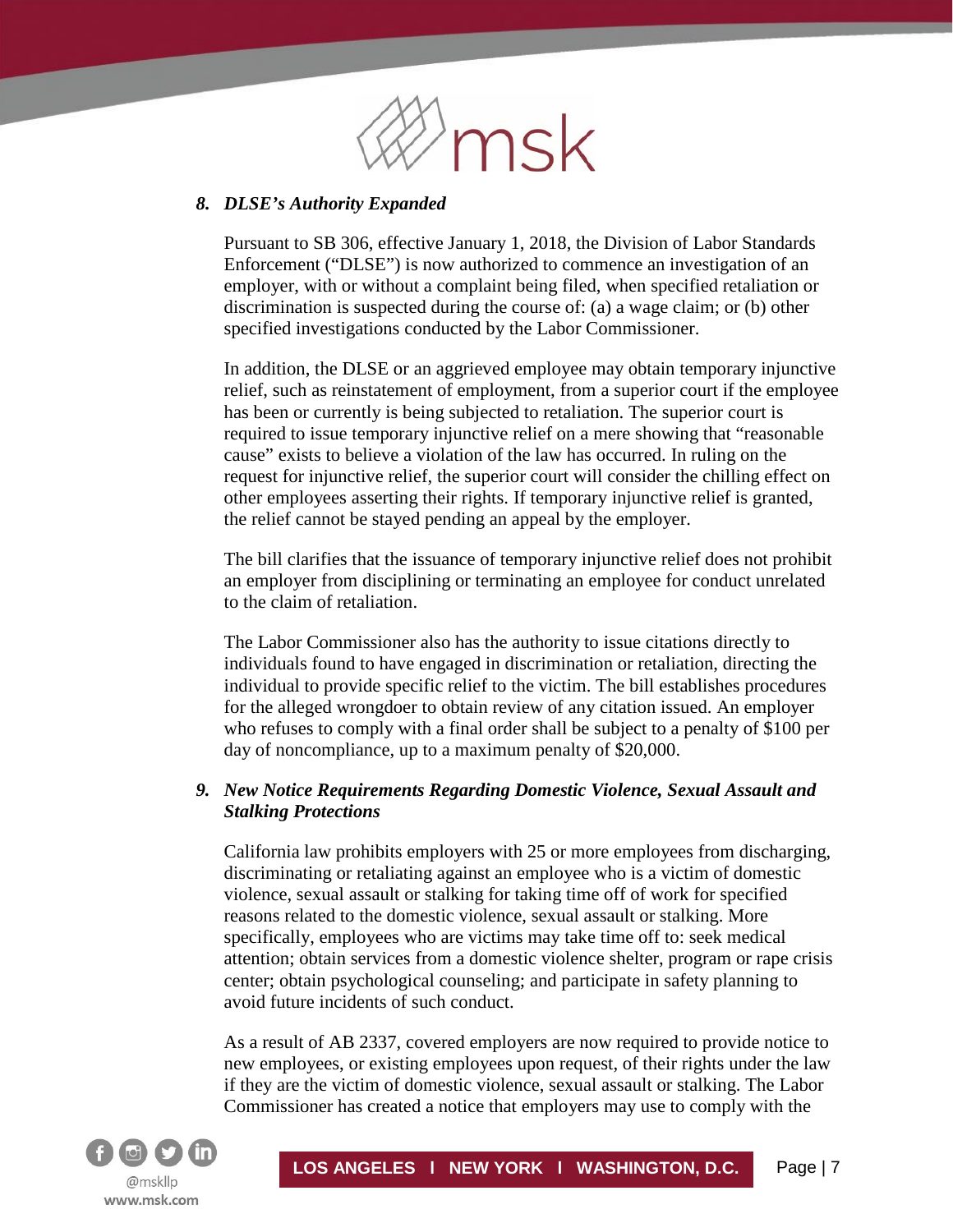

new law, which can be found [here.](http://www.dir.ca.gov/dlse/Victims_of_Domestic_Violence_Leave_Notice.pdf)

#### *10. Workplace Smoking Restrictions*

í

Previously, California law prohibited smoking of tobacco products inside an enclosed space, at a place of employment with more than five (5) employees. A new law (ABX2-7) expands the prohibition to all employers, including owneroperated businesses. It also eliminates exemptions that previously permitted smoking in some work environments such as hotel lobbies, bars and taverns, banquet rooms, warehouse facilities, and employee break rooms.

For employers that allow access to their place of employment to non-employees, they can comply with this law by posting clear and prominent signs at each entrance to the building that state "no smoking" or "smoking is prohibited except in designated areas," whichever is applicable. In addition, if a non-employee is smoking in an enclosed workplace, the employer must request that the individual refrain from smoking, unless making such a request involves a risk of physical harm to the employer or any employee. The employer is not required to eject smokers physically.

This law does not apply to twenty percent (20%) of the guestrooms in hotels and motels, nor does it apply to tobacco shops or private smokers' lounges. This law supersedes local regulation of smoking tobacco products in enclosed places of employment or owner-operated businesses.

A violation of the workplace smoking restrictions is punishable by a fine not to exceed \$100 for a first offence, \$200 for a second violation within one year, and \$500 for each subsequent violation within one year.

#### *11. Military Service Discrimination*

California law previously has prohibited various types of discrimination against members of the military or naval forces of California or the United States. AB 1710 expands existing law to prohibit discrimination in all "terms, conditions or privileges" of employment against those service members.

A person who violates this law is guilty of a misdemeanor and is liable for actual damages and reasonably attorneys' fees incurred by the service member.

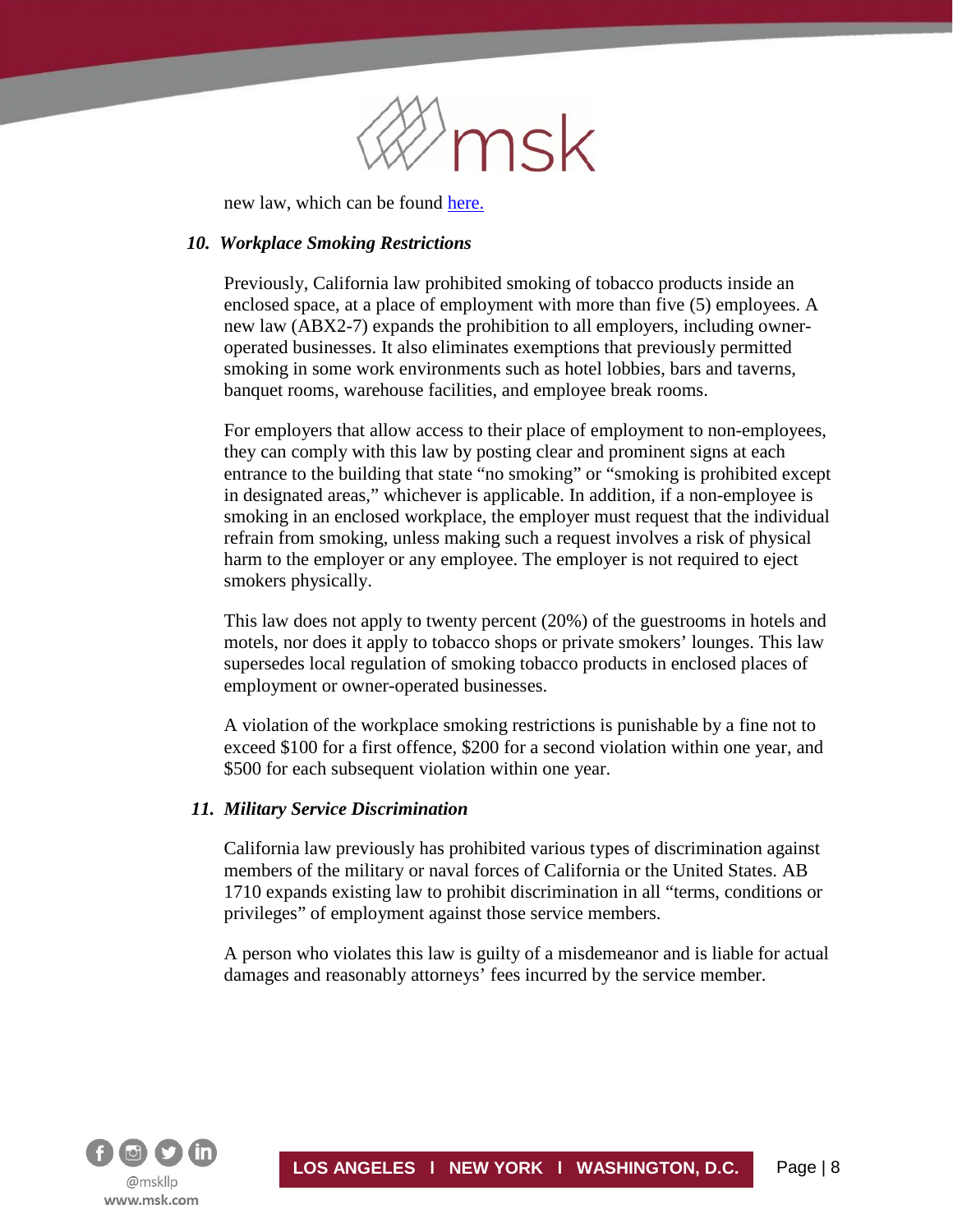

#### *12. California Minimum Wage Increase*

The California minimum wage will continue to annually, consistent with SB 3 which became effective in January 2017. The below schedule of incremental increases remains subject to possible temporary delays for general economic or budgetary reasons at the Governor's discretion.

| Rate $(Jan, 1)$ | 26 Employees or<br><b>More</b> | 25 Employees or<br><b>Less</b> |
|-----------------|--------------------------------|--------------------------------|
| 2018            | \$11.00                        | \$10.50                        |
| 2019            | \$12.00                        | \$11.00                        |
| 2020            | \$13.00                        | \$12.00                        |
| 2021            | \$14.00                        | \$13.00                        |
| 2022            | \$15.00                        | \$14.00                        |
| 2023            | \$15.00                        | \$15.00                        |
| 2024            | Indexed*                       | Indexed*                       |

\* Rate adjusted to changes in Consumer Price Index (if any) to a cap of 3.5 percent each year.

The increased minimum wage will affect whether certain employees meet the minimum salary requirements for exempt employees. For example, in order to qualify for the executive, administrative and professional exemptions, an employee must earn no less than two (2) times the state minimum wage for fulltime employment. For employers with 26 or more employees, an employee must earn an annual salary of \$45,760 in 2018 to be eligible for certain exemptions. For smaller employers, the annual salary requirement in 2018 is \$43,680.

Approximately 22 localities in California have enacted their own minimum wage ordinances. Many of the ordinances increase the local minimum wage effective January 1, 2018, including but not limited to the following cities: Berkeley; Emeryville; Los Angeles; Malibu; Oakland; Pasadena; San Francisco; San Jose; and Santa Monica.

#### *13. SDI and Paid Family Leave Benefits Increased*

California law provides partial wage replacement benefits as follows: (a) for employees who have a short-term disability; and (b) paid family leave benefits for

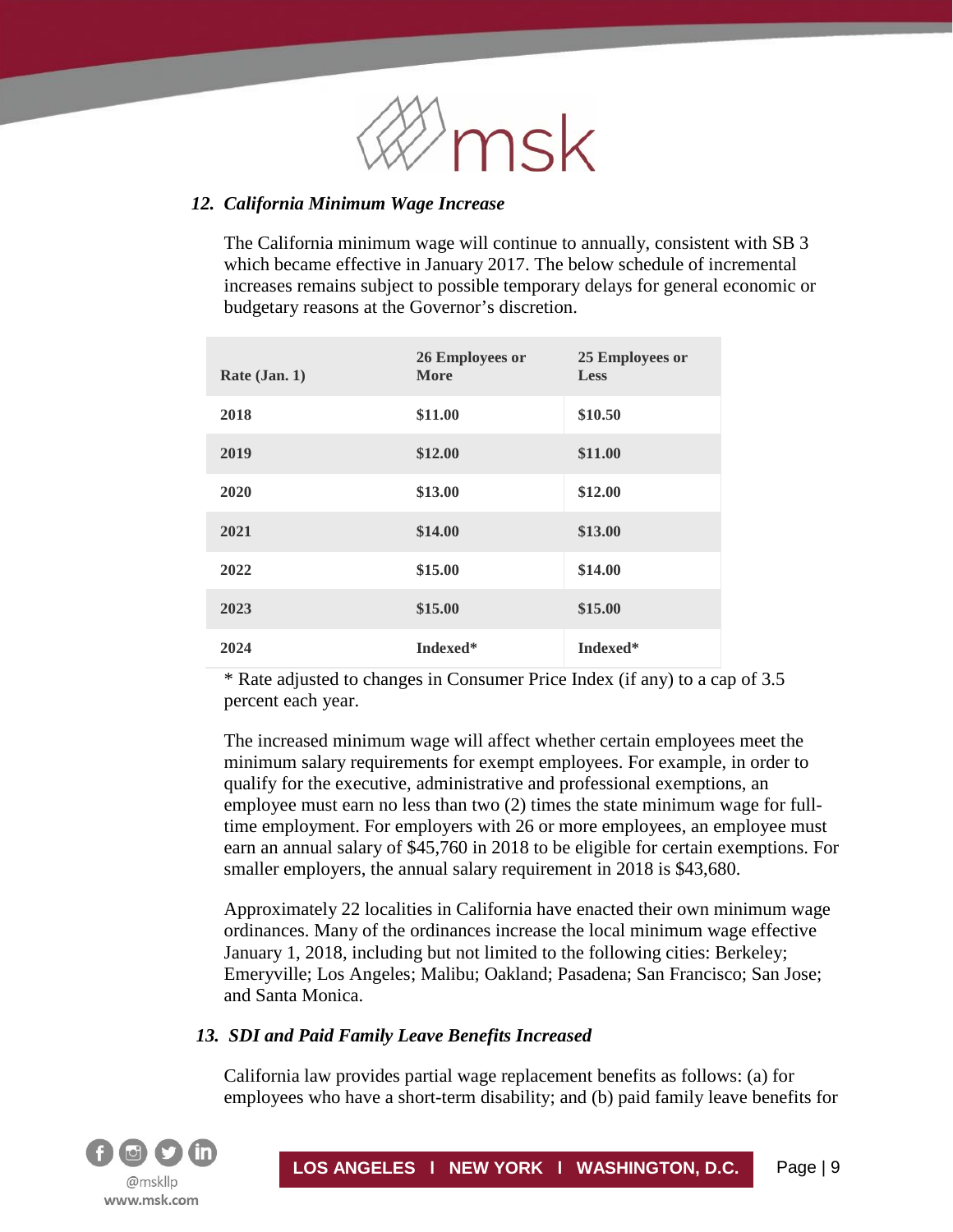

up to six (6) weeks for employees who take approved leave to bond with a new child or to care for certain family members with a "serious health condition" AB 908 increases the weekly benefit amount from 55% of the employee's salary to 60-70% (depending on employee's income) of the employee's salary, and increases the maximum weekly benefit to \$1,216. The maximum benefit is tied to California's average weekly wage, which changes from year to year.

The bill also eliminates the seven (7) day waiting period that previously applied before an employee was able to receive the paid family leave benefits.

## **B. New York**

í

# *1. NY State Paid Family Leave Law Goes Into Effect*

In 2016, New York State adopted a 12-week paid family leave policy for New York employees (the "Paid Leave Law"). Once fully implemented, the Paid Leave Law will provide New York employees with up to 12 weeks of paid family leave for the purpose of (1) caring for a new child, (2) caring for a family member with a serious health condition, or (3) relieving family pressures when a family member, including a spouse, domestic partner, child or parent, is called to active military service. Starting on January 1, 2018, employees will be eligible for eight weeks of paid leave, earning 50% of their weekly pay (capped at 50% of the statewide average weekly pay). The number of weeks of leave and amount of pay increases yearly until, by 2021, employees will be eligible for the full 12 weeks of paid leave, earning 67% of their weekly pay (capped at 67% of the statewide average weekly pay).

Paid leave to care for a new child will be available to both men and women and will include leave to care for an adoptive or foster child. An employee may take paid leave to care for a new child any time within the first 12 months after the child's birth or 12 months after the placement for adoption or foster care of a child with the employee. Paid leave to care for a family member with a serious health condition includes leave to care for a child, parent, grandchild, grandparent, spouse or domestic partner.

Employees with a regular work schedule of 20 or more hours per week are eligible for Paid Leave after 26 weeks of employment and employees with a regular work schedule of less than 20 hours per week are eligible after 175 days worked.

Paid Leave will be fully funded by employee contributions, which are set at 0.126% of employees' weekly wages (or the state average wage, if less) and will be deducted from their paychecks. For 2018, the maximum employee contribution is roughly \$1.65 per week (or \$85 per year).

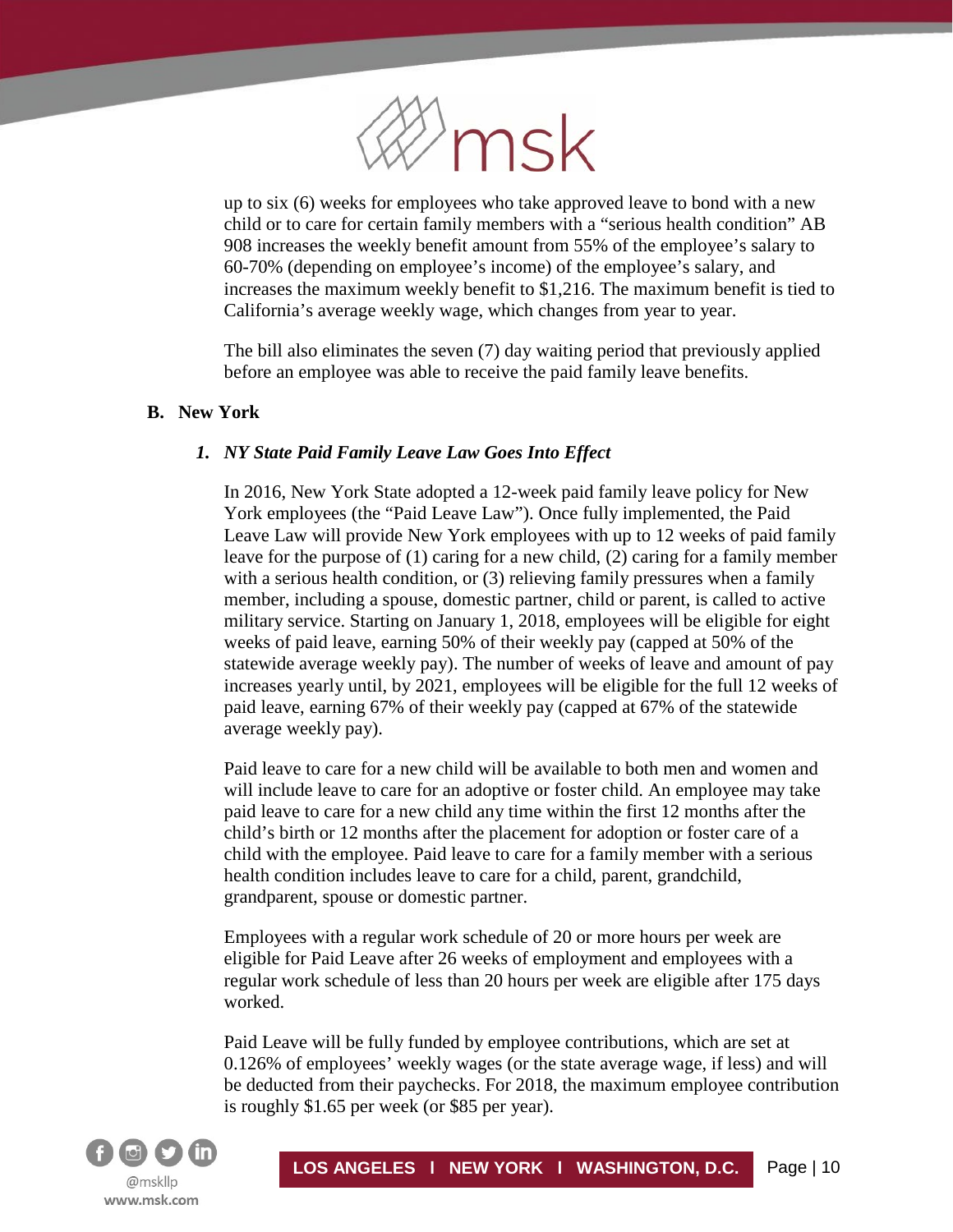

## **2.** *NYC Updates "Ban the Box" Law to Detail Per Se Violations and Procedures Employers Must Follow to Conduct Employment-Related Criminal Background Checks*

On August 5, 2017, important updates to New York City's Fair Chance Act went into effect. The Fair Chance Act ("FCA"), which regulates criminal background checks on employees and license holders, is the City's version of a growing trend of so-called municipal "Ban the Box" laws designed to prohibit employers and agencies from denying jobs and licenses to would-be employees because of a criminal conviction(s), especially when the conviction is not directly related to the persons' ability to perform the job. The Fair Chance Act itself took effect on October 27, 2015. Since then, the New York Commission on Human Rights, the agency charged with enforcing the FCA, has published revisions that further clarify the law, provide guidelines for *per se* violations, and detail the analysis and process for legally withdrawing conditional offers of employment based on the results of a criminal background check.

Under the revised Fair Chance Act, an employer may not inquire about an applicant's criminal history or even request authorization or run a criminal background check until after making a conditional offer of employment. There are several categories of *per se* violations of the Act. Accordingly, it is imperative that employers immediately review their job applications and advertisements, as well as their hiring practices to ensure they are not committing a *per se* violation.

Once a conditional offer of employment is made, it may only be revoked on the basis of a felony, misdemeanor or unsealed violation conviction. However, the employer must conduct an analysis and engage in the Fair Chance Process before revoking a conditional offer of employment. The specific requirements of the analysis and Fair Chance Process are set forth [here:](http://www1.nyc.gov/assets/cchr/downloads/pdf/FC%20rules%206.1.17%20FINAL.pdf)

## *3. New York State Increases Minimum Wage and Minimum Salary for Administrative and Executive Exemptions*

As of December 31, 2017, the New York City minimum wage increased to \$12 per hour for employers with 10 or fewer employees and to \$13 per hour for employers with 11 or more employees. The minimum wage increased to \$11 per hour for employers in Westchester, Nassau and Suffolk Counties and to \$10.40 per hour in the rest of the state.

In addition, the minimum salary for exemption as an "administrative" or "executive" employee increased from \$787.50 per week (\$40,950 annually) to \$900 per week (\$46,800) for New York City employers with 10 or fewer

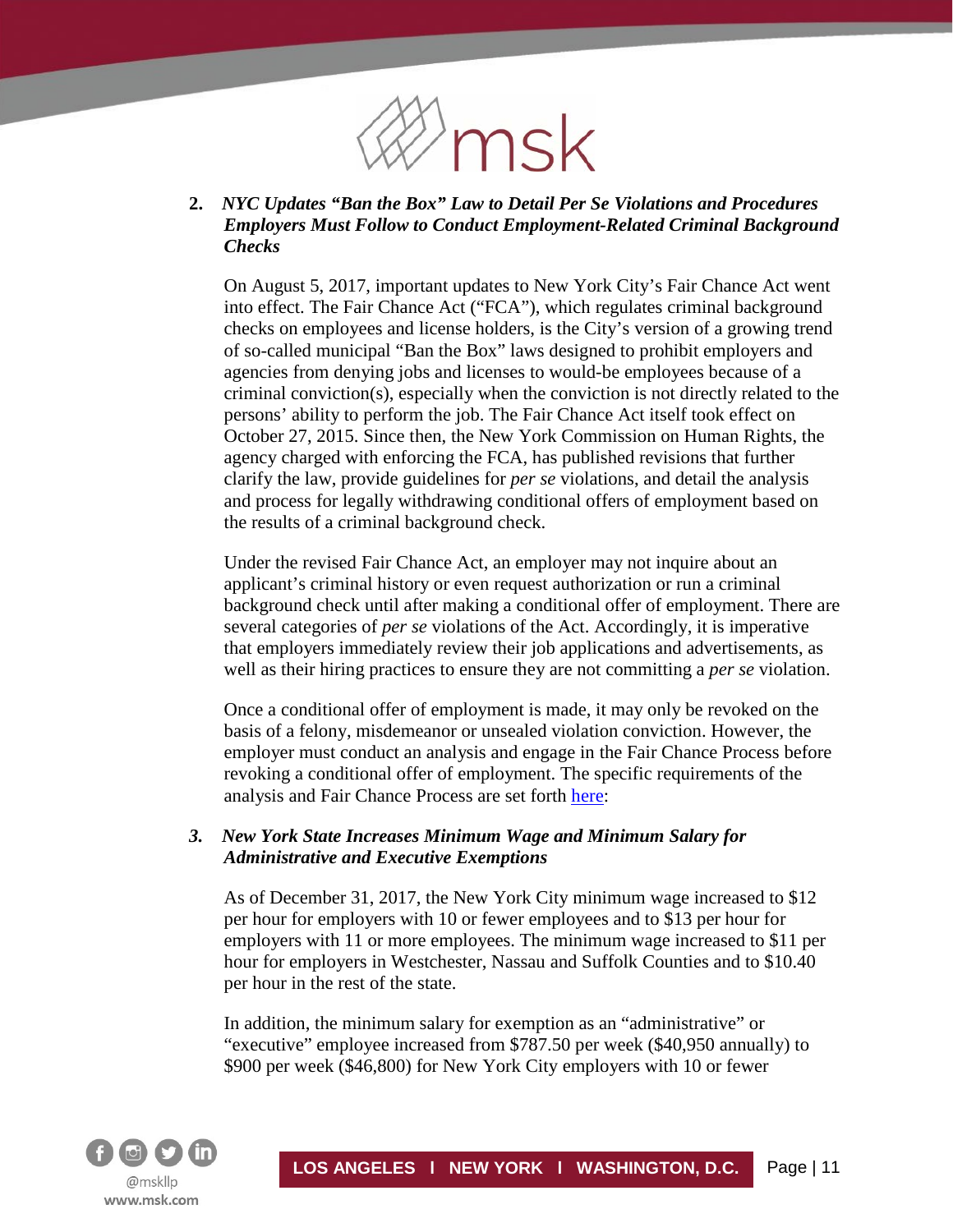

employees and from \$825 per week (\$42,900 annually) to \$975 per week (\$50,700 annually) for New York City employers with 11 or more employees. The minimum salary for exemption as an "administrative" or "executive" employee increased from \$750 per week (\$39,000 annually) to \$825 per week (\$42,900 annually) for employers in Nassau, Suffolk, and Westchester counties and from \$727.50 per week (\$37,830 annually) to \$780 per week (\$40,560 annually) for other counties in New York State.

## *4. Expanded Coverage Under NYC Earned Sick Time Act*

New York City has amended its Earned Sick Time Act, expanding the covered reasons for leave under the law, as well as broadening the definition of a covered family member for whom an employee may take leave to provide care. The amendment renames the law the "NYC Earned Sick and Safe Time Act" and extends leave protections under the law to include situations where an employee or an employee's covered family member is a victim of domestic violence, sexual offenses, stalking or human trafficking ("safe time"). Employers may obtain "reasonable documentation" of the need for safe time following an absence of more than three consecutive work days; however, employers are not permitted to require disclosure of specific details relating to the domestic violence, sexual offenses, stalking or human trafficking.

The amendment also expands the list of covered family members for whom an employee may use sick and/or safe time to provide care to include the following broad categories: any other individual related by blood to the employee; and any other individual whose close association with the employee is the equivalent of a family relationship. These new categories are in addition to the current list of covered family members, which includes an employee's spouse, domestic partner, parent, child, sibling, grandparent, grandchild or the child or parent of the employee's spouse or domestic partner.

The amendments take effect on May 5, 2018.

# *5. NYC's Fair Workweek Law Impacts Fast Food and Retail Industries*

On November 26, 2017, New York City's Fair Workweek Law went into effect. This legislation heavily regulates the scheduling practices and flexibility of retail and fast food employers.

# **Fast Food employees** have the right to:

## 1. *Good Faith Estimate of Schedule:*

On or before workers' first day of work, employers must provide written schedules for the first two weeks of work with hours, dates, start and end times of

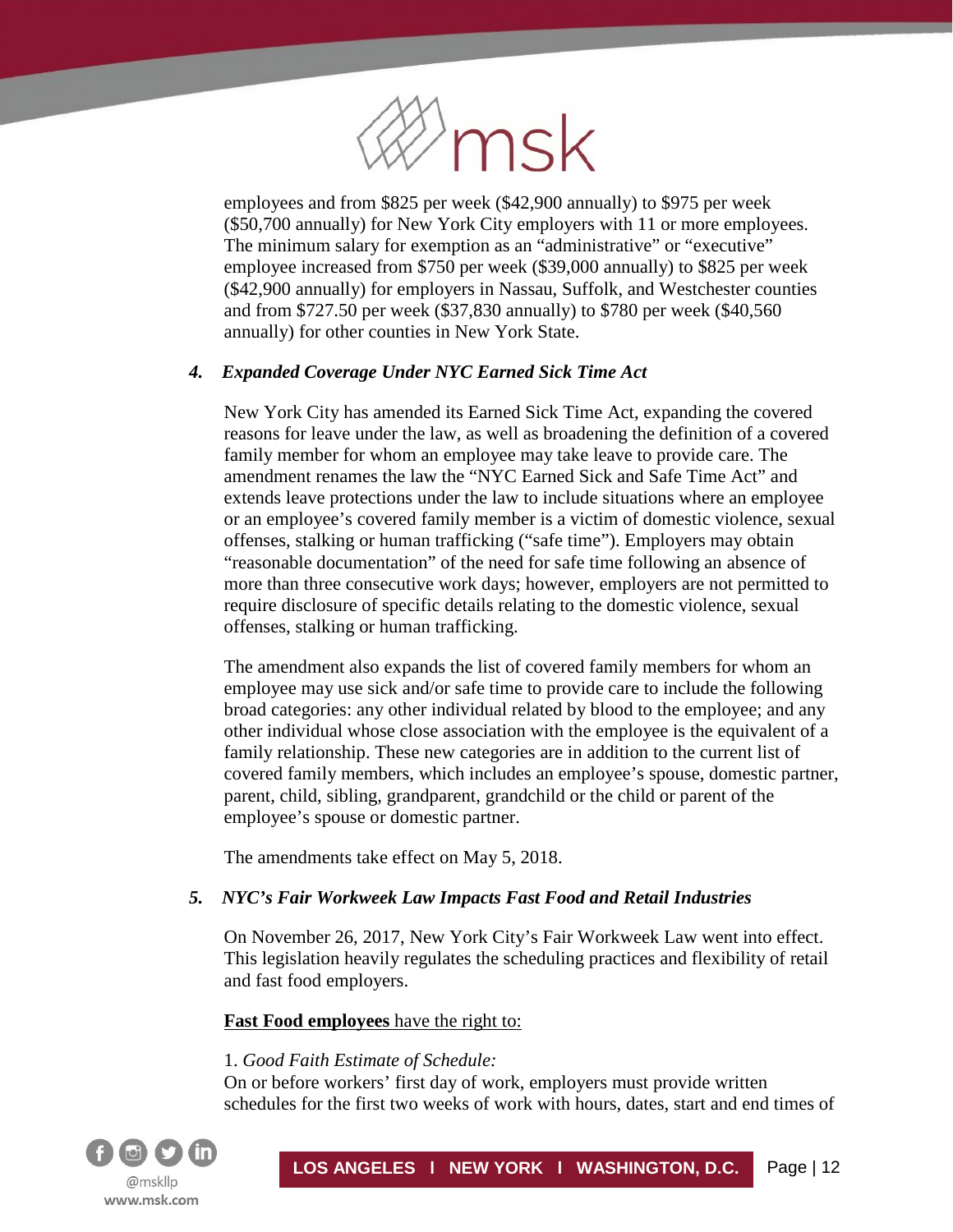

shifts and written "Good Faith Estimates". Employers must provide an updated estimate if the estimate changes.

#### *2. Advanced Notice of Work Schedules:*

Employers must give workers their written work schedule at least 14 days before their first shift in the schedule.

#### *3. Priority to Work Newly Available Shifts:*

Before hiring a new employee when new shifts become available, employers must advertise shifts to existing workers in NYC first by: 1) posting information at the worksite where the shifts have become available and by directly providing the information to workers electronically, which may include via text or email; 2) giving priority to work open shifts to workers at the worksite where shifts are available; 3) giving shifts to interested workers from other worksites only when no or not enough workers from the worksite accept. Employers can only hire new workers if no current NYC workers accept the shifts by the posted deadline.

#### *4. Consent Plus \$100 for "Clopening" Shifts:*

Employers cannot schedule workers to work two shifts over two days when the first shift ends a day and when there are less than 11 hours between shifts (a "clopening") UNLESS workers consent in writing AND are paid a \$100 premium to work the shift.

## **Retail employees** have the right to:

#### 1. *72 Hours' Advance Notice of Work Schedule:*

Employers must give workers their written work schedule at least 72 hours before the start of the schedule in the way the employer usually contacts workers, which may include via text and email. They must post the schedule at the workplace where all workers can see it. This schedule must include dates, shift start and end times, and location(s) of all shifts in the work schedule. If the schedule is changed, employers must update and repost the schedule and contact all affected workers.

## 2. *No On-call Shifts:*

Employers cannot require workers to be ready and available to work at any time the employer demands, regardless of whether workers actually work or report to work; or to "check in" within 72 hours of a scheduled shift to find out if they should report for the shift.

#### 3. *No Shift Additions with Less than 72 Hours' Notice:*

If employers want to add time or shifts to employee schedules less than 72 hours

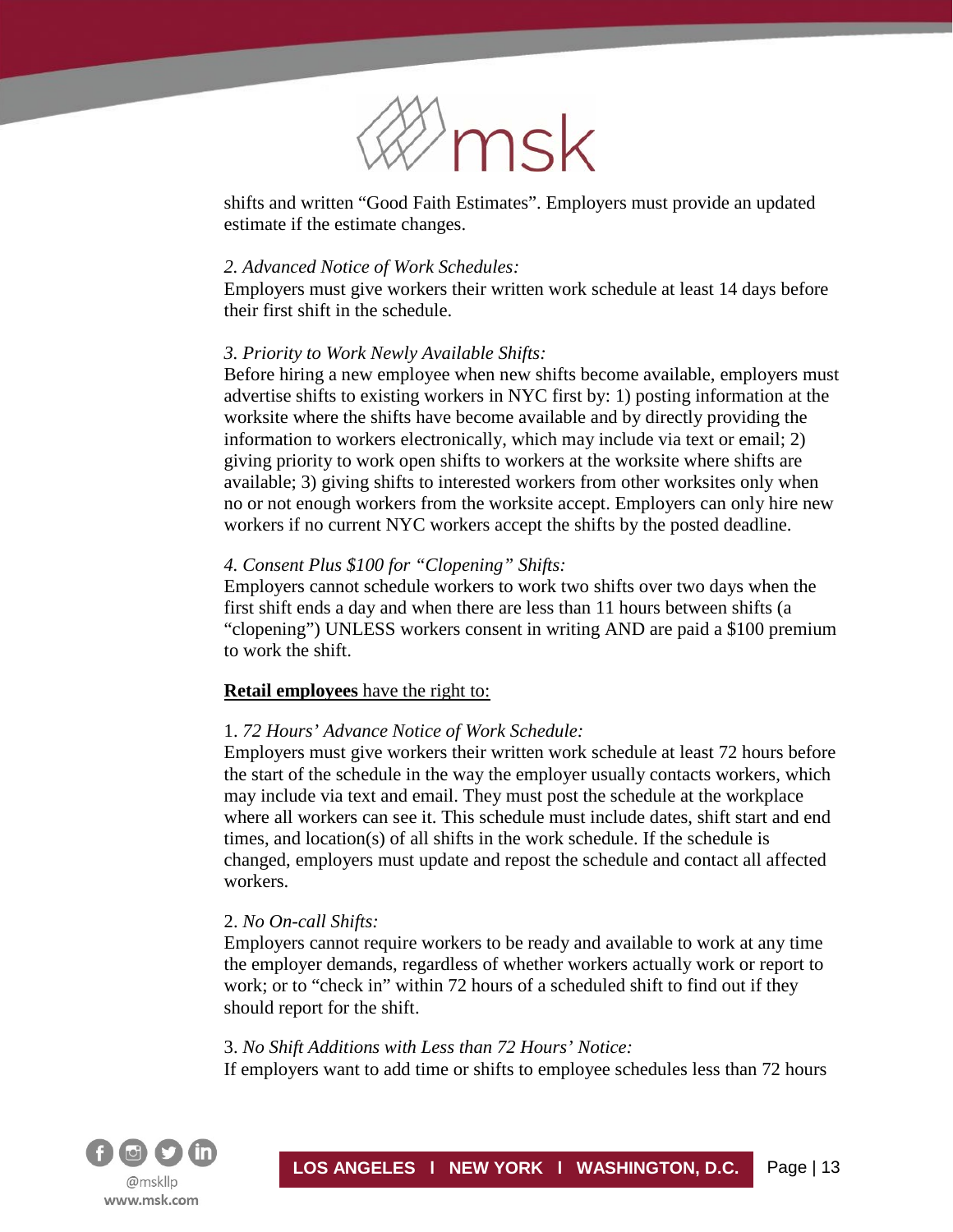

before the change, workers have the right to accept or decline the change. If workers accept an additional shift, they must do so in writing.

#### 4. *No Shift Cancellations with Less than 72 Hours' Notice:*

Employers cannot cancel a shift less than 72 hours before the start of the shift except under the following circumstances: threats to worker safety or employer property, public utility failure, shutdown of public transportation, fire, flood, or other natural disaster, or a government-declared state of emergency. However, workers may trade shifts voluntarily.

#### **6.** *NY Regulations on Wage Payment Methods Declared Invalid*

In 2016, the New York State Department of Labor ("NYSDOL") published final regulations on the methods by which employees must be paid, including with respect to direct deposit of wages and payroll debit cards. On February 16, 2017, the New York State Industrial Board of Appeals (the "IBA") revoked the regulations, determining that they were "invalid because they exceed [the NYSDOL's] rulemaking authority." The NYSDOL appealed this ruling.

#### **II. Employment Discrimination Law**

í

## **A. Ninth Circuit Decisions**

# **1.** *Equal Pay Act Not Violated Where Salary Differential is Based on Salary History*

In *Rizo v. Yovino*, 854 F.3d 1161 (9th Cir. 2017), a Fresno public school employee sued her employer when she discovered her male counterparts were paid more for the same work. The employer conceded that was true but asserted the statutory affirmative defense that the pay difference was "based on any other factor other than sex" because the pay difference was based on employees' prior salaries. The district court denied employer's motion for summary judgment ruling that a difference in salary based on mens' and womens' prior salary is not a factor other than sex. The 9th circuit overturned, ruling that "the Equal Pay Act does not impose a strict prohibition against the use of prior salary."

The Court reasoned that an employer can avoid liability under the Equal Pay Act for paying women less for the same work when the lower pay is based on plaintiff's prior salary and the policy of looking at prior salary "effectuate[s] some business policy" and the employer uses prior salary "reasonably in light of [its] stated purpose as well as its other practices." Here, the County's policy was objective and applied consistently, necessarily gave employees a pay increase from their prior job, and was a judicious use of tax payer dollars.

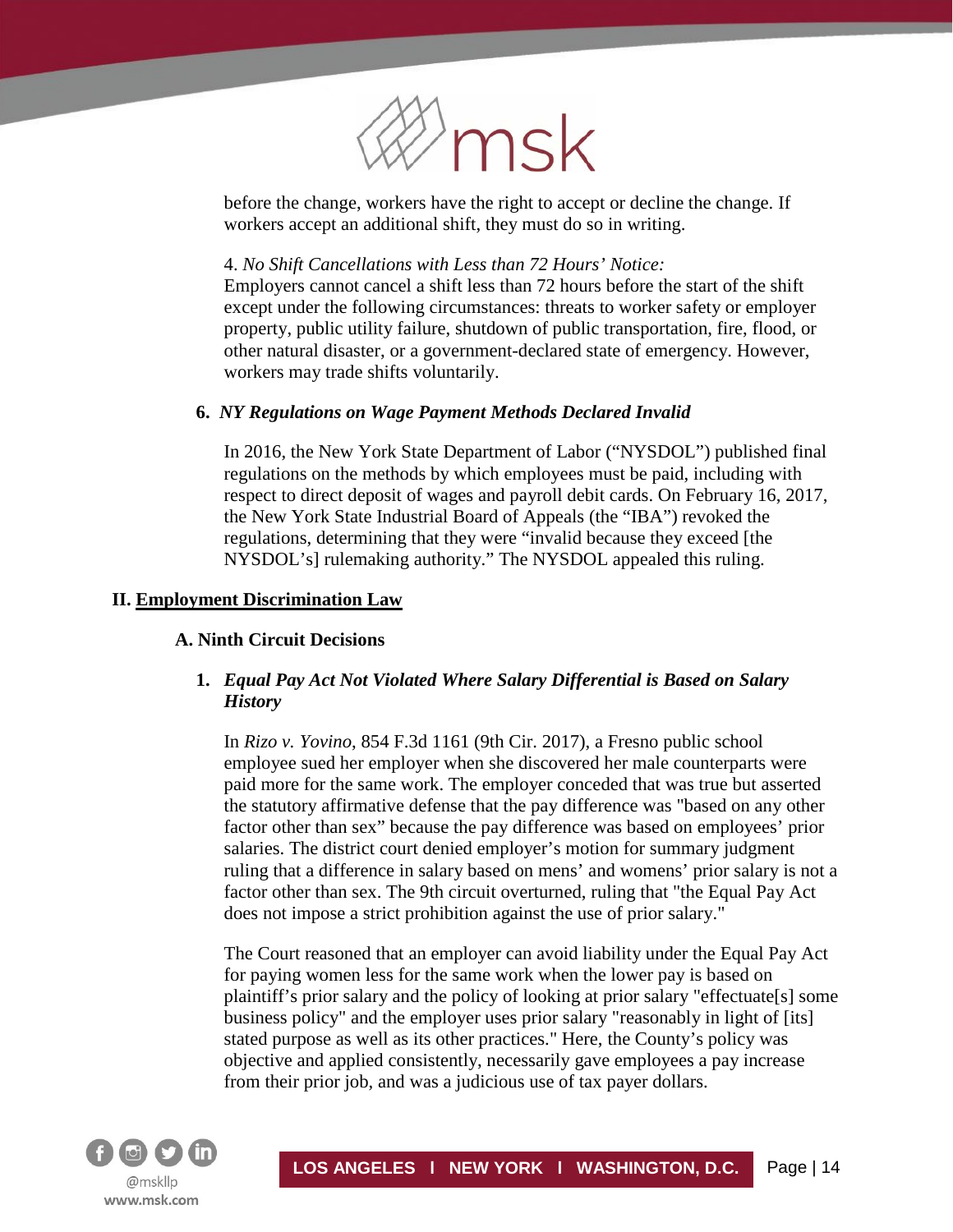

# **2.** *Disability Discrimination Action Property Dismissed Where Employer Unaware of Disability When Termination Decision Made*

In *Alamillo v. BNSF Ry. Co*., 869 F.3d 916 (9th Cir. 2017), a locomotive engineer missed several calls and was suspended on at least two occasions before being terminated. Around the same time, the employee was diagnosed with obstructive sleep apnea ("OSA") for which he was prescribed a CPAP machine. After being terminated for his poor attendance, the employee sued for disability discrimination. The district court granted summary judgment in favor of the employer, and the United States Court of Appeals for the Ninth Circuit affirmed, holding that the employee had failed to establish a prima facie case of disability discrimination.

The district court had concluded that there was no evidence that the claimant's OSA was a substantial motivating reason for the decision to terminate his employment because the employer did not know that the employee was allegedly disabled when it made the decision to initiate disciplinary proceedings against him. Further, even if the employee had established a prima facie case of discrimination, the employer's asserted reason for terminating was the employee's recurrent absenteeism, and there was no evidence that that reason was pretext for discrimination. The Court also affirmed dismissal of a claim for failing to reasonably accommodate the claimant's alleged disability, noting that the employer was not required to offer "leniency" as an accommodation. Similarly, the Ninth Circuit affirmed dismissal of the claimant's failure to engage in the interactive process claim because no reasonable accommodation could have cured his prior absenteeism.

## *3. Employer Vicariously Liable for Non-Supervisor Harassment Where it Knew About Harassment but Failed to Respond Adequately*

In *Reynaga v. Roseburg Forest Prods*., 847 F.3d 678 (9th Cir. 2017), the claimants, a father and son, were the only millwrights of Mexican descent working at the company. The father alleged that during the course of his employment he was subjected to disparate treatment and a hostile work environment based on his race or national origin. Specifically, he pointed to a contentious relationship that had developed with the lead millwright, who allegedly had harassed the father by making racially disparaging comments. Following an investigation into these allegations, the employer rearranged the lead's work schedule so that he would not be on the same shift as the father. However, when the lead was subsequently scheduled to work the same shift as the father and son, they refused to work and their employment was terminated. The district court granted summary judgment in favor of the employer, but the Ninth

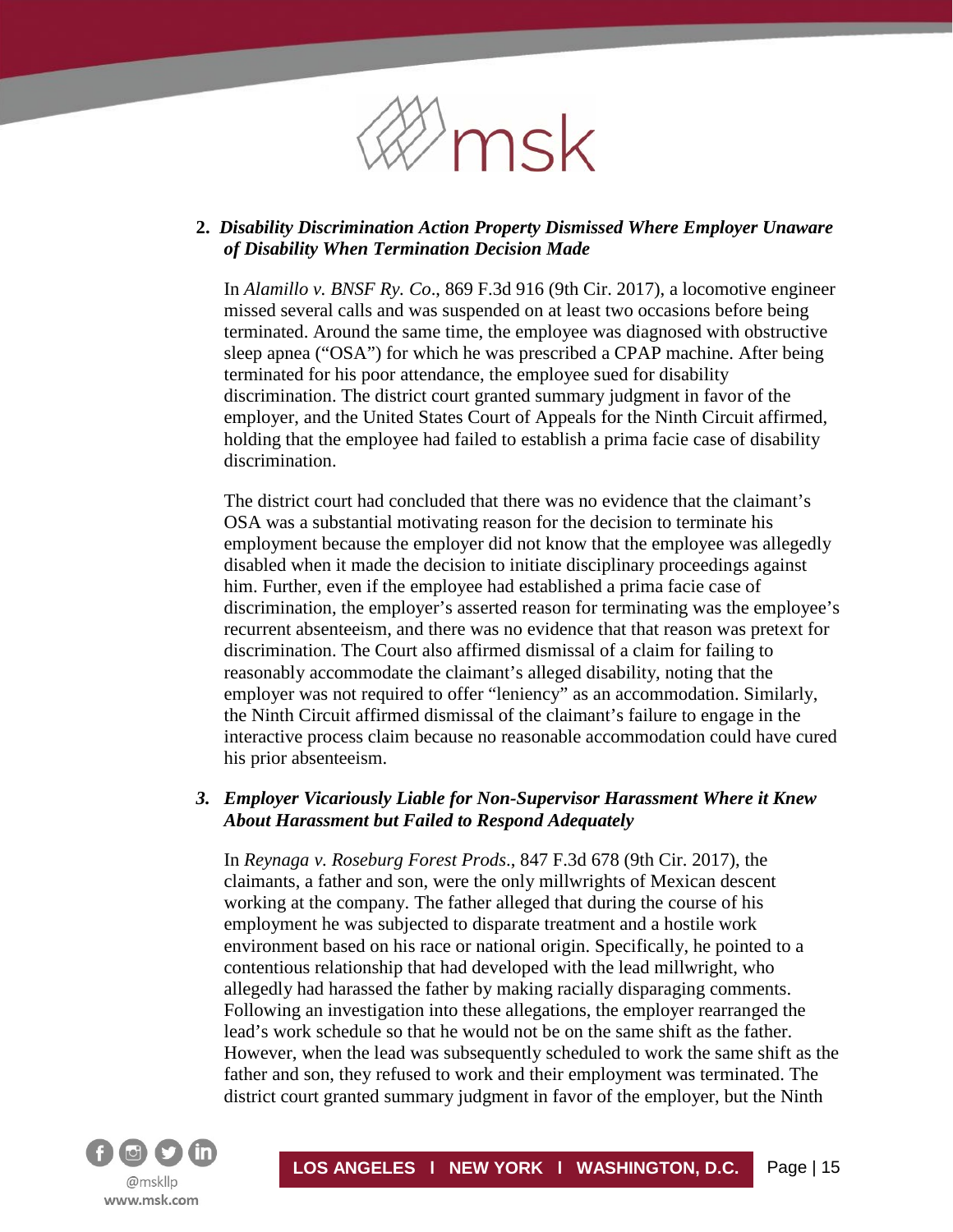

Circuit reversed, holding that the lead's demeaning comments that directly referenced race were not "offhand comments" or "mere offensive utterances" and were sufficiently severe or pervasive to create a hostile work environment. The Court also held there was sufficient evidence of disparate treatment and retaliation to preclude entry of summary judgment for the employer.

# **4**. *Summary Judgment in Favor of Employer Reversed Where Male Supervisor Engaged in More Than 100 Chest-to-Breast Hugs and Kisses with Female Subordinate*

*In Zetwick v. County of Yolo*, 850 F.3d 436 (9th Cir. 2017), a female correctional officer for Yolo County sued the County and the county sheriff, alleging that the sheriff created a sexually hostile work environment in violation of Title VII and the FEHA. Over the course of 12 years, he greeted her with unwelcome chest-tobreasts hugs more than 100 times and attempted to kiss her once on the lips. He hugged and kissed other female officers as well, but no male officers. The sheriff had hugged male coworkers as well, but the claimant testified that the hugs given to females were different because they had sexual overtones.

Although the district court granted summary judgement for the County, finding that the conduct was not severe or pervasive, but was instead innocuous, socially acceptable conduct, the Ninth Circuit reversed, holding that there were genuine issues of material fact as to whether the sheriff's conduct was sufficiently severe or pervasive so as to alter the claimant's conditions of employment and create an abusive environment. The Ninth Circuit also held that the trial court had applied the incorrect legal standard and rejected the notion that there could be a "mathematically precise test" to determine whether there were genuine issues of material fact based on the frequency of the hugs. In reaching its conclusion, the district court failed to consider the totality of the circumstances, including the impact of harassment from a supervisor, the effect the behavior had on the claimant, and the evidence that Prieto hugged and kissed other women.

## **5.** *Sanitation Employee Could Proceed With Age Discrimination Claim Despite Failure to Provide Proof of Right to Work Documentation.*

In *Santillan v. USA Waste of Cal*., 853 F.3d 1035 (9th Cir. 2017), a 53-year-old garbage truck driver who had been employed for 32 years was terminated by a new route manager after the claimant had four accidents in a 12-month period. The claimant disputed that he had been involved in four accidents and testified that he was one of five older, Spanish-speaking employees who were fired or suspended by the new route manager. Following what the court described as a "public outcry" over the claimant's termination, the employer agreed to reinstate the claimant if he passed a drug test and physical examination, a criminal

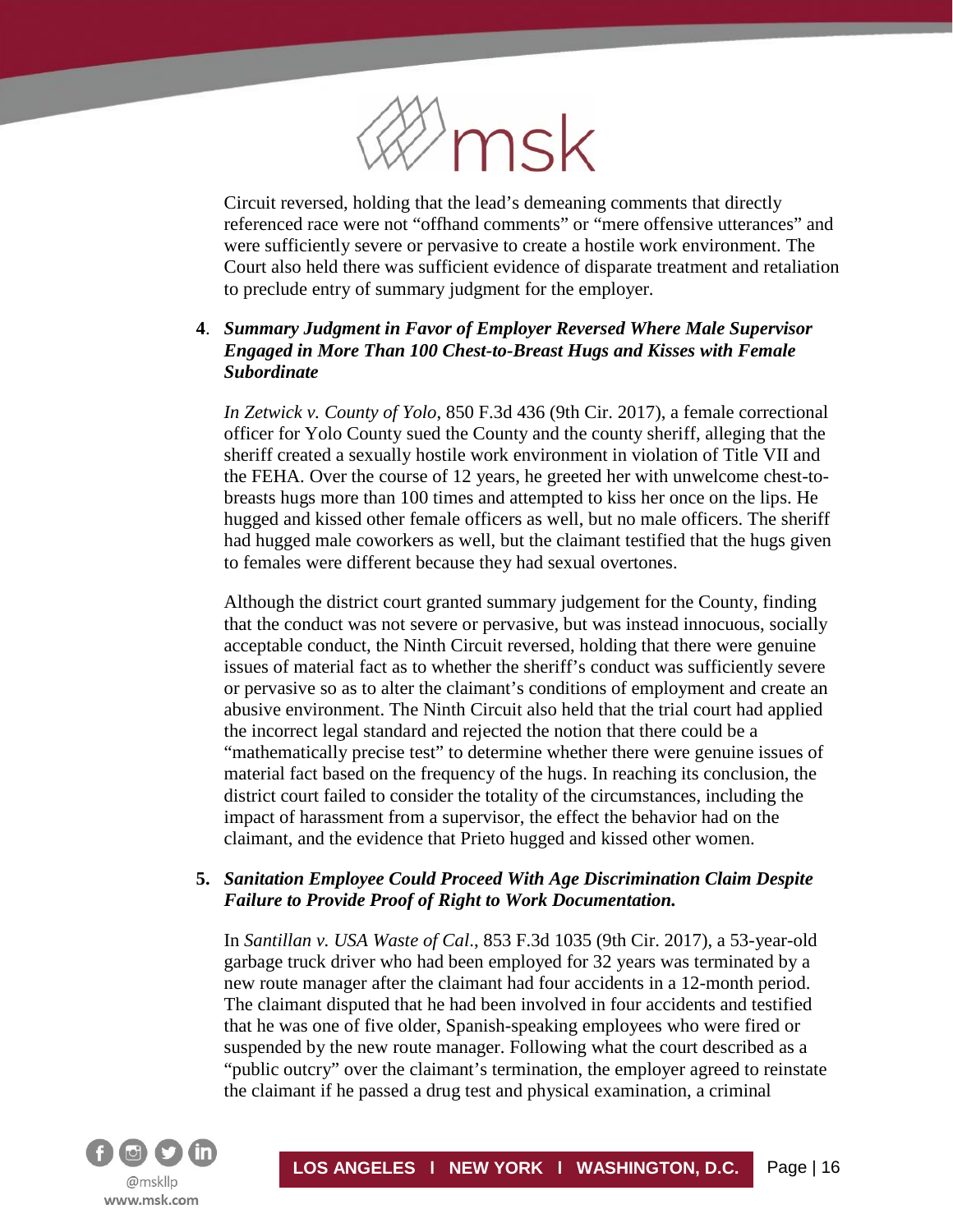

background check and "e-Verify" to prove his right to work in the United States. When the claimant failed to provide sufficient information for the employer to complete an e-Verify check, he was fired again because he did not provide "proof of [his] legal right to work in the United States within three days of hire as required by the Immigration Control and Reform Act of 1986."

The district court granted summary judgment in favor of the employer, but the Ninth Circuit reversed, holding that the claimant had established a *prima facie* case of age discrimination, which the employer had failed to rebut. The Court held that the claimant was exempt from the IRCA requirements because he was a "continuing" and not a "new" employee. Moreover, the Court held that California public policy considers immigration status to be irrelevant in the enforcement of state labor, employment, civil rights and employee housing laws, so the agreement to satisfy the e-Verify requirements was void as against public policy. The Court also held that employee had engaged in protected activity by using an attorney to represent him in negotiating the original settlement agreement.

# **B. California Court Decisions**

# *1. Employee Who Took CFRA Leave May Proceed With Retaliation Claim Where Employer Failed to "Inquire Further" About Need for Leave Before Termination*

In *Bareno v. San Diego Cmty*. *Coll. Dist*., 7 Cal. App. 5th 546 (2017), as an assistant at San Diego Miramar College was terminated after she failed to return from a medical leave of absence taken under the California Family Rights Act ("CFRA"). During the course of her employment, the assistant had received several disciplinary warnings for, among other things, excessive absences, workplace disagreements, incompetence, inefficiency and neglect of duty. On February 19, 2013, the college disciplined the assistant with a three-day unpaid suspension for additional performance issues; the suspension ran from February 20 through February 22 (a Friday). At 4:30 a.m. on Monday, February 25, the employee called her supervisor and claimed to be "sick, depressed, stressed" and said she needed to go to the hospital. She subsequently provided a "work status report" from Kaiser indicating that she needed to take a medical leave from February 25 through March 1. The assistant then emailed a second "work status report," placing her "off work" through March 8, which her supervisor denied receiving. The assistant failed to show up for work on Monday, March 4, and on Friday, March 8, the college sent her a letter indicating that her unauthorized absences constituted a voluntary resignation.

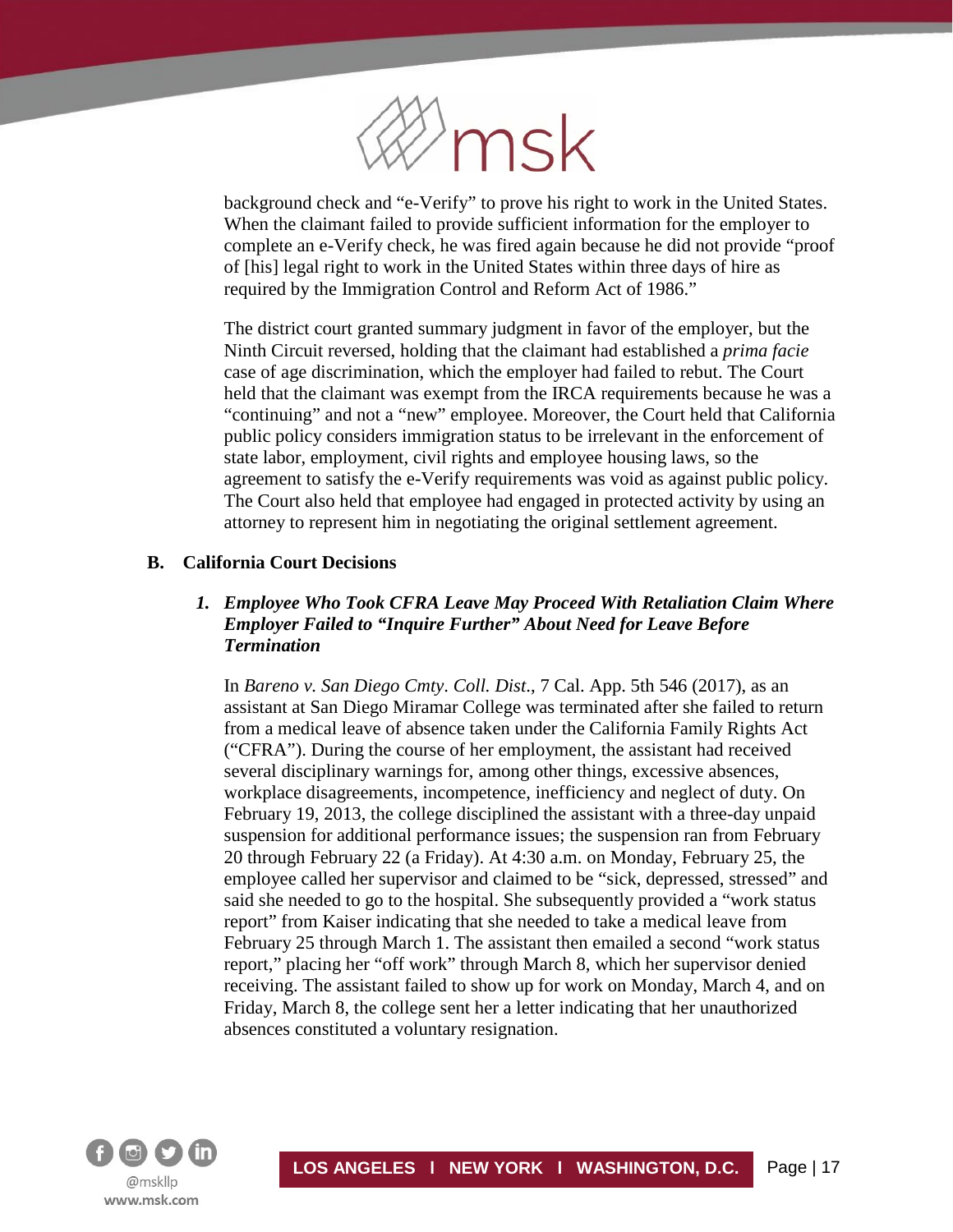

Although the trial court granted summary judgment to the employer, the Court of Appeal reversed, holding that an employer is obligated to "inquire further" about an employee's need for CFRA leave before terminating employment and citing the CFRA regulations that give an employee up to 15 days to provide necessary certification of the need for a medical leave. The Court further held that the employee had submitted sufficient medical certification to support her need for medical leave.

#### **2.** *Refusal to Rescind Voluntary Termination is Not Adverse Employment Action*

In *Featherstone v. S. California Permanente Med. Grp*., 10 Cal.App.5th 1150 (2017), review denied (July 12, 2017), the claimant contended that, as a side effect of medication that she took following sinus surgery, she was in an "altered mental state." She called her supervisor and told her that she was resigning, effective immediately, because "God had told [her] to do something else." She posted something similar on Facebook. Her supervisor did not consider her to be acting odd, as the reference to God was not inconsistent with her character. After the phone call, the claimant's supervisor asked her to confirm the resignation, and she did so three days later.

The day after she resigned, the claimant was hospitalized due to her erratic behavior, including taking "off her clothes" and walking around naked in front of others, repeatedly and uncharacteristically swearing and taking "showers for no reason." A coworker learned this information and shared it with a different manager, who told her to contact HR. When the coworker did so, HR said they could not communicate with her since she was not a relative. Five days after the employee confirmed the resignation in writing, she contacted the HR department and informed them that she had been suffering from an adverse drug reaction and, as a result, requested that they allow her to rescind her resignation. The employer refused, taking the position that there was nothing improper about their accepting her resignation, nor were they required to allow her to rescind it. After Featherstone filed suit for violations of FEHA and wrongful termination, the employer moved for summary judgment, which the trial court granted. Featherstone appealed.

The court of appeal affirmed. Following federal authorities, it held that the refusal to allow a former employee to rescind a voluntary resignation, free of employer misconduct or coercion, is not an adverse employment action under FEHA. It reasoned that an "adverse employment action" is an action that affects an employee, not a former employee, in the terms, conditions, or privileges of his or her employment, not in the terms, conditions, or privileges of his or her unemployment. The court also held that the employer was not on notice of any

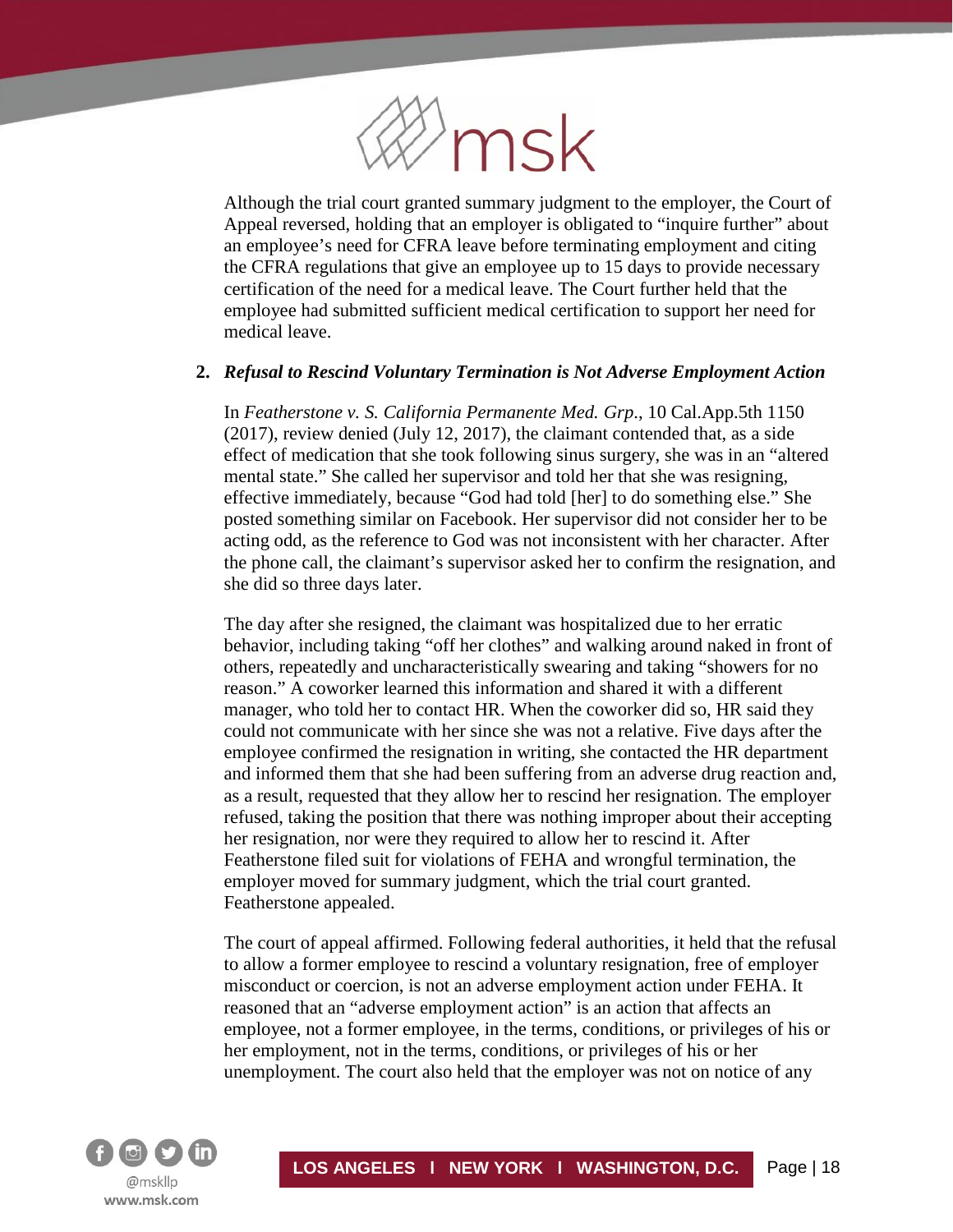

mental disability triggering a duty to accommodate, and that the call from the coworker that she had been hospitalized was insufficient to put it on notice.

# **C. California Agency Actions**

í

# **1.** *New DFEH "Workplace Harassment Guide for California Employers"*

In May 2017, the Department of Fair Employment and Housing (DFEH) published a guide which provides recommended practices for preventing and addressing workplace harassment. The 9-page guide outlines (1) the elements of an effective anti-harassment program; (2) the appropriate response to a complaint of harassment or other wrongful behavior; (3) the basic steps of a fair investigation; and (4) effective remedial measures.

Anti-harassment programs: according to the guide, an effective anti-harassment program includes:

- A clear and easy to understand written policy that is distributed to employees and regularly discussed at meetings (e.g., every six months);
- Holing managers and supervisors to high standards, as role models of appropriate workplace behavior;
- Training for supervisors and managers in compliance with California laws AB 1825 and AB 2053;
- Specialized training for complaint handlers;
- Policies and procedures for responding to, and investigating complaints;
- Prompt, thorough, and fair investigations of complaint; and
- Prompt and fair remedial action.

Responding to complaints: The DFEH also recommends that employers make any reports or complaints a "top priority" and promptly determine if the report involves behavior serious enough to warrant a formal investigation. If a report includes are allegations of conduct that, if true, would violate the employers' rules or expectations, then the report should be investigated.

Investigations: the guide provides advice on how to conduct fair and legally defensible investigations into reports of harassment, including specific advice on

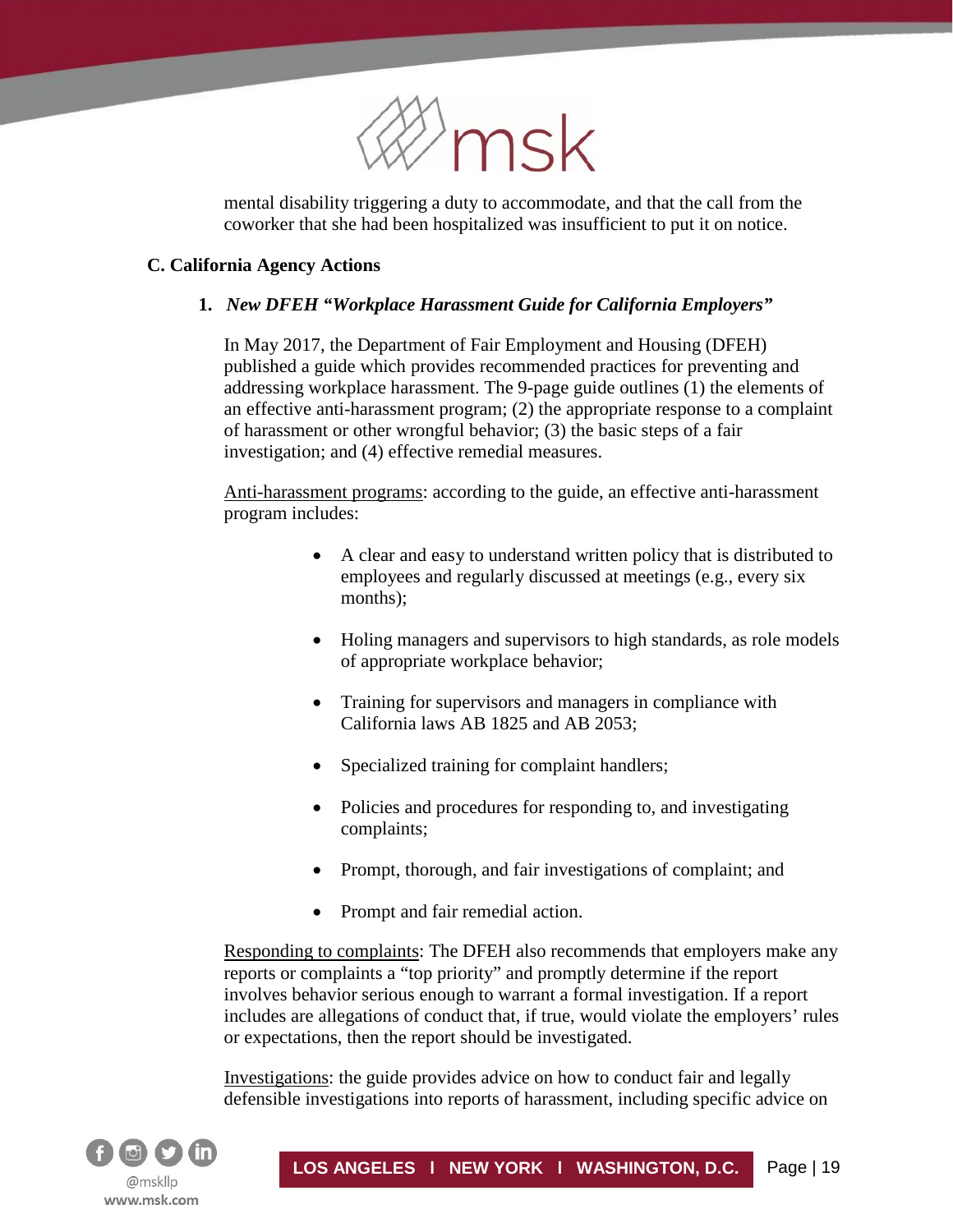

interviewing complainants, subjects, and other witnesses, weighing evidence, making credibility determinations, applying burden of proof standards, and managing confidentiality during the investigative process.

Remedial action: the guide explains that FEHC regulations require appropriate remedial actions whenever there is proof of misconduct, regardless of whether there has been a violation of the law. Such measures may include training, verbal counseling, "last chance" agreements, demotions, salary reductions, rescinding of a bonus, or terminations.

#### *2. Updated DFEH Brochure On Sexual Harassment*

The DFEH also updated its required Sexual Harassment prevention brochure, publication DFEH-18. The brochure defines harassing conduct; discusses the different kinds of unlawful harassment (quid pro quo and hostile work environment); provides examples of behaviors that may constitute sexual harassment; and specifies the procedures and policies that California employers must develop and follow to prevent and correct sexual harassment. It also discusses remedies available in sexual harassment cases, including in cases of retaliation for complaining about harassment or rejecting advances. The DFEH also provides this information in a printable poster format. Distributing either the poster or the brochure fulfills an employer's responsibility to provide employees with an information sheet regarding sexual harassment under Section 12950(b) of the California Government Code.

#### **3.** *New FEHA Transgender Regulations*

Effective July 1, 2017, the California Fair Employment and Housing Council implemented new regulations regarding the Fair Employment and Housing Act's prohibition of discrimination on the basis of gender identity and gender expression.

Updated Definitions: The new regulations updated the definitions of "gender expression" and "gender identity" while added a definition for "transitioning":

- The definition of "gender expression" was expanded to include not only a person's gender-related appearance or behavior but also "the perception" of such gender-related appearance or behavior.
- The term "gender identity" is now defined to mean each person's "internal understanding of their gender, or the perception of a person's gender identity, which may include male, female, a combination of male and female, neither male nor female, a

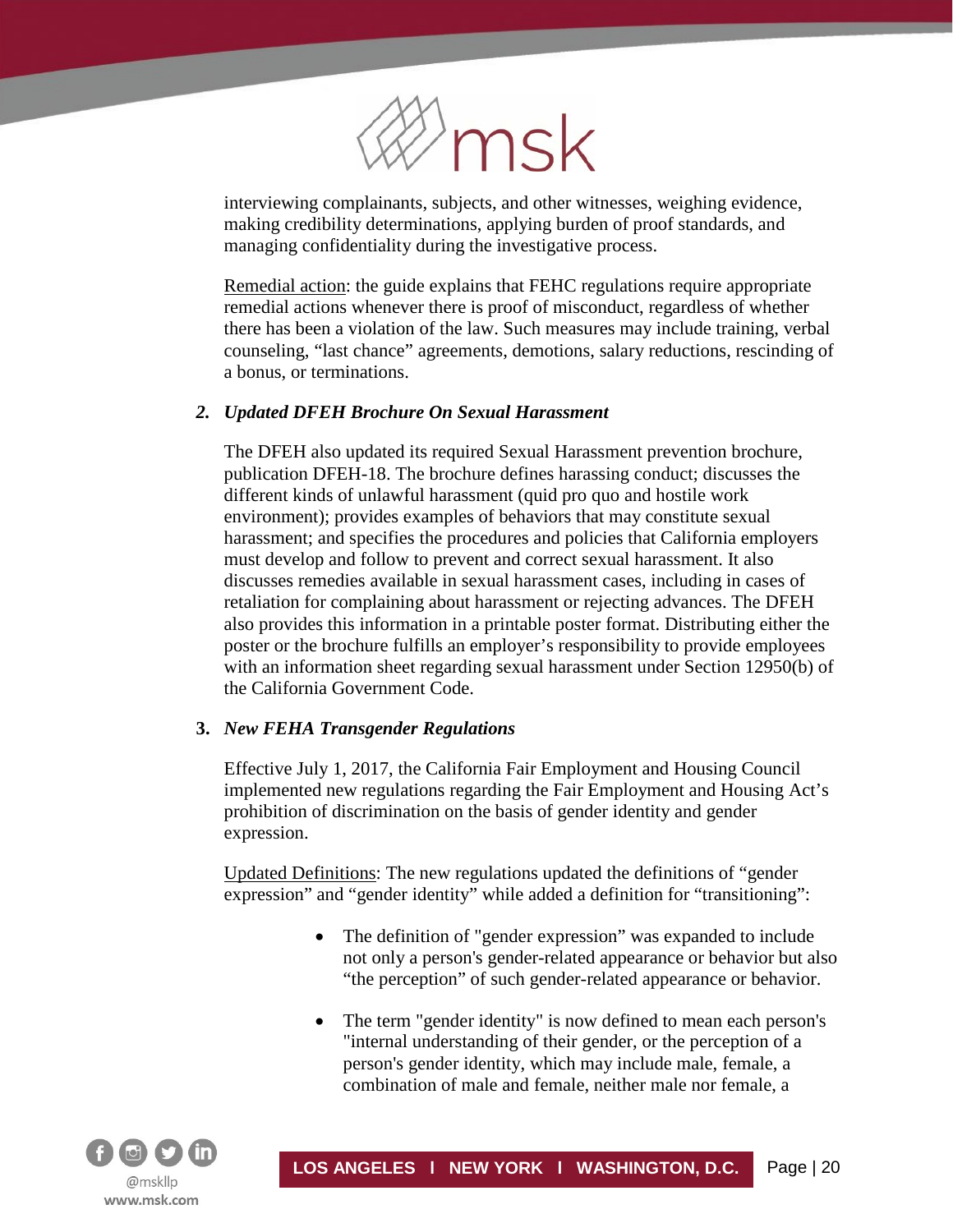

gender different from the person's sex assigned at birth, or transgender."

The term "transitioning" is defined as a "process some" transgender people go through to begin living as the gender with which they identify, rather than the sex assigned to them at birth. This process may include, but is not limited to, changes in name and pronoun usage, facility usage, participation in employersponsored activities (e.g., sports teams, team-building projects, or volunteering), or undergoing hormone therapy, surgeries, or other medical procedures."

Restroom Facilities: Consistent with AB 1732, employers must use gender-neutral signage for single-occupancy facilities under their control. In addition, employers are now required to provide equal access to restroom facilities regardless of the sex of the employee. Employees must be allowed to use restroom facilities that correspond to the employee's gender identity or gender expression. Employers cannot require any proof of sex or gender for an employee to use a particular facility.

Dress Code: While prior regulations allowed an employer to impose dress standards upon job applicants and/or employees so long as such standards did not discriminate on the basis of sex or significantly burden the individual in his or her employment, the new regulations prohibit an employer from imposing a dress standard that is inconsistent with an employee's gender identity or expression in the absence of a business necessity.

Preferred Name and Pronoun: The new regulations add a requirement that employers comply with an employee's request to be identified by a certain name or pronoun. Employers can only insist on using an employee's legal name or gender if it is otherwise required to meet a legally-mandated obligation.

No Requests for Documentation or Proof: Employers are prohibited from inquiring into, or as a condition of employment requiring an applicant or employee to produce documentation of, the applicant or employee's sex, gender, gender identity or gender expression unless the employer can establish a business necessity for such an inquiry.

## **D. Second Circuit Decisions**

**1.** *Openly Gay Employee Has Valid Gender Stereotyping Claim under Title VII Arising from Workplace Discrimination*

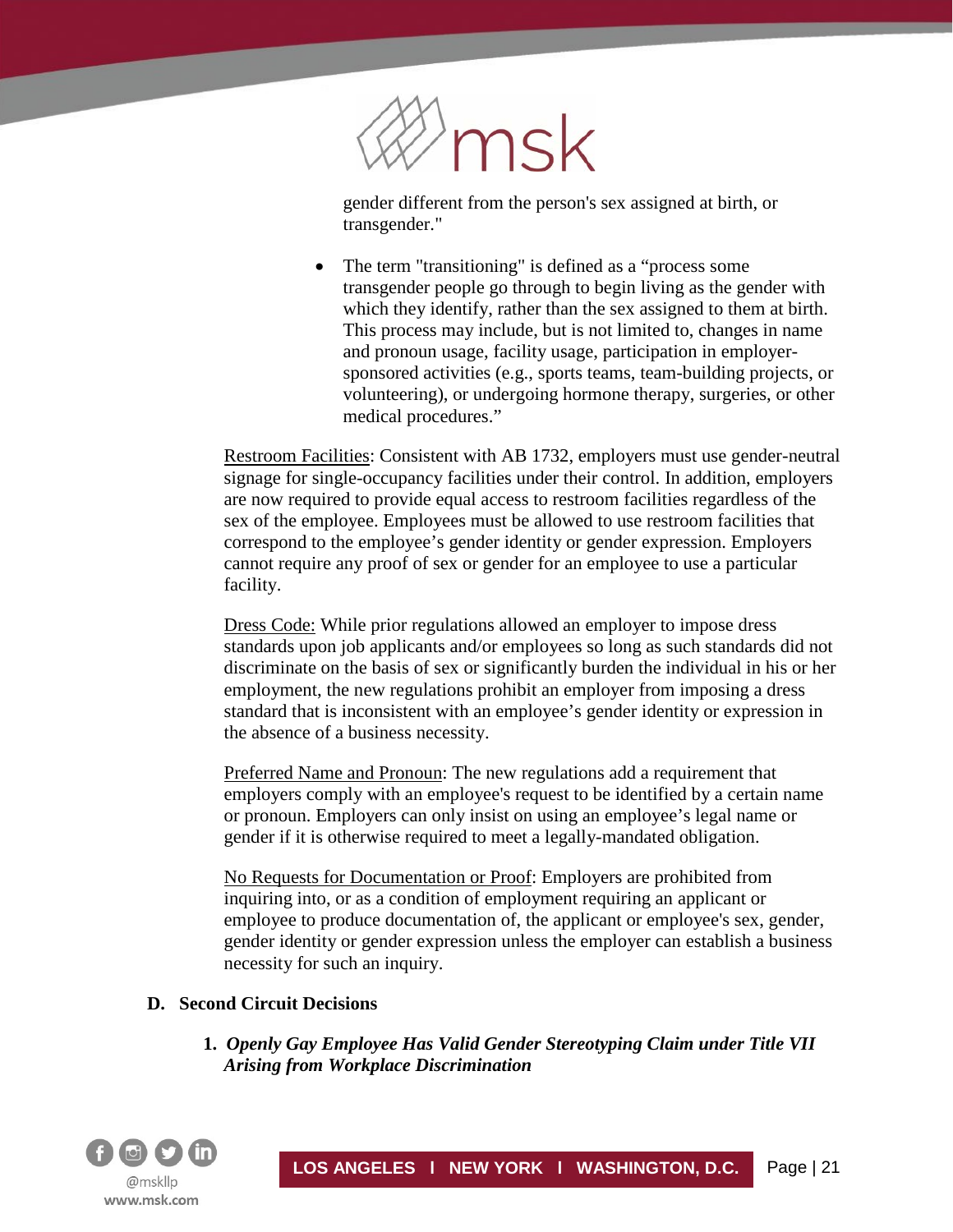

In *Christiansen v. Omnicom Media Group,* 852 F.3d 195 (2nd Cir 2017), review denied (June 28, 2017), an HIV-positive, openly gay employee of an advertising agency alleged that he was harassed by his direct supervisor based on his sexual orientation and "effeminacy." The employee sued the agency and its parent for discrimination under the American Disabilities Act, Title VII of the Civil Rights Act, and state and local law.

The district court dismissed the employee's Title VII claims, following Second Circuit precedent in *Simonton v. Runyon*, 232 F.3d 33 (2d Cir. 2000) and *Dawson v. Bumble & Bumble*, 398 F.3d 211 (2d Cir. 2005) that sexual orientation discrimination is not cognizable sex discrimination under Title VII. The Second Circuit disagreed in part and reversed, finding that the employee's claims adequately alleged discrimination on the basis of gender stereotyping under the U.S. Supreme Court's decision in Price *Waterhouse v. Hopkins*, which said discrimination for failure to comport to gender stereotypes is illegal under Title VII.

In a concurring opinion, Chief Judge Katzmann argued that the Second Circuit should revisit *Simonton* and *Dawson*. Although the Second Circuit panel in *Christiansen* denied review, a different Second Circuit panel granted review in another case, *Zarda v. Altitude Express,* to revisit its position on Title VII sexual orientation discrimination claims. Oral argument was heard in September 2017, and the Second Circuit's decision is pending.

## **E. New York Court Decisions**

# *1. Entities That Exercise "Order And Control" Over An Individual's Work May Be Liable For Criminal Conviction History Discrimination Under NYSHRL*

In *Griffin v. Sirva, Inc.*, 29 N.Y.3d 174 (N.Y. Ct. App. 2017), two former employees, who were terminated after past criminal convictions were discovered through a background check, sued their direct employer, Astro Moving and Storage Co., and the company to which the employer provided services as a contractor, Allied Van Lines, Inc. ("Allied").

The trial court granted summary judgment in favor of Allied. On appeal, the New York Court of Appeals held that only "employers" may be liable for criminal conviction history discrimination under Section 296(15) of the New York State Human Rights Law ("NYSHRL"). However, the court broadly construed the definition of covered employer to extend beyond an employee's direct employer and concluded that New York common law's 4-factor test applies to determining whether an entity is a covered employer, which looks at: (i) the selection and engagement of the servant; (ii) the payment of salary or wages; (iii) the power of dismissal; and (iv) the power of control of the servant's conduct. Of these factors,

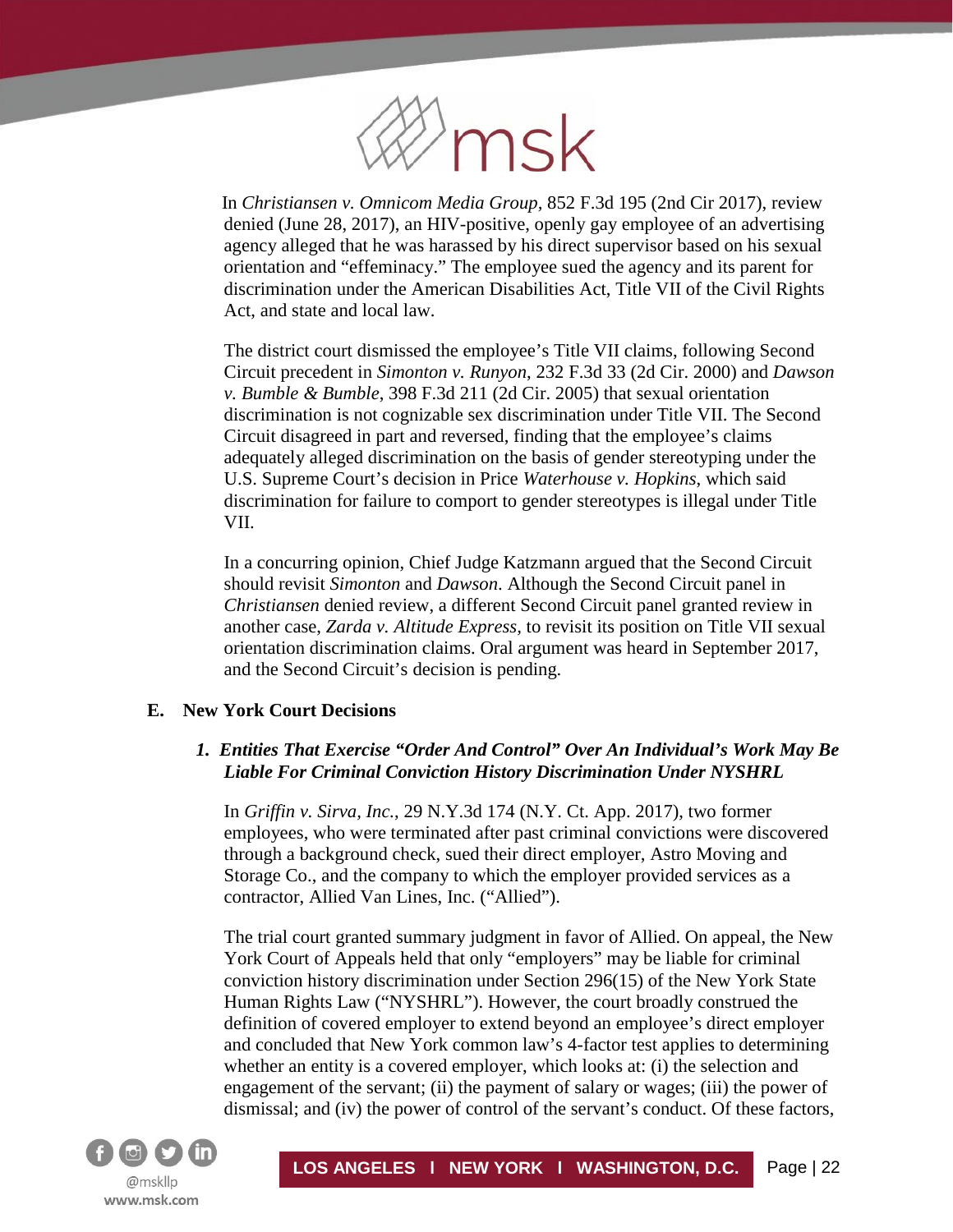

the "greatest emphasis [should be] placed on the alleged employer's power to order and control the employee in his or her performance of work." The court further held that the "aiding and abetting" provisions of the NYSHRL may apply to entities even where a direct or indirect employment relationship cannot be shown.

# **2.** *NYCHRL Does Not Bar Discrimination Claim Based On "Perceived Untreated Alcoholism"*

In *Makinen v. City of NY*, 30 N.Y. 3d 81 (2017), two former New York City police officers sued the NYPD, alleging that it had discriminated against them based on the its perception that they were alcoholics. The jury found in plaintiffs' favor. The NYPD appealed, and the Second Circuit certified to the New York Court of Appeals the question: does the New York City Human Rights Law ("NYCHRL") preclude a plaintiff from bringing a disability discrimination claim based solely on a perception of untreated alcoholism? The Court answered affirmatively, holding that the NYCHRL does not prohibit discrimination based on "perceived untreated alcoholism," even though such claims would be recognized under its state and federal counterparts, the NYSHRL and the Americans with Disabilities Act. The Court's decision was based on the plain and clear text of the statute, which defines alcoholism as a "disability" only in certain circumstances, prohibiting discrimination against "a person who (1) is recovering or has recovered and (2) currently is free of such abuse."

## **III. Wage and Hour Law**

í

#### **A. Federal Court Decisions**

#### **1.** *No Administrative Exemption for Mortgage Underwriters*

In *McKeen-Chaplin v. Provident Sav. Bank*, 862 F.3d 847 (9th Cir. 2017), the Ninth Circuit reversed the district court's holding that mortgage underwriters qualified for the "administrative exemption" under the Fair Labor Standards Act ("FLSA"). In particular, the plaintiff alleged that she and other underwriters often worked in excess of 40 hours in a workweek and, therefore, were owed overtime compensation. The defendant argued that mortgage underwriters were exempt under the administrative exemption, and the district court agreed. The Ninth Circuit reversed, and focused on the distinction, imposed by Department of Labor ("DOL") regulations interpreting the scope of the FLSA exemptions, between "work directly related to running or servicing of the business" and "working on a manufacturing production line or selling a product in a retail or service establishment," also known as the "administrative-production dichotomy." According to the DOL, those engaged in management of the business are exempt from the overtime-pay requirements of the FLSA, while those involved in making

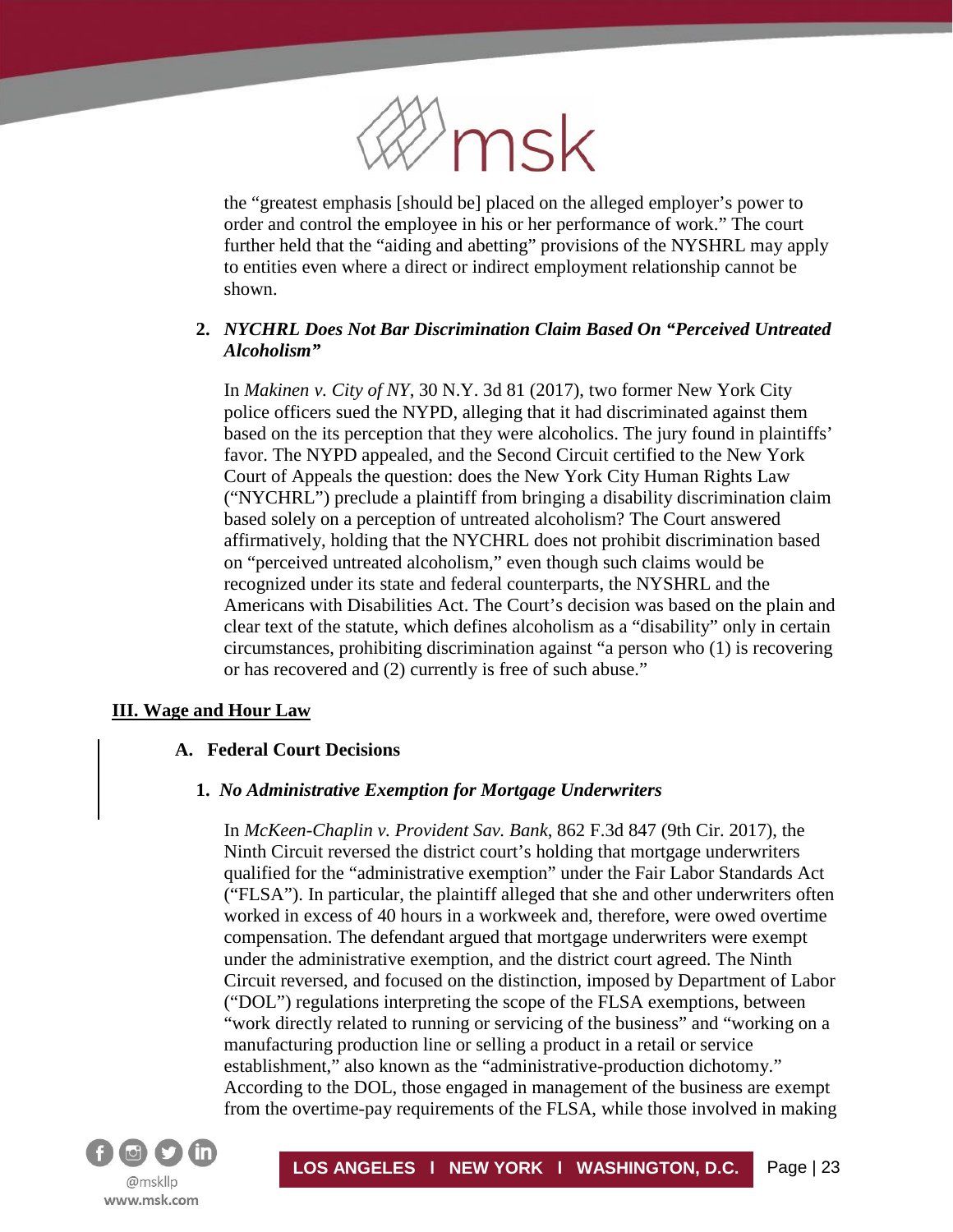

the goods it sells or performing the services a business provides to the marketplace are not exempt. The Ninth Circuit noted that two other circuit Court of Appeals, the Second Circuit (which ruled underwriters are non-exempt) and the Sixth Circuit (which ruled they are exempt) have reached opposite conclusions.

The Ninth Circuit determined that, although underwriters evaluated whether a particular loan fit within the bank's guidelines, the employees did not formulate those guidelines themselves. Underwriters did not set credit policy, were not involved in setting future strategy or business direction, did not "manage, guide, and administer the business," and did not perform functions related to the bank's overall efficiency or mode of operation. The Ninth Circuit, therefore, held that mortgage underwriters are not exempt from overtime pay and ordered summary judgment in favor of the plaintiff.

## **2.** *2nd Circuit: Unpaid Interns Not Employees of Hearst Corporation*

In *Wang v. Hearst Corp.*, 877 F.3d 69 (2d Cir. 2017), the Second Circuit held that, based on an examination of the seven factors enumerated in *Glatt v. Fox Searchlight Pictures, Inc.*, 791 F.3d 376 (2d Cir. 2015) (*i.e.*, no expectation of compensation, training similar to educational environment, internship tied to formal education program for receipt of credit, internship corresponding to academic calendar, duration limited to beneficial learning, no displacement of paid employees, and no entitlement to paid job after internship), Hearst's unpaid interns were not employees under the FLSA. In particular, the plaintiffs were six individuals who participated in Hearst's fashion-related internship programs and later sued for minimum wage violations under the FLSA and New York labor laws. The Second Circuit held that, even though some of the *Glatt* "primary beneficiary" factors supported the plaintiffs' claims, the factors overall demonstrated that the interns were the primary beneficiaries of the relationship. As such, the interns were properly classified as interns and not employees.

## **3.** *9th Circuit: Applying* **Glatt** *Test, Unpaid Interns Are Not Employees*

On December 28, 2017, the Ninth Circuit held that three beauty school students, who alleged they were employees while they studied for their degrees, were interns under the FLSA. In *Benjamin v. B & H Education*, the plaintiffs claimed that they were employees because they were unsupervised when they provided services to the public through the school's salons and performed repetitive tasks they already had learned. The Ninth Circuit applied the test set forth by the Second Circuit in *Glatt v. Fox Searchlight Pictures, Inc.*, 811 F.3d 528, 536-37 (2d Cir. 2016) to hold that the "application of the Glatt factors establishes that students were the primary beneficiaries of their labors. Their participation in Marinello's clinic provided them with the hands-on training they needed to sit for

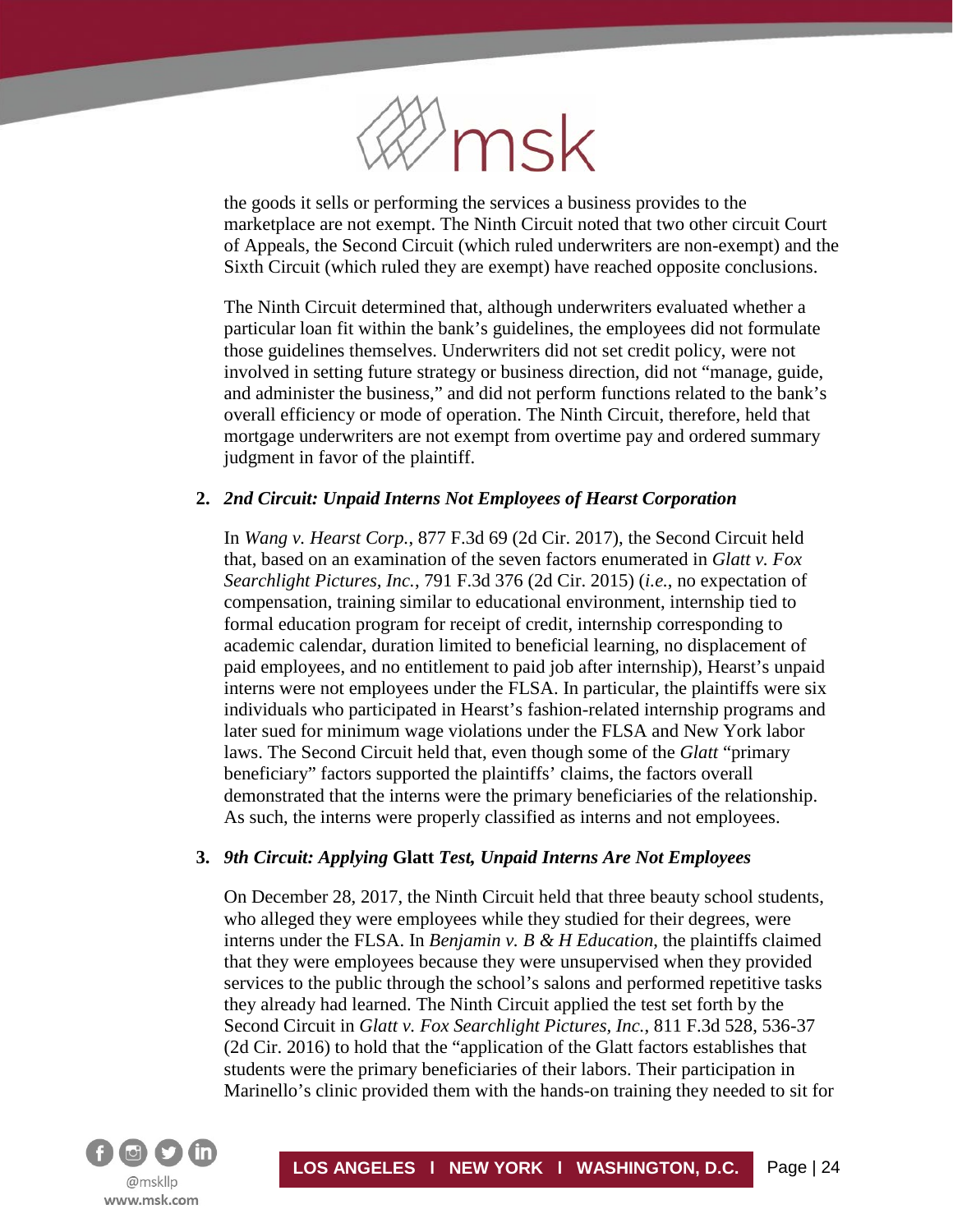

the state licensing exams." The Court also found that, even if it applied the more restrictive 2010 test adopted by the DOL, the students still would not be employees. Lastly, the Court determined that, even under California law (which defines "employment" more broadly than the FLSA), the *Glatt* factors are more appropriate than the DOL factors for an occupational training or educational program.

## **B. California Court Decisions**

í

# **1.** *Right to Statewide Discovery of Contact Information in PAGA Actions*

In *Williams v. Superior Court*, 3 Cal. 5th 531 (2017), a retail employee brought a representative action against Marshalls under the Private Attorneys General Act of 2004 ("PAGA"), alleging wage and hour violations. In the course of discovery, the plaintiff sought contact information for fellow California employees through special interrogatories. When Marshalls objected, the plaintiff filed a motion to compel, which was granted by the trial court as to the plaintiff's specific store (subject to an opt-out notice), but denied as to the rest of the stores in California. The trial court further conditioned any renewed motion for discovery on the plaintiff sitting for a deposition and showing some merit to the underlying action. The plaintiff filed a petition for writ of mandate, which was denied. In denying the writ, the Court of Appeal held that third party privacy interests were implicated, and the plaintiff had to demonstrate a compelling need for discovery by showing the discovery sought was directly relevant and essential to the fair resolution of the lawsuit.

The California Supreme Court reversed and held that the trial court abused its discretion by requiring Williams to demonstrate good cause for the production of contact information. Specifically, the Court rejected the notion that any special discovery rules apply to PAGA actions, and confirmed that liberal discovery rules have been in place for many years for collective actions, including class actions. The Court stated that the civil procedure rules do not impose any good cause requirement or any requirement to prove up the merits of claims prior to seeking information by interrogatory. Further, with respect to any privacy concerns, the Court held that fellow employees likely would not want to conceal their contact information from plaintiffs asserting wage and hour violations, and any residual privacy concerns could be protected by issuing notices that afford an opportunity to opt out from disclosure. The Court lastly held that Marshalls failed to show that supplying the contact information would be in any way burdensome.

# **2.** *Day of Rest Explained*

In *Mendoza v. Nordstrom, Inc*., 2 Cal. 5th 1074 (2017), the California Supreme Court answered unsettled questions regarding the state's day of rest statutes. In

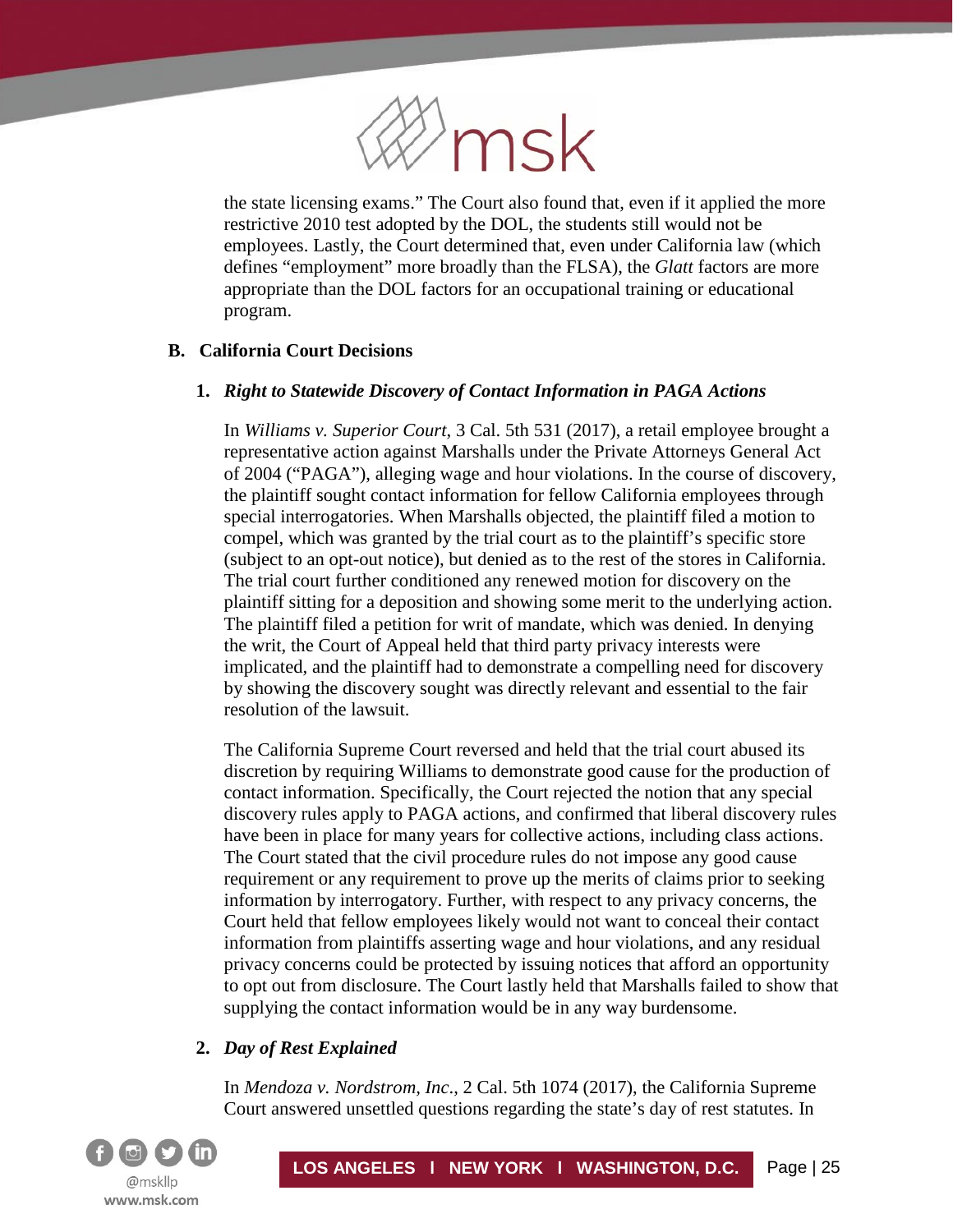

short, the California Labor Code provides that employees are entitled to at least one day's rest out of seven. Specifically, Section 551 of the Labor Code states that "[e]very person employed in any occupation of labor is entitled to one day's rest therefrom in seven." Section 552 states that "[n]o employer of labor shall cause his employees to work more than six days in seven." Section 556 provides an exception to Sections 551 and 552, stating that they "shall not apply to any employer or employee when the total hours of employment do not exceed 30 hours in any week or six hours in any one day thereof."

First, considering the text and history of Sections 551 and 552, Wage Orders, and the statutory scheme of the day of rest provisions, the Court concluded that employees are entitled to one day of rest each work week (as defined by the employer) rather than one day in seven on a rolling basis. Thus, the Court acknowledged that an employee could be required to work up to twelve consecutive days without violating Sections 551 and 552. Second, the Court held that the exemption set forth in Section 556 applies only to those employees who never exceed six hours of work on any day of the workweek. Third, the Court clarified the definition of what it is to "cause" an employee to go without a day of rest, stating that an employer causes its employee to go without a day of rest when it "induces the employee to forgo rest to which he or she is entitled." The Court explained that an employer's obligation is to apprise employees of their entitlement to a day of rest and "thereafter to maintain absolute neutrality as to the exercise of that right." An employer may not encourage its employees to forgo the day of rest or conceal the entitlement to the day of rest, but is not liable simply because an employee chooses to work a seventh day.

#### **3.** *Waiting Periods for Vacation Entitlements Are Lawful*

In *Minnick v. Auto. Creations, Inc.*, 13 Cal. App. 5th 1000 (2017), the employer had a policy requiring employees to work a full year before they earned/accrued vacation. The plaintiff, who had worked for only six months, brought a representative action under PAGA, claiming the vacation policy forfeited his "vested" vacation right and therefore violated state law. The trial court sustained the employers' demurrer, and the Court of Appeal affirmed. The Court of Appeal held that an employer may require a waiting period before an employee becomes eligible to earn vacation, and if the employer's policy is clearly stated, the waiting period policy is enforceable. The Court also found that such vacation policy does not contract around the rule against forfeiture of wages. An employer may lawfully decide it will not provide vacation and, by logical extension, can decide it will not provide paid vacation until after a specified waiting period. Because the defendants' vacation policy clearly provided for a waiting period and reasonably informed employees that their vacation accrual began after the completion of their first year, the policy was lawful.

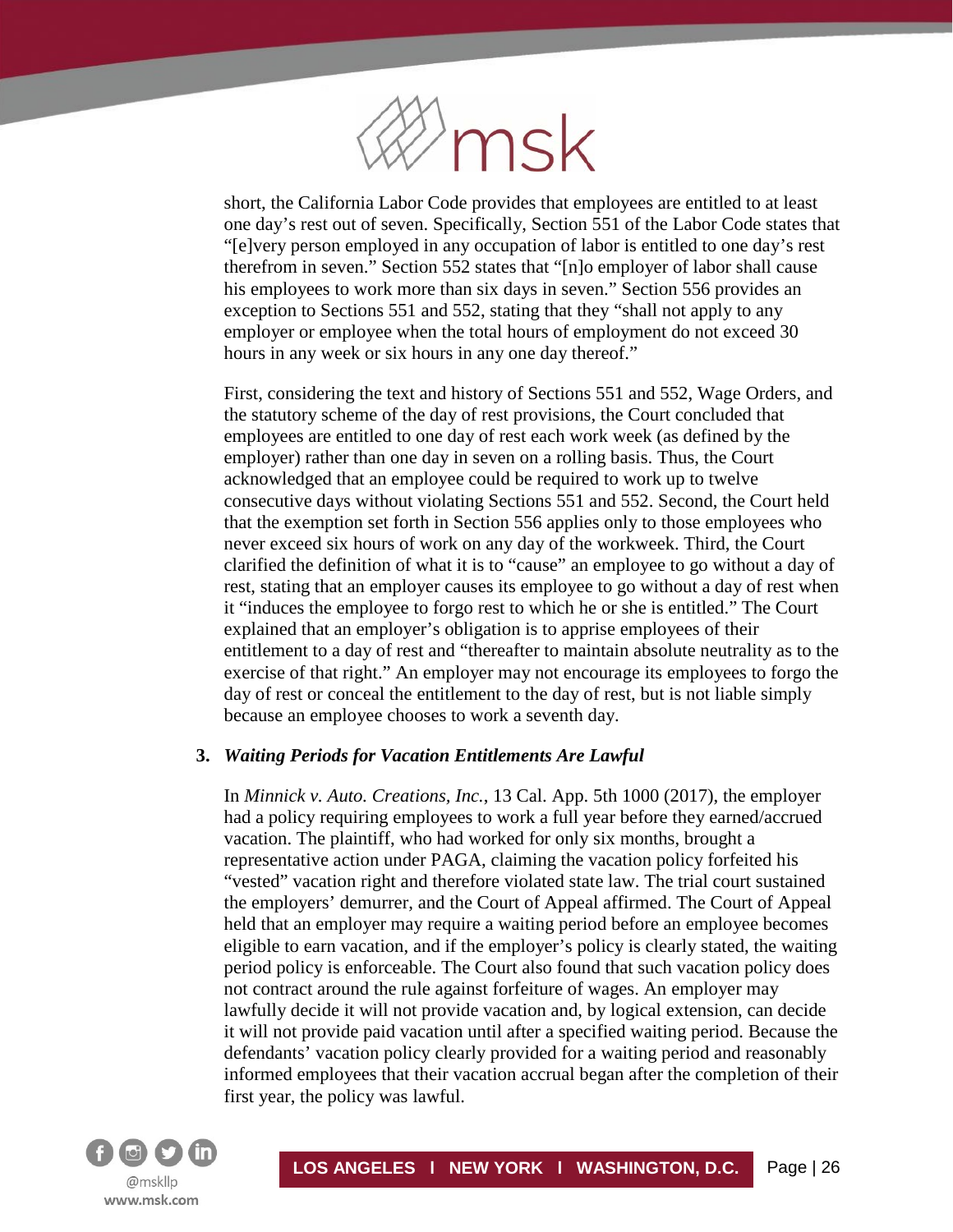

#### **4.** *Rest Breaks for Commission-Based Employees*

In *Vaquero v. Stoneledge Furniture LLC*, 9 Cal. App. 5th 98 (2017), the plaintiffs were employed as sales associates for a furniture company and filed a class action, alleging that the defendant's commission pay plan violated California law because it did not compensate employees for any non-selling time, such as time spent in meetings, training sessions, or rest periods. Under the defendant's commission plan, if a sales associate failed to earn minimum pay of at least \$12.01 per hour in any pay period, defendant paid the associate a "draw" against "future Advanced Commissions" in that minimum amount. The Court held that the defendant did not compensate employees for rest breaks under this structure. Specifically, drawing analogies to piece-rate employees, the Court held that sales employees must separately receive at least one paid rest period of 10 minutes for every four hours worked or major fraction thereof. If 100% of an employee's pay is attributable to commissions, then he or she is not being compensated for rest periods – *i.e*., an employee cannot earn a commission while "resting," so an employee paid only in commissions necessarily does not receive pay for rest periods.

#### **C. Department of Labor**

## **1.** *The DOL's Overtime Rule Cut Down*

In 2016, the DOL finalized an expansion of the FLSA's overtime exemptions for executive, administrative and professional workers, designed to increase their wages. The rule would have doubled the minimum salary required to qualify for the exemptions and increased the overtime eligibility threshold for highlycompensated workers.

Texas, Nevada and 19 other states filed suit challenging the rule, and their case was consolidated with a similar lawsuit lodged by various business groups in the U.S. District Court for the Eastern District of Texas, *State of Nevada v. U.S. Department of Labor*, Case No. 4:16-cv-00731. In late 2016, the Texas District Court issued a nationwide order temporarily enjoining enforcement of the rule pending a final decision on the merits. The Obama DOL appealed the injunction to the Fifth Circuit. However, after President Trump's inauguration, the DOL was silent regarding its position on the appeal.

On June 30, 2017, the DOL informed the Fifth Circuit that the DOL was dropping its defense of the salary levels established by the rule, but requested that the Fifth Circuit approve the DOL's use of both a "salary" and "duties" test to demonstrate eligibility for the "white collar" overtime exemptions. The DOL also informed the Fifth Circuit that it would commence further rulemaking to determine the appropriate salary levels for such exemptions.

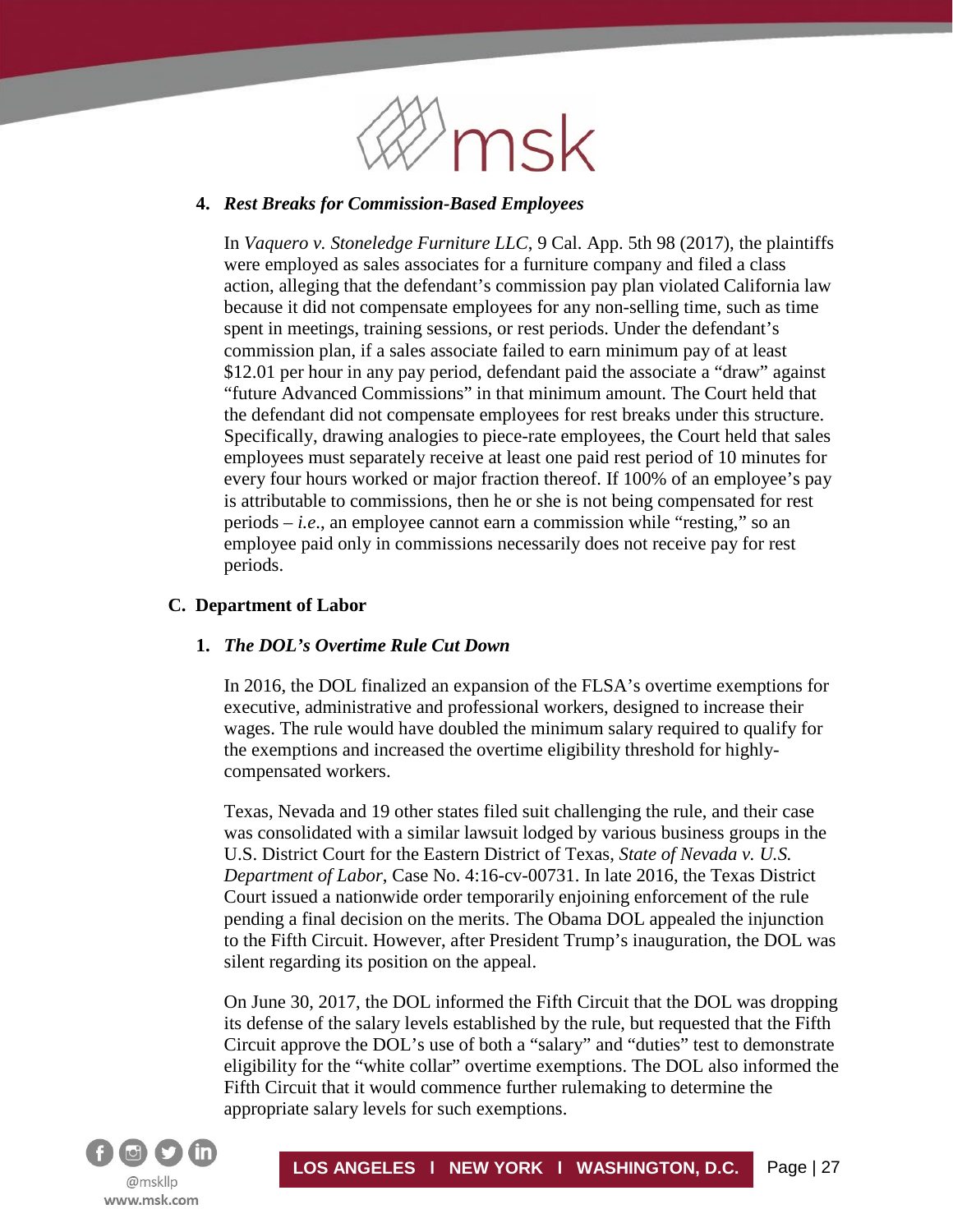

In August 2017, the Texas District Court invalidated the DOL rule in its entirety, holding that, by setting the salary level where it did, the DOL effectively eliminated the so-called duties test for determining which workers are eligible for the exemptions. The DOL announced that it would not appeal this ruling. It also requested public comment regarding a new overtime rule; however, no proposed rule has been announced.

# **2.** *DOL Adopts "Primary Beneficiary" Test to Determine Whether Interns Are Employees*

On January 5, 2018, the DOL embraced the *Glatt* test (already applied by several Circuit courts, including the Ninth Circuit) to assess whether interns are employees under the FLSA. In doing so, the DOL rescinded its guidance from 2010, which set forth a stricter standard. Under the DOL's 2010 test, an intern was considered an employee unless all of the six enumerated factors favored the company.

The new 7-factor DOL test, available at

https://www.dol.gov/whd/regs/compliance/whdfs71.pdf, was set forth by the Second Circuit in *Glatt v. Fox Searchlight Pictures Inc.*, 811 F.3d 528, 536-37 (2d Cir. 2016). The test analyzes interns' relationships with the company to determine which party is the "primary beneficiary" of the relationship. The DOL has noted that courts describe the primary beneficiary standard as "flexible" and that a review of the unique circumstances of each case should be made.

#### **IV. Arbitration**

í

## **1.** *Excluding claims arising from Confidentiality provision from the arbitration clause was substantively unconscionable*

In *Farrar v. Direct Commerce, Inc.*, 9 Cal. App. 5th 1257, review filed 4/28/17, a successful entrepreneur, Farrar, negotiated with Direct Commerce ("Direct") a contract to become its VP of Business Development. The contract excluded claims arising from the confidentiality provision from the arbitration clause. The Court of Appeal agreed with the trial court that the arbitration provision was substantively unconscionable, because it carved out more than provisional remedies and was therefore too "one-sided." The Court of Appeal, however, found the offending provision could be severed so that the arbitration provision could be enforced.

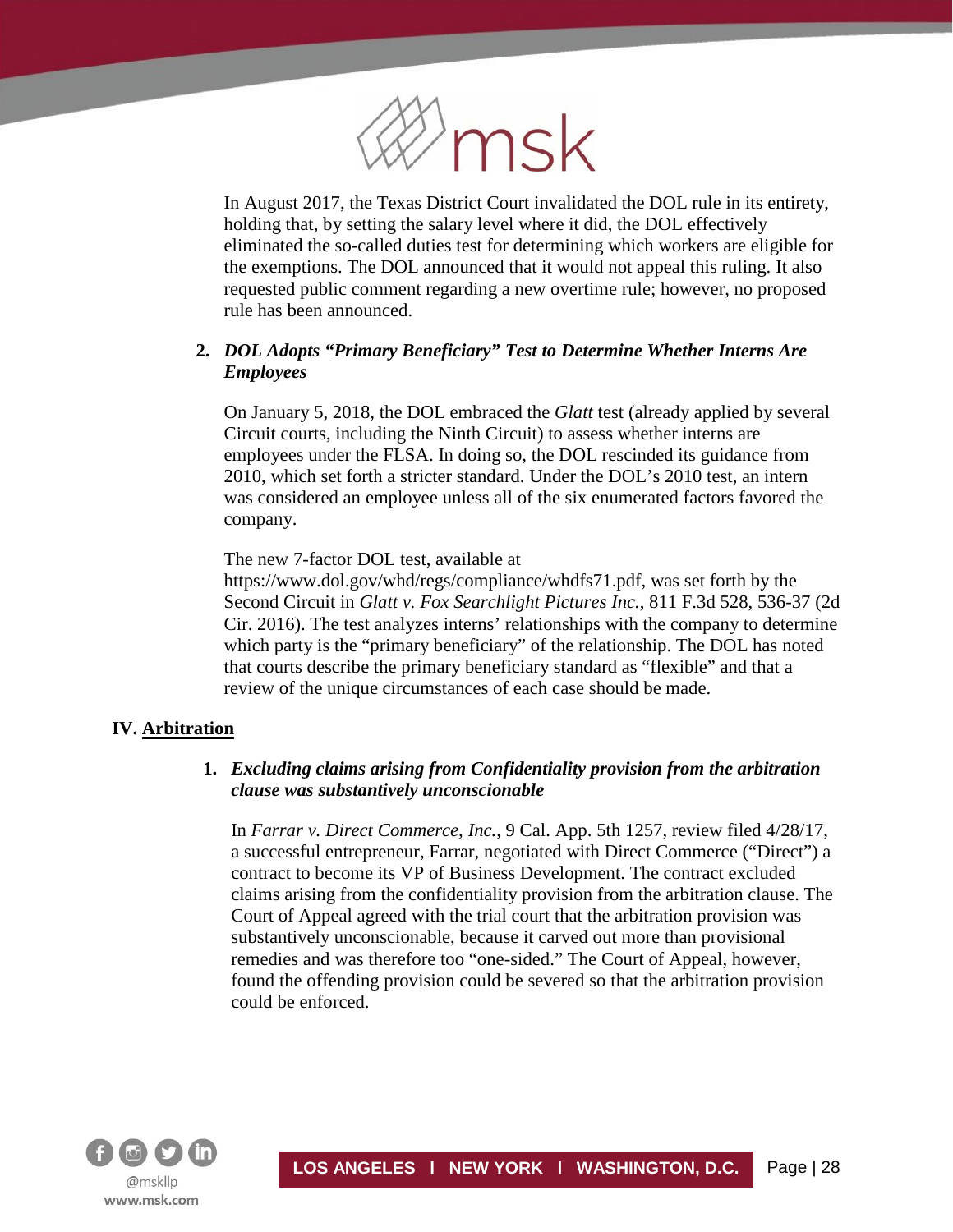

# *2. California Court of Appeal Split Develops on Arbitrability of Claims Brought Under Labor Code Section 558*

In late December 2017, in *Lawson v. ZB, N.A. et al., and ZB, N.A., et al. v. Superior Court of San Diego*, D071279 & D071376 (Dec. 19, 2017) , District Four of the California Court of Appeals held that the trial court erred in bifurcating and ordering arbitration of the underpaid wages portion of a PAGA claim brought pursuant to Labor Code section 558.

Section 558 of the Labor Code requires payment of underpaid wages, and also provides for civil penalties of \$50 for a first violation and \$100 for further violations. The employer argued that the underpaid wages portion of the claim was subject to arbitration because it was a private claim belonging to the employee, unlike PAGA penalties which are obtained on behalf of the State. The Court of Appeals held that the underpaid wages were also a penalty and, therefore, the claim for underpaid wages is a claim that the employee cannot waive as a representative action and cannot be forced to arbitrate.

The *Lawson* decision creates a split among California's Appellate Court Districts, as the Fifth District, in *Esparza v. KS Industries*, 13 Cal. App. 5th 1228 (2017), held this year that section 558 wage claims are not representative, and therefore can be arbitrated. *Esparza* held that section 558 claims actually involve claims for "statutory damages," rather than "civil penalties." In PAGA claims for civil penalties, 75 percent of the penalty goes to the State of California while only 25 percent goes to the aggrieved employees. Section 558 penalties go the employee alone.

The Court noted that under *Iskanian*, claims belonging to the state are not arbitrable, but claims belonging to individuals may be arbitrated. Thus, under *Esparza*, PAGA claims for civil penalties, when seeking money allocated primarily to the State, are not subject to arbitration while claims for victimspecific "statutory damages" can be subjected to arbitration pursuant to an enforceable arbitration agreement.

# **3.** *Employees Cannot Agree to Arbitrate PAGA Claim Until They Meet Statutory Requirements to Bring a PAGA Claim*

In *Julian v. Glenair, Inc.*, 17 Cal. App. 5th 853, the California Court of Appeal clarified when an arbitration agreement becomes a post-dispute agreement that can require arbitration of a PAGA claim. The Court determined that an arbitration agreement is a post-dispute agreement if it is entered into after the employee is authorized to commence a PAGA civil action as an agent of the state, i.e., after the employee has satisfied the statutory requirement for commencing a PAGA action. Prior to that, not only does the employee not know which alleged

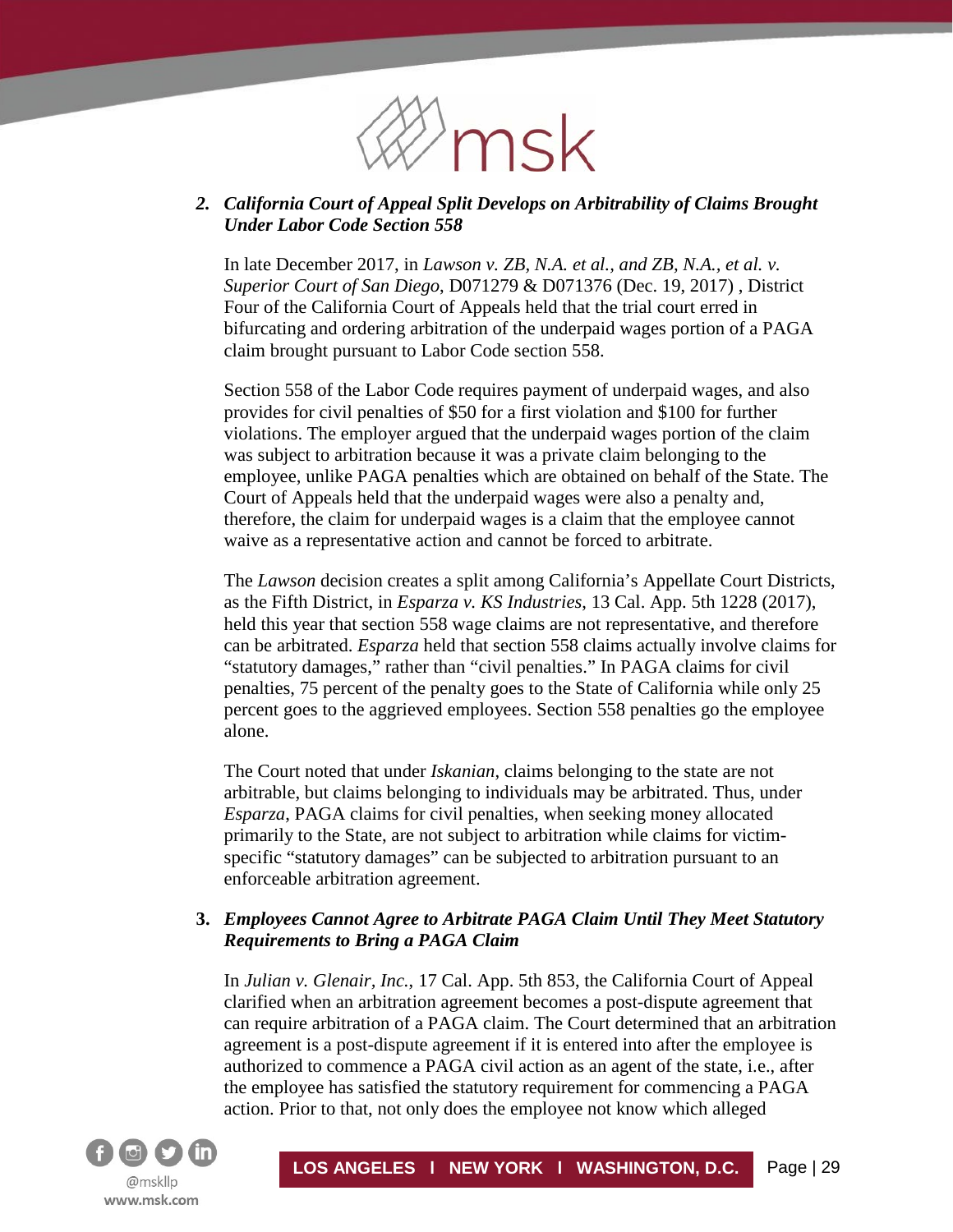

violations, if any, they are authorized to assert in the action, but the state retains control of the right underlying the employee's PAGA claim. Enforcing an arbitration agreement that was entered into before the employee met the statutory requirements would contravene the state's control over that right as the employee is not authorized at that point to waive the state's right to a judicial forum.

In *Julian*, after a different employee initiated a PAGA civil action, the plaintiffs entered into an arbitration agreement that waived their right to bring PAGA cases in court. The plaintiffs later initiated their own PAGA case, and the defendant moved to compel arbitration. The Court determined that the arbitration agreement was a pre-dispute agreement because the plaintiffs had not satisfied the requirements to act as agents of the state at the time they agreed to arbitration.

# **4.** *California Supreme Court Finds Another Exception to Enforcing Arbitration Agreement As Written*

In *McGill v. Citibank, N.A.*, 2 Cal. 5th 945, the California Supreme Court was faced with a consumer pre-dispute arbitration agreement which, as conceded by the parties, waived the right to seek, in any forum, "public injunctive relief." Public injunctive relief is relief that is meant to stop unlawful acts from continuing in the future and is intended to primarily benefit the general public rather than the plaintiff singularly. Previous case law held that agreements requiring arbitration of claims for public injunctive relief, including under the California's Consumers Legal Remedies Act ("CLRA"), unfair competition law ("UCL"), or false advertising law, were unenforceable.

The Court ruled that the waiver in *McGill* was unenforceable as against California public policy because it sought to entirely waive the plaintiff's statutory right under the UCL and other laws to seek public injunction relief. It did not address the previous case law discussing the arbitrability of claims for public injunctive relief, leaving that issue for another day.

The ruling in *McGill* is important to employers because the language that created the impermissible waiver is likely similar to language many employers have included in their pre-dispute arbitration agreements to ensure the permissible waiver of class actions in any forum. For example, the *McGill* plaintiff cited provisions such as "the arbitrator may award relief only on an individual (nonclass, nonrepresentative) basis," "[a]n award in arbitration shall determine the rights and obligations between the named parties only, and only in respect of the Claims in arbitration, and shall not have any bearing on the rights and obligations of any other person, or on the resolution of any other dispute," and "neither you, we, nor any other person may pursue the Claims in arbitration as a class action,

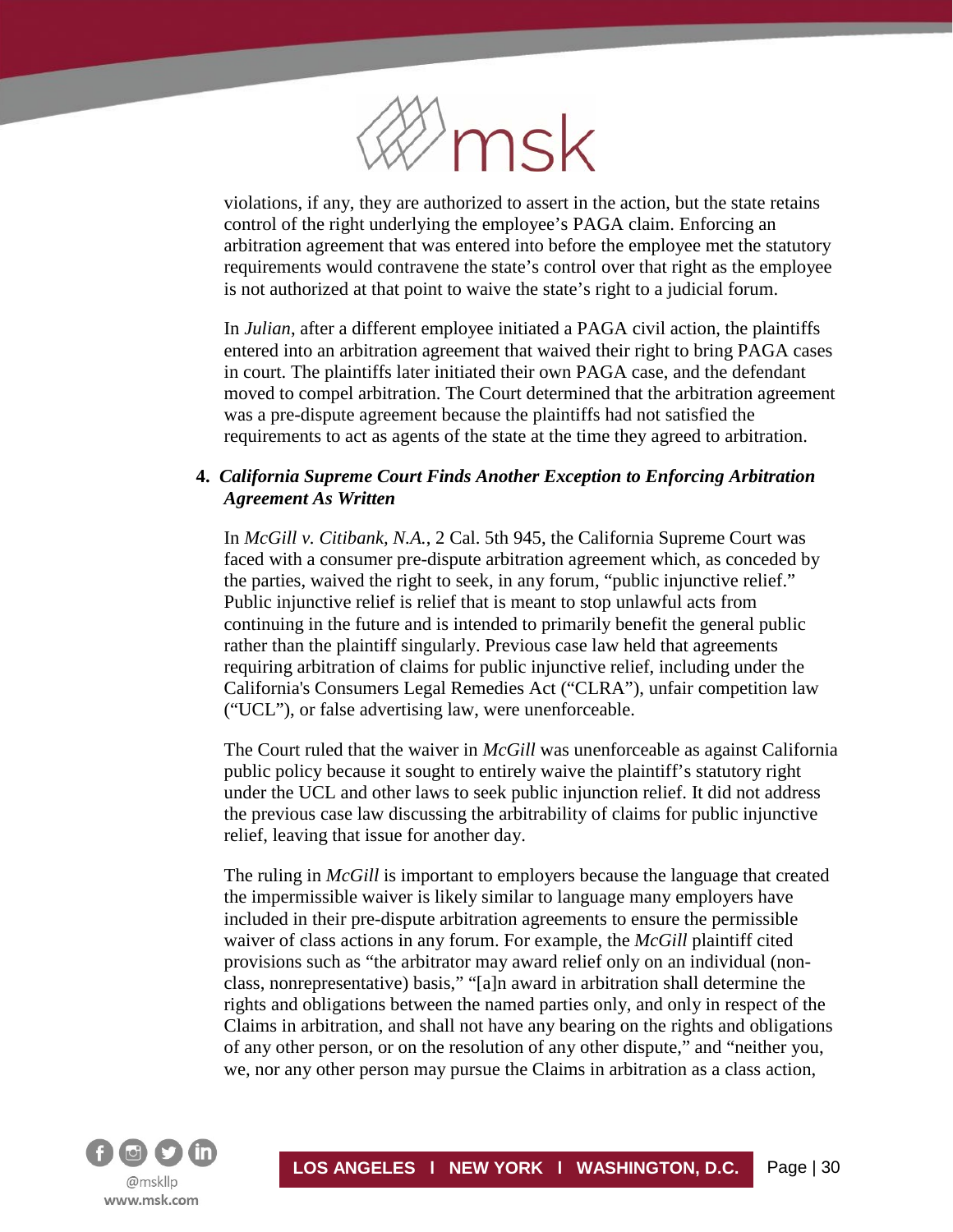

private attorney general action or other representative action," as creating the waiver of public injunctive relief ultimately struck down by the Court.

## **V. Other Employment Law Developments**

#### **A. California WARN Act**

í

#### **1.** *Layoffs Of Any Length Require Compliance with Cal-WARN*

In *The Internat. Brotherhood of Boilermakers etc. v. NASSCO etc.*, 17 Cal. App. 5th 1105 (Nov. 30, 2017)*,* the employer notified 90 employees, without prior notice, to not return to work for at least 3 weeks due to a lull in shipyard production work. NASSCO later extended the layoff period by several weeks for some of the employees. The WARN Act's notice requirement provides that a covered employer "may not order a mass layoff, relocation or termination at a covered establishment unless, 60 days before the order takes effect, the employer gives written notice of the order to … the employees of the covered establishment…"

The employer argued that such short "furloughs" were not a mass "layoff" covered by Cal-WARN. The Court disagreed because the law defined "mass layoff" as "a separation from a position for lack of funds or lack of work." (§ 1400, subd. (c)) (emphasis added). The Court reasoned that, based on the plain meaning of that statutory language, a "separation" can be either temporary or permanent and there was no temporal requirement. The Court also noted that the Cal-WARN act was meant to give greater protection to employees than the Federal WARN act, which requires notice only when a layoff will last more than six months.

Liability for violations of the Cal-WARN act can include compensatory damages, attorney fees, and statutory penalties.

#### **B. Fair Labor Standards Act**

#### **1.** *Outside Counsel Personally Liable for Retaliation under FLSA.*

In *Arias v. Raimondo*, 860 F.3d 1185 (9th Cir. 2017), the Ninth Circuit held that an employer's attorney could be held liable for retaliation under the Fair Labor Standards Act ("FLSA") for reporting an undocumented plaintiff in a wage and hour claim to the Immigration and Custom Enforcement agency ("ICE"). The attorney for the defendant dairy farm contacted ICE to inform them that the plaintiff was undocumented and to encourage them to take him into custody at a scheduled deposition and remove him from the United States. Subsequently, plaintiff filed a claim against the attorney personally, alleging that in his capacity

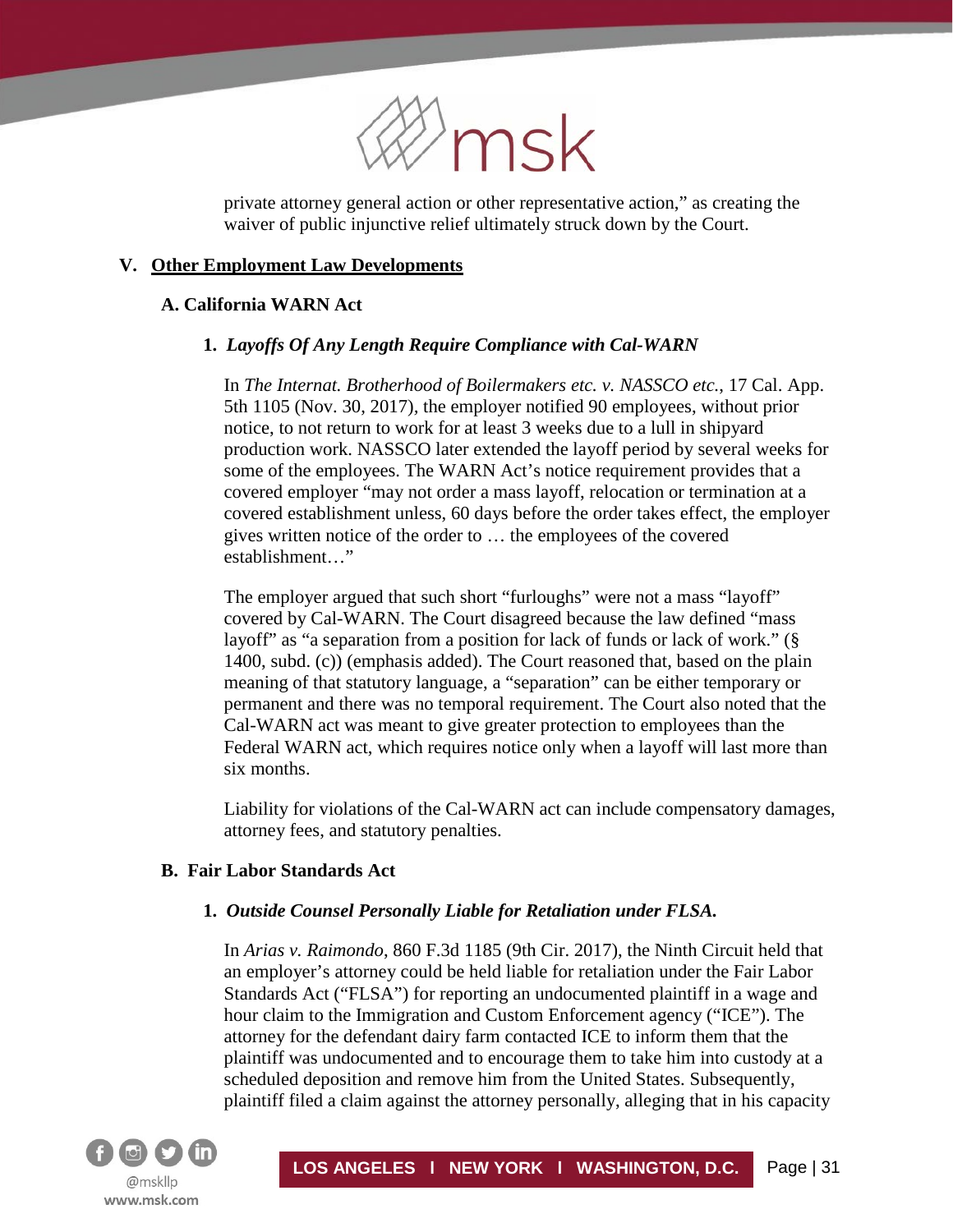

as the dairy farm's agent, the attorney retaliated against plaintiff in violation of the anti-retaliation provision of the FLSA. Defendant argued that he was not plaintiff's employer. The Ninth Circuit held that the FLSA anti-retaliation provision includes a broader definition of "employer" than the FLSA's provisions regarding wages, and applies to "any person acting directly or indirectly in the interest of an employer in relation to an employee."

# **C. Dodd-Frank Wall Street Reform and Consumer Protection Act of 2010**

# **1.** *Supreme Court to Decide Whether Internal Complaints Grant "Whistleblower" Status*

In *Somers v. Digital Realty Trust, Inc.*, 850 F.3d 1045 (9th Cir. 2017), *petition for cert granted*, 137 S.Ct. 2300, plaintiff Paul Somers made several reports to senior management regarding possible securities law violations by his employer. The company fired him before Somers reported any violation to the SEC. Joining the Second Circuit, and disagreeing with the Fifth Circuit, the Ninth Circuit adopted the broader interpretation of "whistleblower" and held that Section 21F of the Dodd-Frank Act "unambiguously and expressly protects from retaliation all those who report to the SEC and who report internally." The Supreme Court will review this decision to resolve the Circuit Split.

## **D. Fair Credit Reporting Act**

# **1.** *A Waiver Must Be Printed on a Document Separate From an Applicant's Credit Report Disclosure*

In *Syed v. M-I, LLC,* 853 F.3d 492 (9th Cir. 2017), the defendant provided plaintiff job applicant Syed a document labeled "Pre-employment Disclosure Release." The Disclosure Release informed Syed that his credit history and other information could be collected and used as a basis for the employment decision, authorized M-I to procure Syed's consumer report, and stipulated that, by signing the document, Syed was waiving his rights to sue M-I and its agents for violations of the FCRA. The FCRA states that an employer cannot obtain an applicant's credit report unless "a clear and conspicuous disclosure has been made in writing to the consumer at any time before the report is procured or caused to be procured, in a document that consists *solely* of the disclosure, that a consumer report may be obtained for employment purposes…" (emphasis added).

Syed sued and sought punitive and statutory damages for M-I's "willful" violation of the FCRA. The Ninth Circuit held that, "[i]n light of the clear statutory language that the disclosure document must consist 'solely' of the disclosure, a prospective employer's violation of the FCRA is 'willful' when the employer includes terms in addition to the disclosure, such as the liability waiver here,

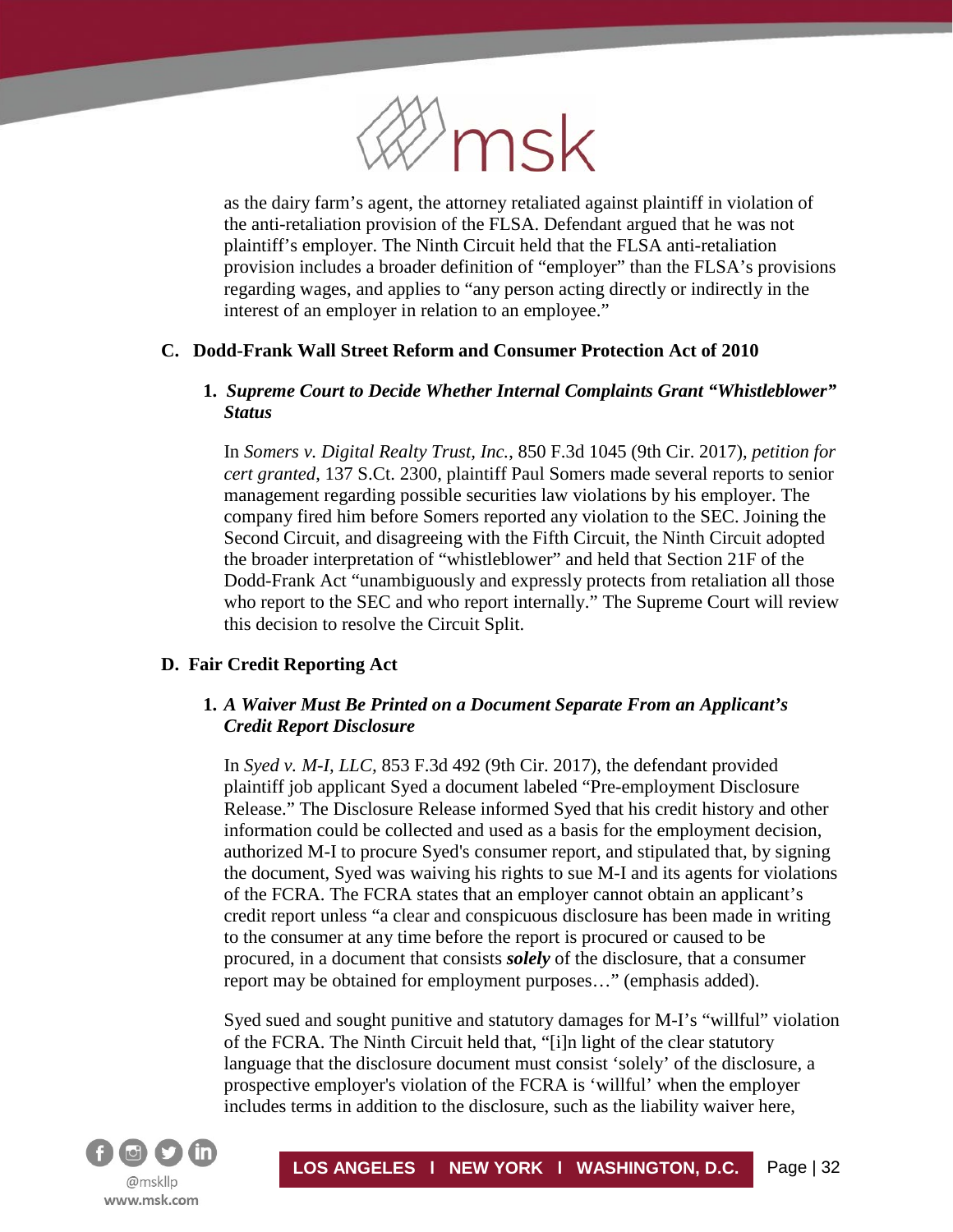

before procuring a consumer report or causing one to be procured." Thus, a prospective employer should not include a waiver of liability on the same document where the employer provides the required disclosure to a prospective employee.

# **E. Fair Pay and Safe Workplaces Executive Order**

#### **1.** *Congress Repeals Obama's Fair Pay and Safe Workplaces Executive Order*

In March 2017, Congress repealed the Fair Pay and Safe Workplaces Executive Order, which was introduced by the Obama administration in 2014. Regulations implementing the Executive Order were finalized in 2016; however, a court enjoined its implementation prior to it going into effect. In part, the Executive Order would have required contractors and prospective contractors to list any recent violations of labor laws (including, *e.g.*, the FLSA, the NLRA, Title VII, and the ADEA) in their contract bids, with "serious, repeated, willful or pervasive" labor law violations to be taken into account by contracting officers when determining whether to award or extend contracts. In addition, it would have required contracts over \$1 million to include a provision stating that the contractors agreed that "the decision to arbitrate claims arising under title VII of the Civil Rights Act of 1964 or any tort related to or arising out of sexual assault or harassment may only be made with the voluntary consent of employees or independent contractors after such disputes arise."

#### **VI. Free Speech Issues**

í

## **A. Anti-SLAPP (Strategic Litigation Against Public Policy)Law, Code of Civil Procedure § 425.16**

# **1.** *Anti-SLAPP Statute Does Not Provide a Safe-Harbor Against Employee FEHA Lawsuits, Even if the Claims Arise Partially from Employer's Protected Conduct*

In *Nam v. Regents of the University of California*, 1 Cal.App.5th 1176, 1193 (2016), a resident in the anesthesiology department at UC Davis Medical Center brought a lawsuit claiming sexual harassment and retaliation against her employer. The resident accused her residency program director of sexual harassment, alleging that after she rebuffed his advances, he retaliated against her by, among other things, issuing an unwarranted disciplinary letter and placing her on investigatory leave. The resident further alleged that she was retaliated against because she complained about the clinical behavior of another doctor and serious patient care and safety issues.

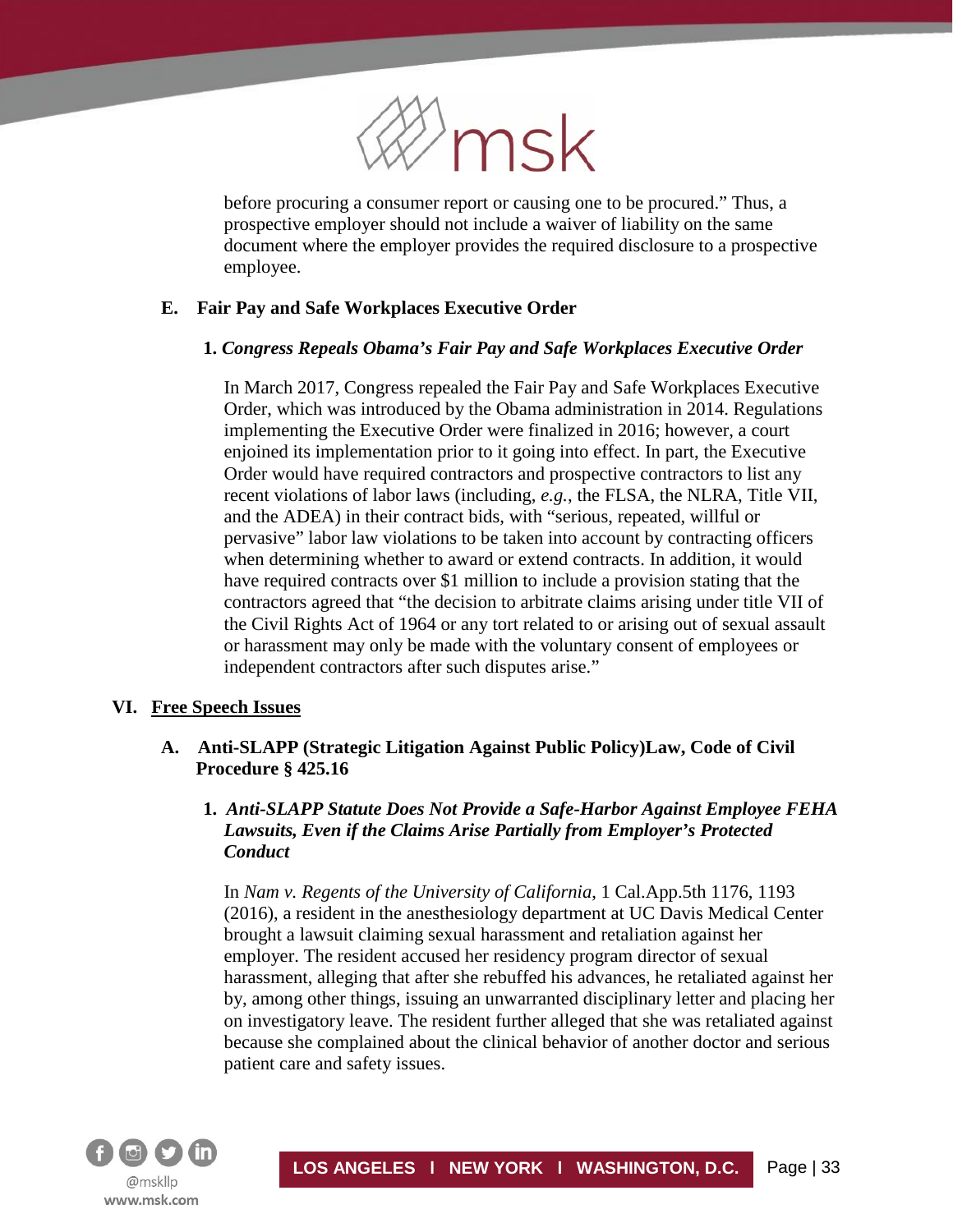

According to the Medical Center, the resident was terminated after numerous complaints about her performance and multiple complaints given by her fellow residents with regard to her use of either verbally or physically threatening behavior. The resident was placed on leave two separate times while the complaints against her were investigated.

The Medical Center brought an anti-SLAPP motion to strike the resident's complaint, contending that her lawsuit arose from conduct protected under the anti-SLAPP statute because the investigation into allegations against her was an "official proceeding authorized by law." The trial court held that the "adverse actions" alleged in the Complaint were not taken as a result of complaints regarding her performance or the investigations, but rather due to her rebuffing advances made by the residency program director and complaints she made regarding patient care. Accordingly, the Medical Center failed to satisfy its initial burden of demonstrating that the resident's action "arose from a protected activity."

The California Court of Appeal affirmed the trial court, agreeing that the alleged wrongdoing did not arise out of protected conduct and additionally reasoned that granting the motion would go against the purpose of the anti-SLAPP statute because it would allow any employer that initiates an investigation of an employee to claim that its conduct was protected and shift the burden of proof to the employee.

# *2. Complaint Stricken Where the Employer's Protected Conduct is Central, Not Incidental, to Plaintiff's Claimed Injuries*

In *Daniel v. Wayans*, 8 Cal.App.5th 367 (2017), an extra in the film *Haunted House 2*, sued Marlon Wayans, the writer, producer and star of the movie, for racial harassment, alleging that Wayans had repeatedly called him "nigga" on set and had compared him to Black cartoon character both on set and in a social media posting to promote the movie. Daniel only worked on the movie for one day. In his defense, Wayans denied Daniel was singled out and asserted that the subject matter of the movie was "raunchy" and the creative process was largely improvisational, resulting in a free flowing and often crass on and off camera dialogue.

Wayans brought an anti-SLAPP motion to strike all of Daniel's claims because they arose from Wayans's constitutional right of free speech. Wayans argued the core injury-producing conduct arose out of the creation of the movie and its promotion over the Internet. The California Court of Appeal upheld the trial court's ruling and held that otherwise harassing comments on the set of a film, even while cameras were not rolling, that were in furtherance of the creative

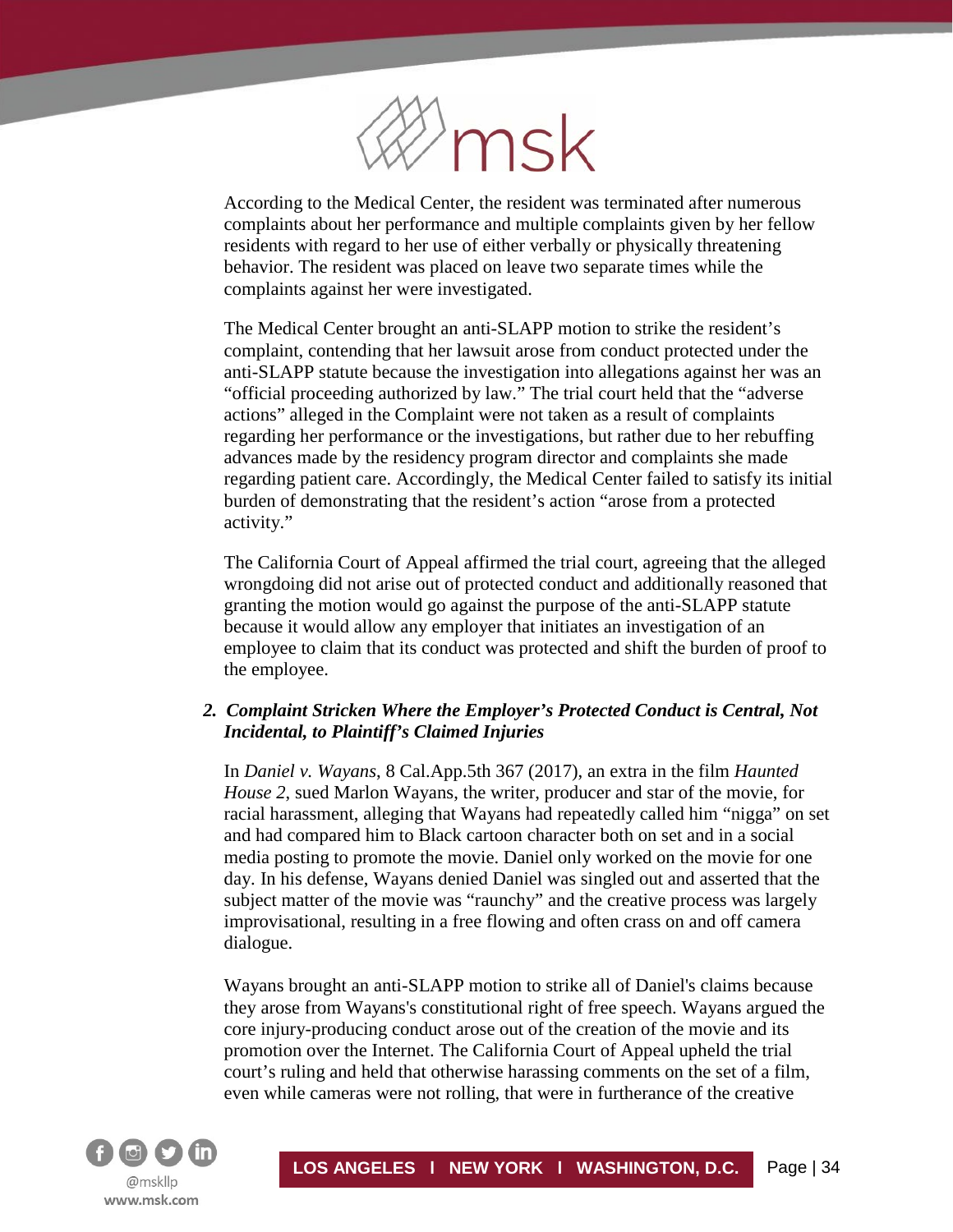

process (it contributed to the formulation of dialogue in largely improvised scenes) were protected under the anti-SLAPP statute, especially in circumstances where the creative process is improvisational and the subject matter of the film is raunchy.

Additionally, the Court held that a posting on a widely-followed social media account to promote a successful film was deemed speech pertaining to an issue of "public interest" and therefore protected.

Finally, the Court ruled that under the above facts, it is not a hostile work environment for a black writer/director/actor to call a subordinate black actor "nigga," especially in light of the term's use intra-racially as a term of endearment.

## **B. Disclosure of Anonymous Online Critics**

# **1.** *Names of Glassdoor Critics Compelled*

In *ZL Technologies, Inc. v. Does 1-7*, 13 Cal. App. 5th 603 (2017), ZL Technologies, Inc. (the "Company") brought suit, alleging libel *per se* and online impersonation, against seven anonymous individuals who represented themselves as current or former Company employees and who posted allegedly libelous reviews of the Company's management and work environment on Glassdoor (a website where workers can post "reviews" of their employers). The Company filed a motion to compel the names of the seven reviewers. The California Court of Appeal overturned the trial court and granted the motion to compel.

The Court ruled that employers have a right to the names of individuals who post allegedly libelous comments when the employer: 1) makes a *prima facie* showing of the elements of libel, 2) makes a reasonable effort to notify the anonymous poster that they are the subject of a subpoena, and 3) sets forth the specific statements that are alleged to be actionable. If these are established, no additional test weighing of the "First Amendment right of anonymous free speech against the strength of the *prima facie* case presented and the necessity for the disclosure of the anonymous defendant's identity to allow the plaintiff to properly proceed" is necessary.

# **2.** *Disclosure of Individual Who Posted Comments In Alleged Breach of NDA Not Compelled*

In *Glassdoor, Inc. v. Superior Court*, 9 Cal. App. 5th 623 (2017), a software developer company ("Company"), brought suit against an anonymous former employee who allegedly violated a nondisclosure agreement ("NDA") by posting confidential information concerning the Company and its technology on the

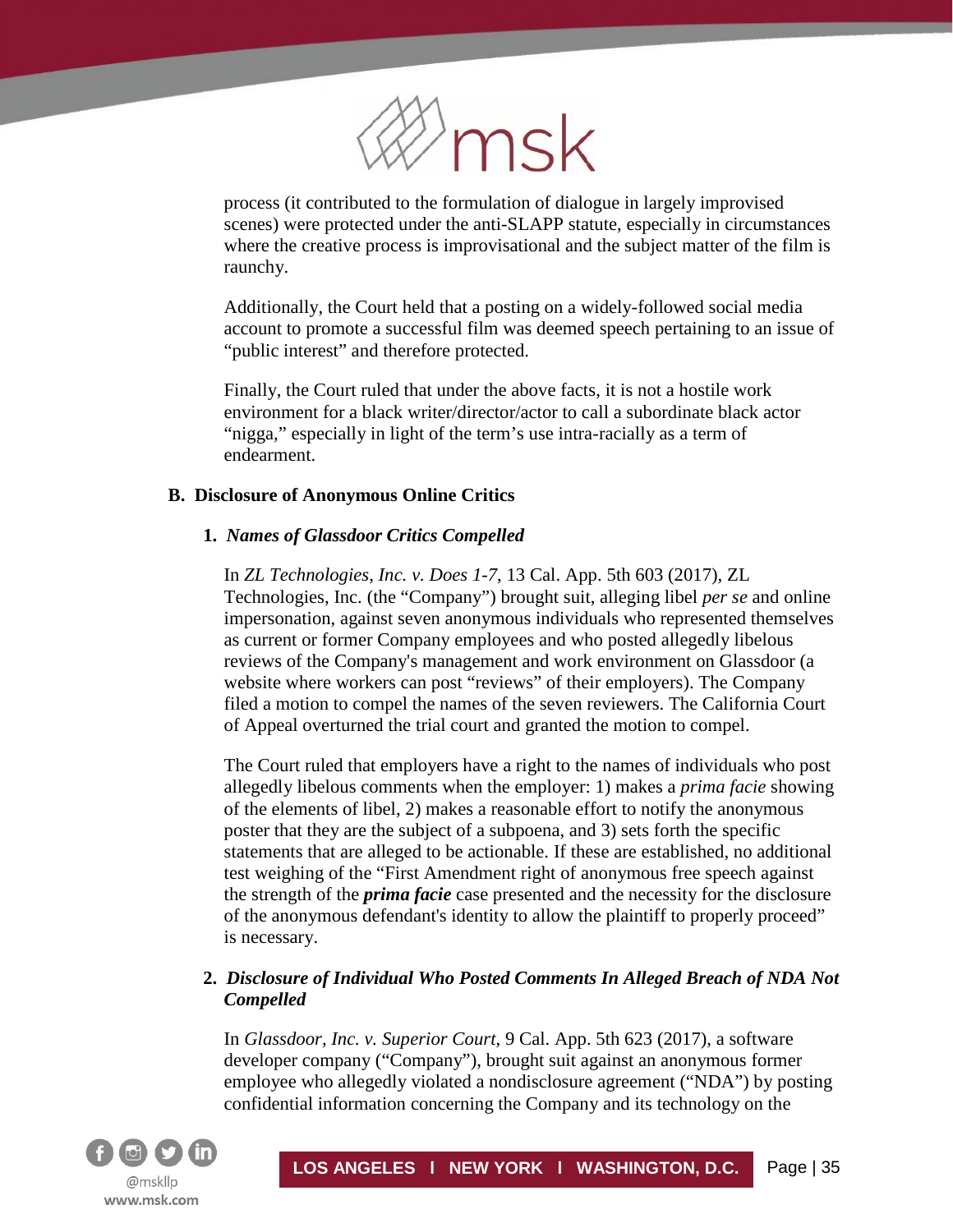

Glassdoor website. The trial court granted the Company's motion to compel disclosure of the former employee's identity, but the California Court of Appeal vacated the order.

The Appellate Court held that in order to compel disclosure of the identity of an anonymous poster, the plaintiff had to satisfy two requirements to overcome the defendant's constitutional right to preserve his or her anonymity: 1) First, if the anonymous poster has not received notice of the attempt to lift the shield of anonymity, the plaintiff must show that it made reasonable efforts to provide such notice, and 2) the plaintiff must "make a *prima facie* showing that a case … exists" by presenting evidence that confidential information has been revealed. In order to do this, the plaintiff must identify "the specific statements claimed to have given rise to liability."

The poster in this instance posted information about the Company's translator product and purported valuation, and made references to a "platform team." The Court found that such statements did not facially communicate anything confidential and that the Company was unsuccessful in specifying how the statements of the poster conveyed any confidential information in violation of the NDA.

The Court reiterated the established rule that a publisher of anonymous speech has standing to assert the first amendment rights of an anonymous poster to speak anonymously as the publisher's pecuniary interest aligns with the poster's interest in staying anonymous.

## **VII. National Labor Relations Act**

## **A. The "New" National Labor Relations Board Decisions and Memos**

As of this past fall, following confirmation of Marvin Kaplan and William Emanuel as new members of the National Labor Relations Board ("NLRB"), that agency has obtained a 3-2 Republican majority for the first time in almost a decade. As expected, in the few short months thereafter, the Trump era NLRB has been on a path to reverse many of the decisions and actions taken by the Obama era NLRB. Here are the more significant NLRB decisions that fall in this category. Notably all were decided this past December.

## **1.** *NLRB Establishes New Standard Governing Workplace Policies*

On December 14, 2017, in *The Boeing Co.*, 365 NLRB No. 156, the NLRB overturned its standard for evaluating the legality of employee handbook policies. The standard that was overruled was established in *Lutheran Heritage Village – Livonia*, 343 NLRB 646 (2004). In *Lutheran Heritage*, the NLRB stated that a policy is illegal if employees could "reasonably construe" it to bar them from

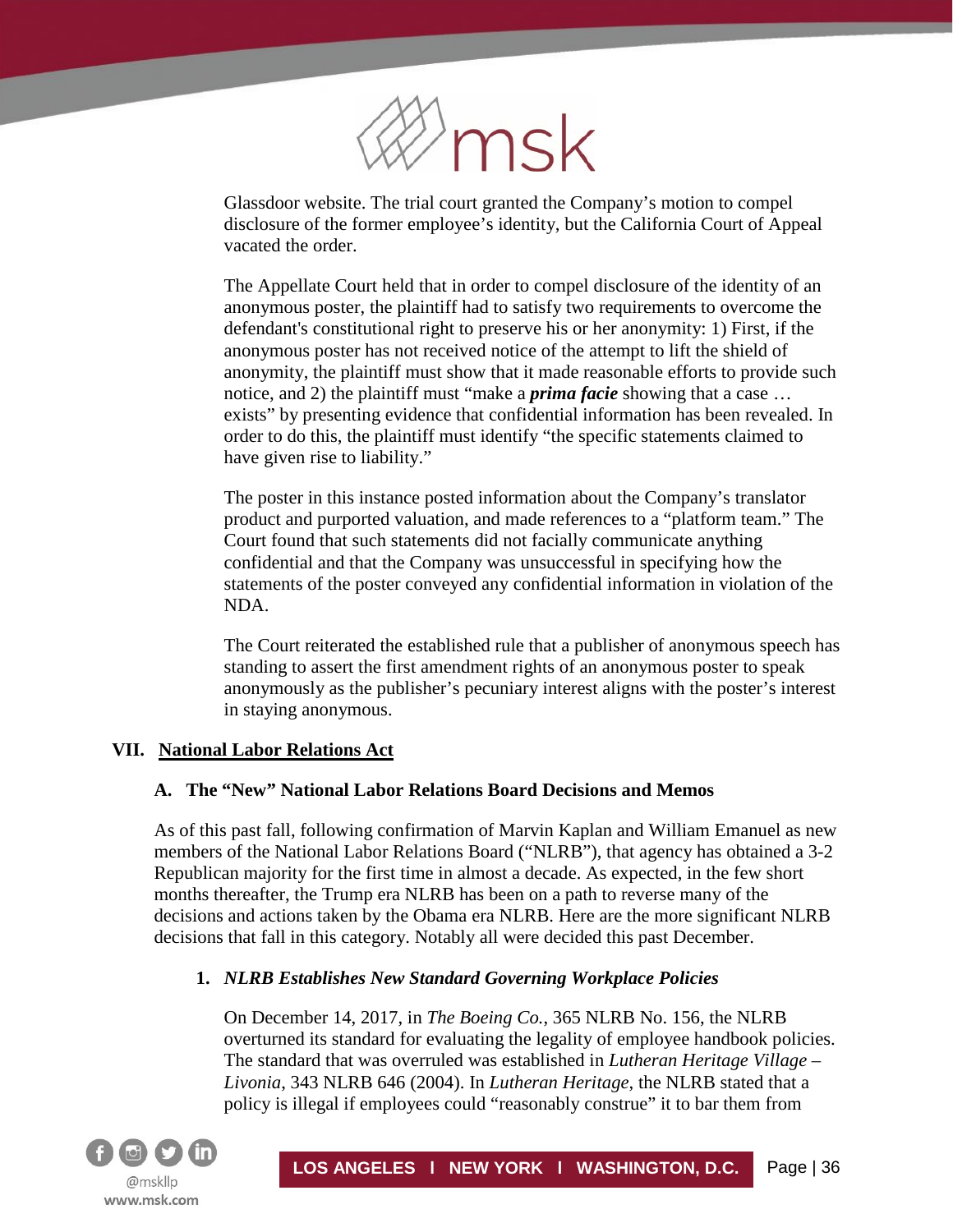

exercising their rights to engage in union or other concerted activities under the NLRA. In the *Boeing* case, the administrative law judge applied the *Lutheran Heritage* rule to Boeing's workplace policy restricting workers' use of cameraenabled devices and similar recording devices such as cellphones on company property violated the NLRA. Although Boeing's "no-recording" policy would have violated the NLRA under *Lutheran Heritage*, the NLRB in *Boeing* stated that *Lutheran Heritage's* "reasonably construe" standard entails a "single-minded consideration of NLRA-protected rights, without taking into account any legitimate justifications associated with policies, rules and handbook provisions."

The NLRB rejected continued application of the *Lutheran Heritage* standard and held that when evaluating the legality of workplace rules, it will now consider the "nature and extent" of a challenged rule's "potential impact on NLRA rights" and the "legitimate justifications associated with the rule."

In an effort to provide employers, unions and employees with some guidance for how the new standard will be applied, the *Boeing* decision also set forth three categories of cases under which the NLRB will classify workplace rules that are being challenged: (1) rules that are legal in all cases because they cannot be reasonably interpreted to interfere with workers' rights or because any interference is outweighed by business interests; (2) rules that are legal in some cases depending on their application; and (3) rules that are always illegal because they interfere with workers' rights in a way not outweighed by business interests.

The *Boeing* case is being applied retroactively; hence, all cases currently pending before the NLRB that have not been finally determined are subject to the new standard announced in *Boeing*.

# *2. NLRB Overrules Browning-Ferris Industries and Reinstates Prior Joint-Employer Standard*

On December 14, 2017, in *Hy-Brand Industrial Contractors Ltd.*, 365 NLRB No. 156, the NLRB overturned the joint employer test that was established previously in *Browning-Ferris Industries*, 362 NLRB No. 186 (2015). Under the *Browning-Ferris* test, a company and its contractors or franchisees could be deemed a joint employer even if the company had not exerted overt, actual, "direct and immediate" control over workers' terms and conditions—the company could be deemed a joint employer merely by exercising "indirect," "limited and routine" control, or having the ability or reserved right to exercise such control. In *Hy-Brand*, the NLRB disavowed *Browning-Ferris*, and returned to the joint employer standard that the NLRB applied prior to *Browning-Ferris*. Under the pre-*Browning-Ferris* standard (and now the current standard), "[a] finding of jointemployer status shall once again require proof that putative joint employer entities

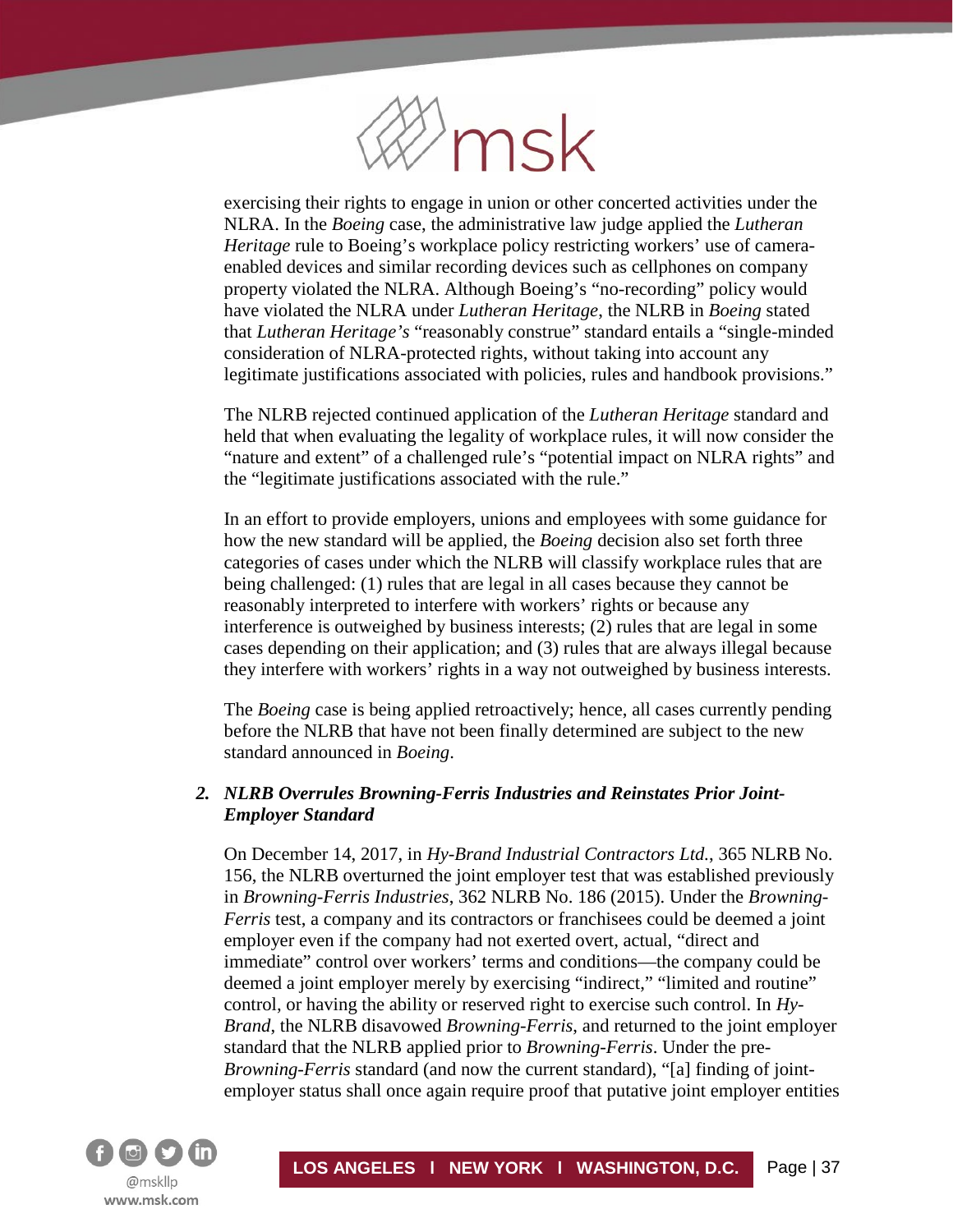

have exercised joint control over essential employment terms (rather than merely having 'reserved' the right to exercise control), the control must be 'direct and immediate' (rather than indirect), and joint-employer status will not result from control that is 'limited and routine.'"

## *3. NLRB Reverses Stance On Employers' Duty to Bargain With Unions*

On December 15, 2017, in *Raytheon Network Centric Systems*, 365 NLRB No. 161, the NLRB overturned a previous NLRB decision that precluded employers from effecting changes in workplace benefits and policies, even if those changes were merely a continuation of an established, routine practice. In the prior decision, *E.I. du Pont de Nemours*, 364 NLRB No. 113 (2016), the NLRB held that if the changes at issue were implemented under a management rights clause that was part of an expired collective bargaining agreement, or if company "discretion" was involved with making the change, then the employer must give notice to and bargain with the union before the changes could be effected.

The *Raytheon* case restores 50-year-old precedent that allows businesses to change policies without a union's permission if they've taken similar actions before. That precedent included a 1962 case in which the Supreme Court indicated that wage increases that were "in line with [a] company's long-standing practice of granting quarterly increases or semiannual merit reviews" were not really "changes" to employment terms and conditions but instead "were a mere continuance of the status quo." *NLRB v. Katz*, 369 U.S. 736, 745-747 (1962).

The "change" at issue in *Raytheon* involved adjustments to employee health care benefits. Because those "changes" were in line with unilateral changes the employer made at the same time each year for more than a decade, the NLRB held that the employer did not have to bargain with the union over the change. However, the NLRB cautioned that this new rule does not remove the employer's obligation to bargain with the union over the continuation of established practices if the union makes a demand to do so.

# **4.** *NLRB Eliminates "Overwhelming Community of Interest" Standard for Proposed Bargaining Unit*

On December 15, 2017, in *PCC Structurals Inc.*, 365 NLRB No. 160, the NLRB overturned its standard in *Specialty Healthcare & Rehabilitation Center of Mobile,* 357 NLRB 934 (2011) (*Specialty Healthcare*), which had required employers to show that workers they want included in an NLRB election petition filed by a union share an "overwhelming" community of interest with the workers described in the petition.

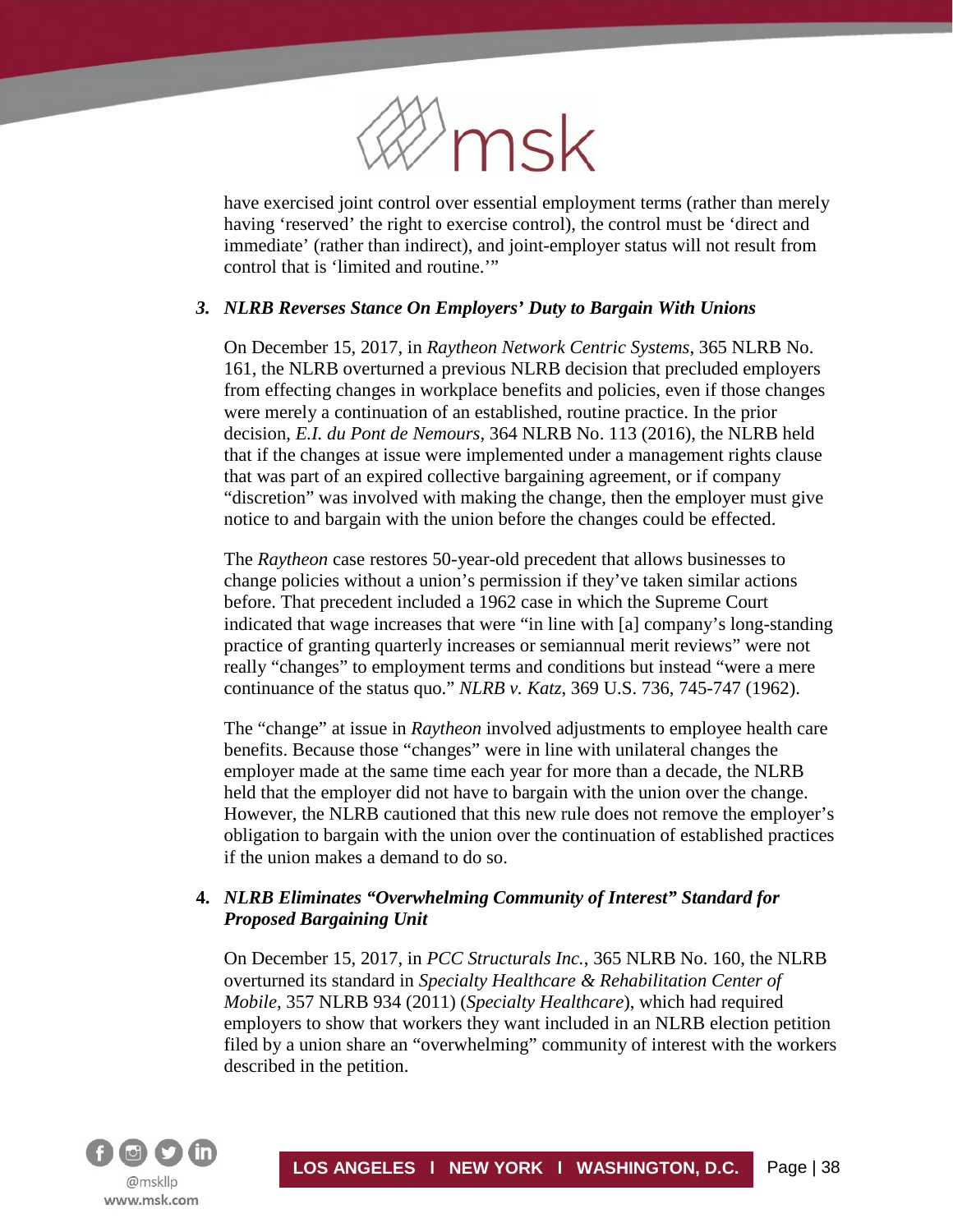

In *PCC Structurals*, the union filed an election petition that covered only 102 employees out of an employer workforce that exceeded 2500 employees. The employer contended that the only appropriate bargaining unit in that case was a "wall to wall" unit consisting of all employees who were employed in the employer's production and maintenance operations. Applying the *Specialty Healthcare* rule, the Regional Director found that the excluded employees did not share an "overwhelming community of interest" with those employees described in the union's election petition; hence, the Regional Director approved the smaller bargaining unit described in the petition and denied the employer's attempt to obtain an election in a larger unit.

The employer sought NLRB review of the Regional Director's decision, which was granted. Reversing the *Specialty Healthcare* case, the NLRB held that employers should not be required to prove the excluded workers had an "overwhelming" community of interest with those included in the challenged unit; rather, the NLRB returned to its prior approach, which was to examine whether the excluded employees share a sufficient community of interest such as to warrant their inclusion in the unit. Under this less onerous standard, the NLRB will in each case determine:

"whether the employees are organized into a separate department; have distinct skills and training; have distinct job functions and perform distinct work, including inquiry into the amount and type of job overlap between classifications; are functionally integrated with the employer's other employees; have frequent contact with and interchange with other employees; have distinct terms and conditions of employment; and are separately supervised."

#### **5.** *NLRB General Counsel Sets Forth Priorities in Memo*

Peter Robb, who was newly appointed by President Trump to serve as General Counsel for the NLRB, also has indicated his intent to reverse many of the NLRB decisions that issued during the Obama administration. On December 1, 2017, the General Counsel issued Advice Memo 18-02, which sets forth the "Mandatory Submissions to Advice" – the kinds of cases Regional Directors must submit to the Division of Advice to obtain guidance before issuing a complaint. Many of the priorities in the Memo focus on the NLRB's handbook-related changes, granting employee access to employer email systems, and confidentiality rules in investigations. The Memo also rescinds a number of prior Advice Memos, including GC 15-04, the prior GC's comprehensive views on employee handbooks, which significantly expanded the number of work rules deemed unlawful. The Memo lists "Examples of Board decisions . . . where [the GC's office] also might want to provide the Board with an alternative analysis." The list

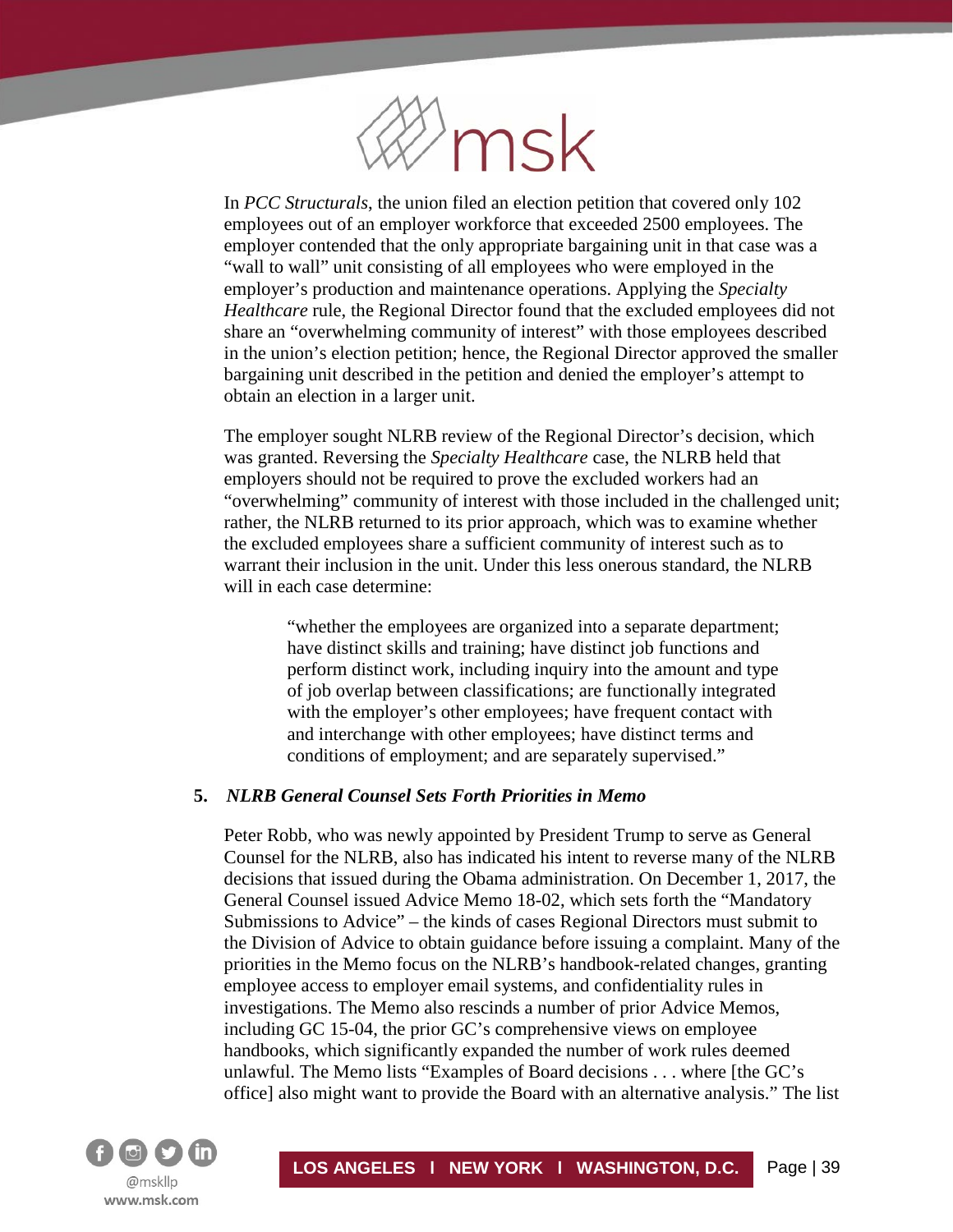

includes cases involving: joint employment; the NLRB's prior expansion of what constitutes protected concerted activity; common employer handbook rules including rules prohibiting "disrespectful" conduct and rules prohibiting recording; *Purple Communications* and an employee's presumptive right to use their employer's email system to engage in Section 7 activity; and *Quietflex* and cases finding work stoppages protected in contexts like retail sales floors.

# *6. NLRB Gives More Settlement Authority to Administrative Judges*

In several cases involving the University of Pittsburgh Medical Center and its subsidiaries, the NLRB ruled that its ALJs can sign off on settlements that only resolve a portion of claims in a given labor suit even if the NLRB's general counsel and the party bringing charges object. See *UPMC*, 365 NLRB No. 153 (December 11, 2017). The ruling reversed the NLRB's *United States Postal Service*, 364 NLRB No. 116 (2016), holding that judges can only accept settlements where all parties agree, restoring ALJs' ability to sign off on "reasonable" settlements even if some parties would prefer to continue litigating.

# **B. Earlier 2017 Decisions of the Obama-Era NLRB**

# *1. NLRB Rules Casino Violated NLRA By Barring Former Employee From Socializing In Nightclub*

In *MEI-GSR Holdings, LLC dba Grand Sierra Resort & Casino*, 365 NLRB No. 76 (May 16, 2017), the NLRB held that a casino operator violated Section 8(a)(1) of the NLRA by forbidding a former employee from "socializing" at one of its nightclubs after she filed a Fair Labor Standards Act class action lawsuit against the employer. The NLRB held that the employer's exclusion of the former employee, in response to her participation in protected concerted activity, would reasonably tend to chill employees from exercising their Section 7 rights.

## *2. NLRB Finds Union Supporter's Profanity-Laden Rant Unprotected by the Act*

In *Brooke Glen Behavioral Hospital*, 365 NLRB No. 79 (May 15, 2017), the NLRB affirmed an ALJ's decision that the termination of a union bargainingcommittee representative for a profanity-laden rant did not violate the Act.

The employer was engaged in collective bargaining with a nurses' union. The employee at issue was a registered nurse. The employer was conducting a tour of its hospital for managers and staff from an affiliated facility. When the tour group approached the registered nurse's work area, she began screaming and demanding to know "who the visitors were and why they were there." Receiving no response, the registered nurse "again asked what the visitors were doing at the hospital, asked one particular visitor how many orientations he needed, and pointed out,

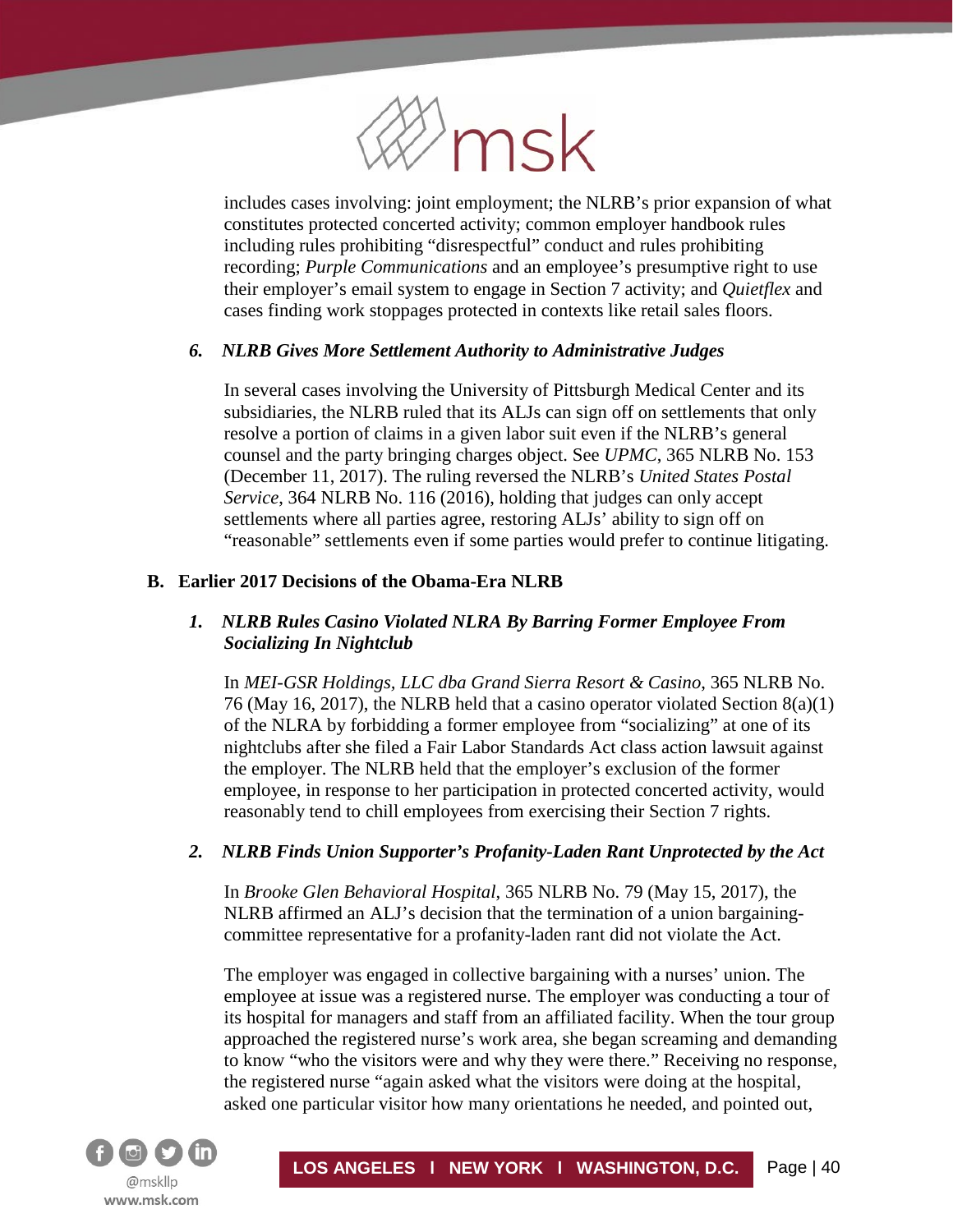

sarcastically, 'here's the hallway, here's the window.'" At the conclusion of the tour, while the tour group was in the parking lot, the registered nurse again approached the group and, pointing at her supervisor, stated, "this one don't do sh\*t, she ain't shi\*t … I'm going to get you the f\*ck out of here." The employer terminated the registered nurse for her unprofessional conduct.

The ALJ held that the nurse's termination was in no way related to her involvement with the parties' collective bargaining sessions. It also rejected the argument that the nurse's confrontations with the tour group constituted protected activity.

# **C. Federal Court Decisions Affirming Obama-Era NLRB Decisions**

# **1.** *Second Circuit Upholds NLRB Decision Finding No Recording Policy Unlawful*

In *Whole Foods Mkt. Grp., Inc. v. NLRB*, 2017 BL 183726, 2d Cir., 16-0002-ag, unpublished 6/1/17, the Second Circuit upheld an NLRB decision that Whole Foods illegally prohibited employees from electronically recording communications in the workplace. The Whole Foods policy prohibited employees from "record[ing] conversations with a tape recorder or other recording device (including a cell phone or any electronic device) unless prior approval is received from your store or facility leadership." In 2015, the NLRB had found that Whole Food's policy could potentially discourage employees from communicating about unions or engaging in concerted activities that are protected under the NLRA. Whole Food's argument that prohibiting recording would foster "spontaneous and honest dialogue" fell on deaf ears with the NLRB. The Second Circuit agreed. Leaving open the possibility that a more narrow policy might have survived, the Second Circuit remarked the extremely broad policy adopted by Whole Foods prohibited all recordings without regard to their relationship to employee rights. This case is probably no longer good law in view of the *Boeing Company* case, *supra*.

## *2. Second Circuit Upholds Determination That Facebook Rant Was Protected*

In *National Labor Relations Board v. Pier Sixty, LLC*, 2017 U.S. App. LEXIS 6974 (2d Cir. Apr. 21, 2017), the Second Circuit upheld a NLRB ruling that an employer violated the NLRA when it terminated an employee after the employee posted a profanity-laced rant directed to his supervisor on social media. Examining the specific factual background of the matter, the Second Circuit found that even though the employee's Facebook post sat at the "outer-bounds of protected, union-related comments," the Second Circuit agreed that the employee's conduct was not so opprobrious or egregious as to lose the protection of the NLRA. Specifically, the employee was terminated two days prior to a